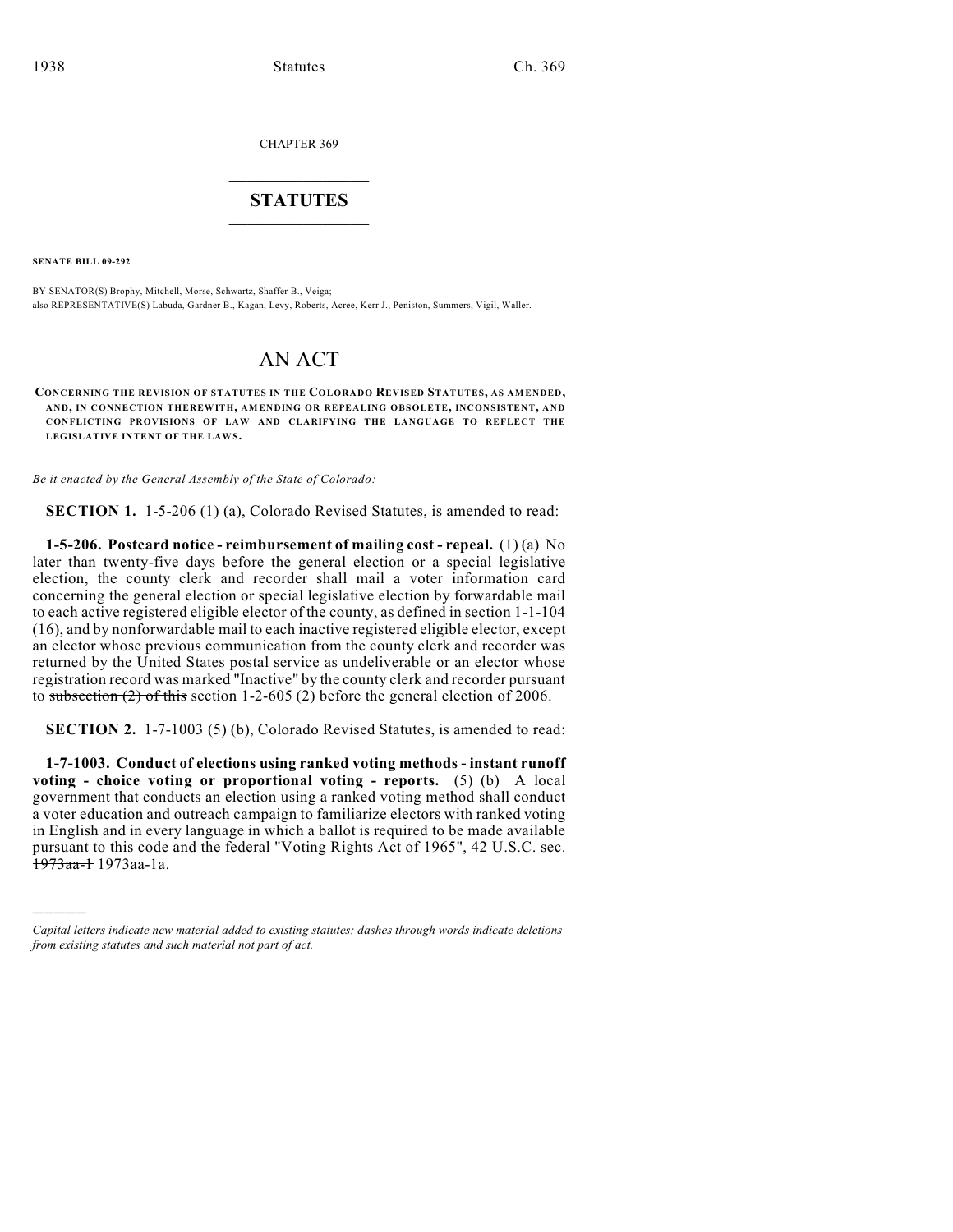**SECTION 3.** 2-3-1304 (1) (f), Colorado Revised Statutes, is amended to read:

**2-3-1304. Powers and duties of capital development committee.** (1) The capital development committee shall have the following powers and duties:

(f) To review the annual capital construction and maintenance requests from the chief information officer of the office of information technology regarding the public safety communications trust fund created pursuant to section 24-37.5-508 24-37.5-506, C.R.S.

**SECTION 4.** 5-3-107, Colorado Revised Statutes, is amended to read:

**5-3-107. Disclosures for consumer credit sale secured by a motor vehicle.** If the property that secures a consumer credit sale includes a motor vehicle and the written agreement does not provide for automobile liability insurance, the following clause shall be in the written agreement in capital letters and bold-face type: **"THIS CONTRACT DOES NOT PROVIDE FOR AUTOMOBILE LIABILITY INSURANCE, AND SAID BUYER ALSO STATES THAT HE OR SHE HAS/HAS NOT HAS/DOES NOT HAVE** (strike words not applicable) **IN EFFECT AN AUTOMOBILE LIABILITY POLICY AS DEFINED IN SECTION 42-7-103 (2), COLORADO REVISED STATUTES, ON THE MOTOR VEHICLE SOLD BY THIS CONTRACT."**

**SECTION 5.** 8-15.5-105 (3) (a), Colorado Revised Statutes, is amended to read:

**8-15.5-105. Evaluation.** (3) The executive director, in consultation with the appropriate heads of executive agencies, shall prepare and furnish to the general assembly a study to determine the feasibility of and appropriate procedure for placing displaced homemakers in:

(a) Programs established under the federal "Comprehensive Employment and Training Act of 1973" (29 U.S.C. § 801 et seq.) "WORKFORCE INVESTMENT ACT OF 1998", 29 U.S.C. SEC. 2801 ET SEQ.;

**SECTION 6.** 8-20.5-101 (13) (a), Colorado Revised Statutes, is amended to read:

**8-20.5-101. Definitions.** As used in this article, unless the context otherwise requires:

(13) "Regulated substance" means:

(a) Any substance defined in section 101 (14) of the federal "Comprehensive Environmental Response, Compensation, and Liability Act of 1980", as amended, but not including any substance regulated as a hazardous waste under subtitle (C) OF TITLE II of the federal "Resource Conservation and Recovery Act of 1976", as amended;

**SECTION 7. Repeal.** 8-76-103 (3) (a) (III) (H), Colorado Revised Statutes, is repealed as follows: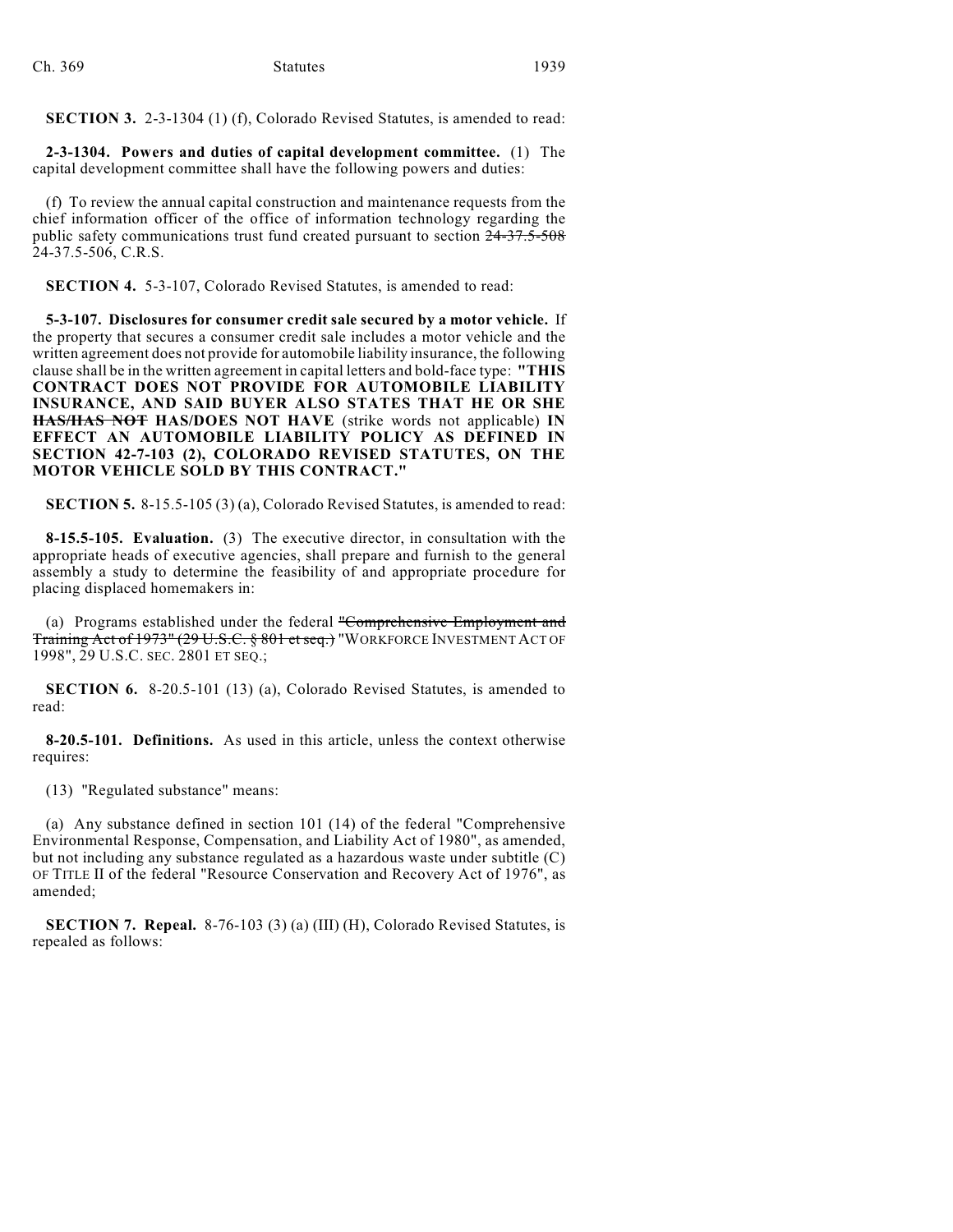**8-76-103. Future rates based on benefit experience.**  $(3)$  (a) (III) (H) Sub-subparagraphs  $(A)$ ,  $(B)$ ,  $(C)$ , and  $(D)$  of this subparagraph (III) are repealed, effective January 1, 2005.

**SECTION 8.** 8-76-104 (8), Colorado Revised Statutes, is amended to read:

**8-76-104. Transfer of experience - assignment of rates - definitions.** (8) A transfer of experience shall not occur when a work-site employer's account is made inactive as a result of entering into a contract with an employee leasing company, as defined in section  $8-70-114(2)$  8-70-114 (2) (a) (V), or when a contract between a work-site employer and an employee leasing company is terminated unless there is substantial common ownership, management, and control of the work-site employer and the employee leasing company. The existence of an employee leasing arrangement, without other evidence of common control, shall not constitute substantial common ownership, management, and control.

**SECTION 9.** 10-1-133 (5.5) and (6), Colorado Revised Statutes, are amended to read:

**10-1-133. Consumer insurance council - creation - advisory body appointment of members - meetings - consumers' choice award - repeal.** (5.5) The consumer insurance council created in this section COUNCIL may issue an annual consumers' choice award to a health insurance carrier that has achieved the lowest rates, highest benefits ratio, and lowest complaint ratio for each line of insurance. In choosing the carrier to receive the award, the consumer insurance council may also consider carrier-provided consumer education, the extent of collaboration with the community to meet the needs of the people the carrier serves, health care transparency, health care innovation, the extent of consumer choice regarding health care plans, and other relevant consumer-related choices as determined by the council.

(6) This section is repealed, effective July 1, 2018; except that, prior to its repeal, the consumer insurance council shall be reviewed pursuant to section 2-3-1203, C.R.S.

**SECTION 10.** 10-2-103 (7.1), (7.3), (7.5), and (7.7), Colorado Revised Statutes, are amended to read:

**10-2-103. Definitions.** As used in this article, unless the context otherwise requires:

(7.1) "Limited lines credit insurance" includes credit life, credit disability, credit property, credit unemployment, involuntary unemployment, mortgage life, mortgage guaranty, mortgage disability, guaranteed automobile protection insurance, and any other form of insurance offered in connection with an extension of credit that is limited to partially or wholly extinguishing the insured credit obligation that the commissioner determines should be designated a form of limited line credit insurance "LIMITED LINE INSURANCE" MEANS THOSE LINES OF AUTHORITY OTHER THAN THOSE DEFINED IN SECTION  $10-2-407(1)(a)$  to  $(1)(e)$  OR ANY OTHER LINE OF INSURANCE THAT THE COMMISSIONER MAY DEEM NECESSARY TO RECOGNIZE FOR THE PURPOSE OF COMPLYING WITH SECTION 10-2-502.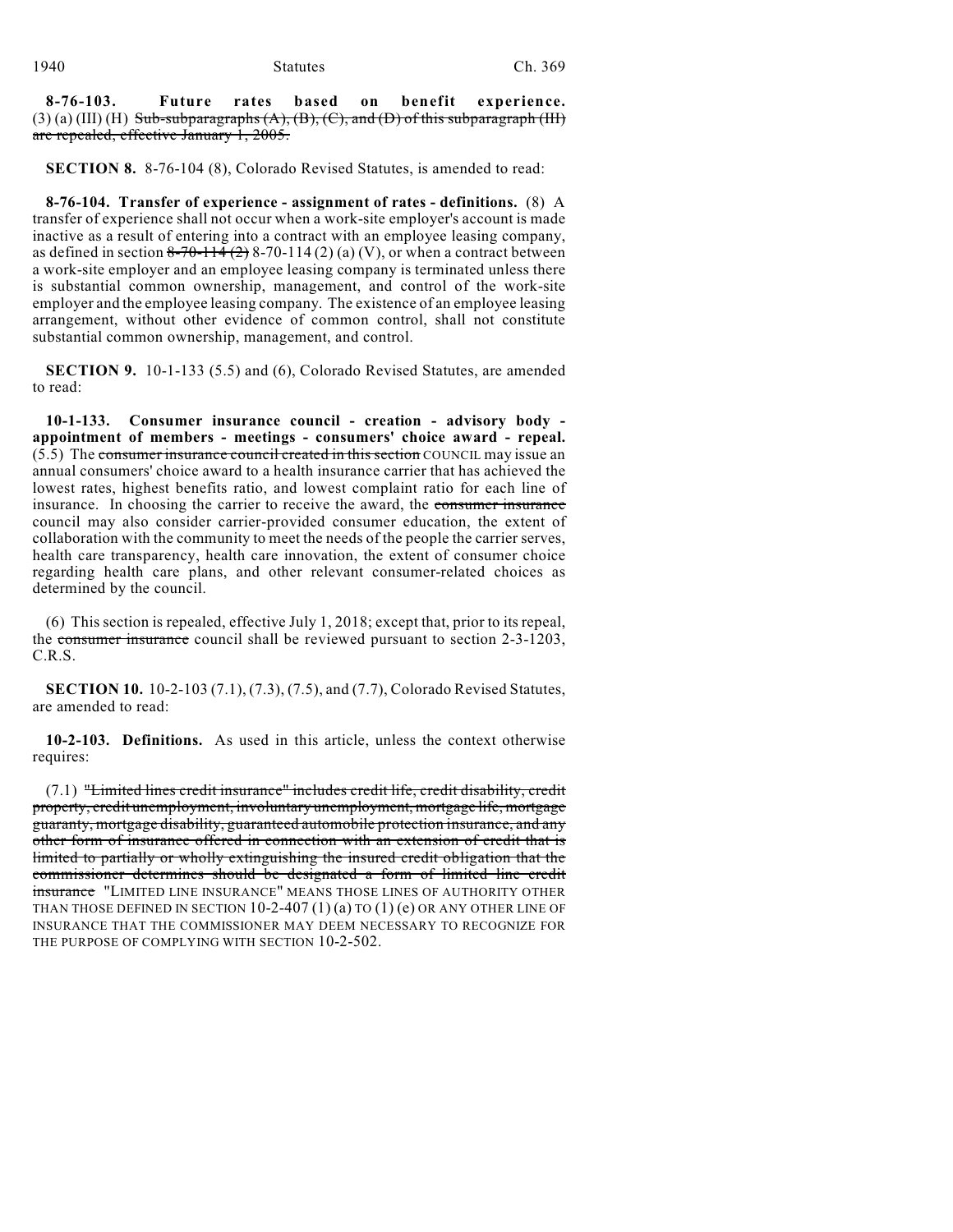(7.3) "Limited lines credit insurance producer" means a person who sells, solicits, or negotiates one or more forms of limited lines credit insurance coverage to individuals through a master, corporate, group, or individual policy "LIMITED LINE PRODUCER" MEANS A PERSON AUTHORIZED BY THE COMMISSIONER TO SELL, SOLICIT, OR NEGOTIATE LIMITED LINES OF INSURANCE.

(7.5) "Limited line insurance" means those lines of authority other than those defined in section 10-2-407 (1) (a) to (1) (e), or any other line of insurance that the commissioner may deem necessary to recognize for the purpose of complying with section 10-2-502 "LIMITED LINES CREDIT INSURANCE" INCLUDES CREDIT LIFE, CREDIT DISABILITY, CREDIT PROPERTY, CREDIT UNEMPLOYMENT, INVOLUNTARY UNEMPLOYMENT, MORTGAGE LIFE, MORTGAGE GUARANTY, MORTGAGE DISABILITY, GUARANTEED AUTOMOBILE PROTECTION INSURANCE, AND ANY OTHER FORM OF INSURANCE OFFERED IN CONNECTION WITH AN EXTENSION OF CREDIT THAT IS LIMITED TO PARTIALLY OR WHOLLY EXTINGUISHING THE INSURED CREDIT OBLIGATION THAT THE COMMISSIONER DETERMINES SHOULD BE DESIGNATED A FORM OF LIMITED LINE CREDIT INSURANCE.

(7.7) "Limited line producer" means a person authorized by the commissioner to sell, solicit, or negotiate limited lines of insurance "LIMITED LINES CREDIT INSURANCE PRODUCER" MEANS A PERSON WHO SELLS, SOLICITS, OR NEGOTIATES ONE OR MORE FORMS OF LIMITED LINES CREDIT INSURANCE COVERAGE TO INDIVIDUALS THROUGH A MASTER, CORPORATE, GROUP, OR INDIVIDUAL POLICY.

**SECTION 11.** 10-2-902 (4), (5), and (6), Colorado Revised Statutes, are amended to read:

**10-2-902. Definitions.** As used in this part 9, unless the context otherwise requires:

(4) "Reinsurance intermediary" means a reinsurance intermediary -- producer as defined in subsection  $(5)(6)$  of this section or a reinsurance intermediary -- manager as defined in subsection  $(6)$  (5) of this section.

(5) "Reinsurance intermediary  $-$  producer", referred to in this part  $9$  as "RP", means any person, other than an officer or employee of the ceding insurer, firm, association, or corporation, that solicits, negotiates, or places reinsurance cessions or retrocessions on behalf of a ceding insurer without the authority or power to bind reinsurance on behalf of such insurer "REINSURANCE INTERMEDIARY -- MANAGER", REFERRED TO IN THIS PART 9 AS "RM", MEANS ANY PERSON, FIRM, ASSOCIATION, OR CORPORATION THAT HAS AUTHORITY TO BIND OR MANAGES ALL OR PART OF THE ASSUMED REINSURANCE BUSINESS OF A REINSURER (INCLUDING THE MANAGEMENT OF A SEPARATE DIVISION, DEPARTMENT, OR UNDERWRITING OFFICE) AND ACTS AS AN AGENT FOR SUCH REINSURER WHETHER KNOWN AS AN RM, MANAGER, OR OTHER SIMILAR TERM. NOTWITHSTANDING THE PROVISIONS OF THIS SUBSECTION (5), THE FOLLOWING PERSONS SHALL NOT BE CONSIDERED AN RM, WITH RESPECT TO SUCH REINSURER, FOR THE PURPOSES OF THIS PART 9:

(a) AN EMPLOYEE OF THE REINSURER;

(b) A UNITED STATES MANAGER OF THE UNITED STATES BRANCH OF AN ALIEN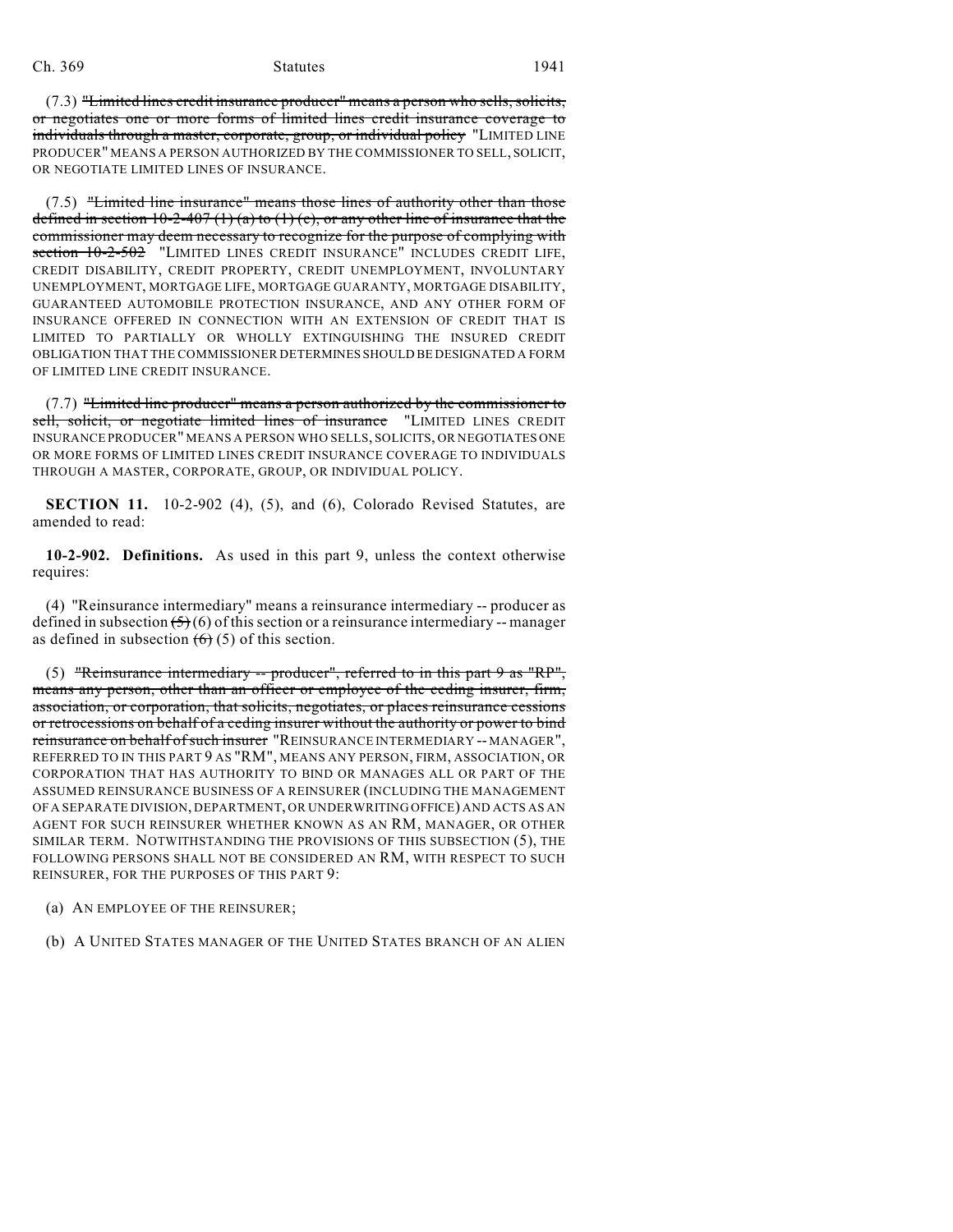#### REINSURER;

(c) AN UNDERWRITING MANAGER WHO, PURSUANT TO CONTRACT, MANAGES ALL THE REINSURANCE OPERATIONS OF THE REINSURER AND WHO IS UNDER COMMON CONTROL WITH THE REINSURER SUBJECT TO THE PROVISIONS OF PART 8 OF ARTICLE 3 OF THIS TITLE AND WHOSE COMPENSATION IS NOT BASED ON THE VOLUME OF PREMIUMS WRITTEN;

(d) THE MANAGER OF A GROUP, ASSOCIATION, POOL, OR ORGANIZATION OF INSURERS WHICH ENGAGE IN JOINT UNDERWRITING OR JOINT REINSURANCE AND ARE SUBJECT TO EXAMINATION BY THE COMMISSIONER OR THE EQUIVALENT INSURANCE REGULATORY AUTHORITY OF THE STATE IN WHICH THE MANAGER'S PRINCIPAL BUSINESS OFFICE IS LOCATED.

(6) "Reinsurance intermediary -- manager", referred to in this part 9 as "RM", means any person, firm, association, or corporation that has authority to bind or manages all or part of the assumed reinsurance business of a reinsurer (including the management of a separate division, department, or underwriting office) and acts as an agent for such reinsurer whether known as an RM, manager, or other similar term. Notwithstanding the provisions of this subsection (6), the following persons shall not be considered an RM, with respect to such reinsurer, for the purposes of this part 9:

(a) An employee of the reinsurer;

(b) A United States manager of the United States branch of an alien reinsurer;

(c) An underwriting manager who, pursuant to contract, manages all the reinsurance operations of the reinsurer and who is under common control with the reinsurer subject to the provisions of part 8 of article 3 of this title and whose compensation is not based on the volume of premiums written.

(d) The manager of a group, association, pool, or organization of insurers which engage in joint underwriting or joint reinsurance and are subject to examination by the commissioner or the equivalent insurance regulatory authority of the state in which the manager's principal business office is located "REINSURANCE INTERMEDIARY -- PRODUCER", REFERRED TO IN THIS PART 9 AS "RP", MEANS ANY PERSON, OTHER THAN AN OFFICER OR EMPLOYEE OF THE CEDING INSURER, FIRM, ASSOCIATION, OR CORPORATION, THAT SOLICITS, NEGOTIATES, OR PLACES REINSURANCE CESSIONS OR RETROCESSIONS ON BEHALF OF A CEDING INSURER WITHOUT THE AUTHORITY OR POWER TO BIND REINSURANCE ON BEHALF OF SUCH INSURER.

**SECTION 12.** 10-3-803 (4.5) (c) and (4.5) (d), Colorado Revised Statutes, are amended to read:

**10-3-803. Acquisition of control of or merger with domestic insurer.** (4.5) (c) The commissioner shall make public the report of the independent investigation conducted pursuant to this subsection (4.5) no later than five business days after the submission of such report to the commissioner, subject to the provisions of the "Colorado Open Records Act", PART 2 OF article 72 of title 24,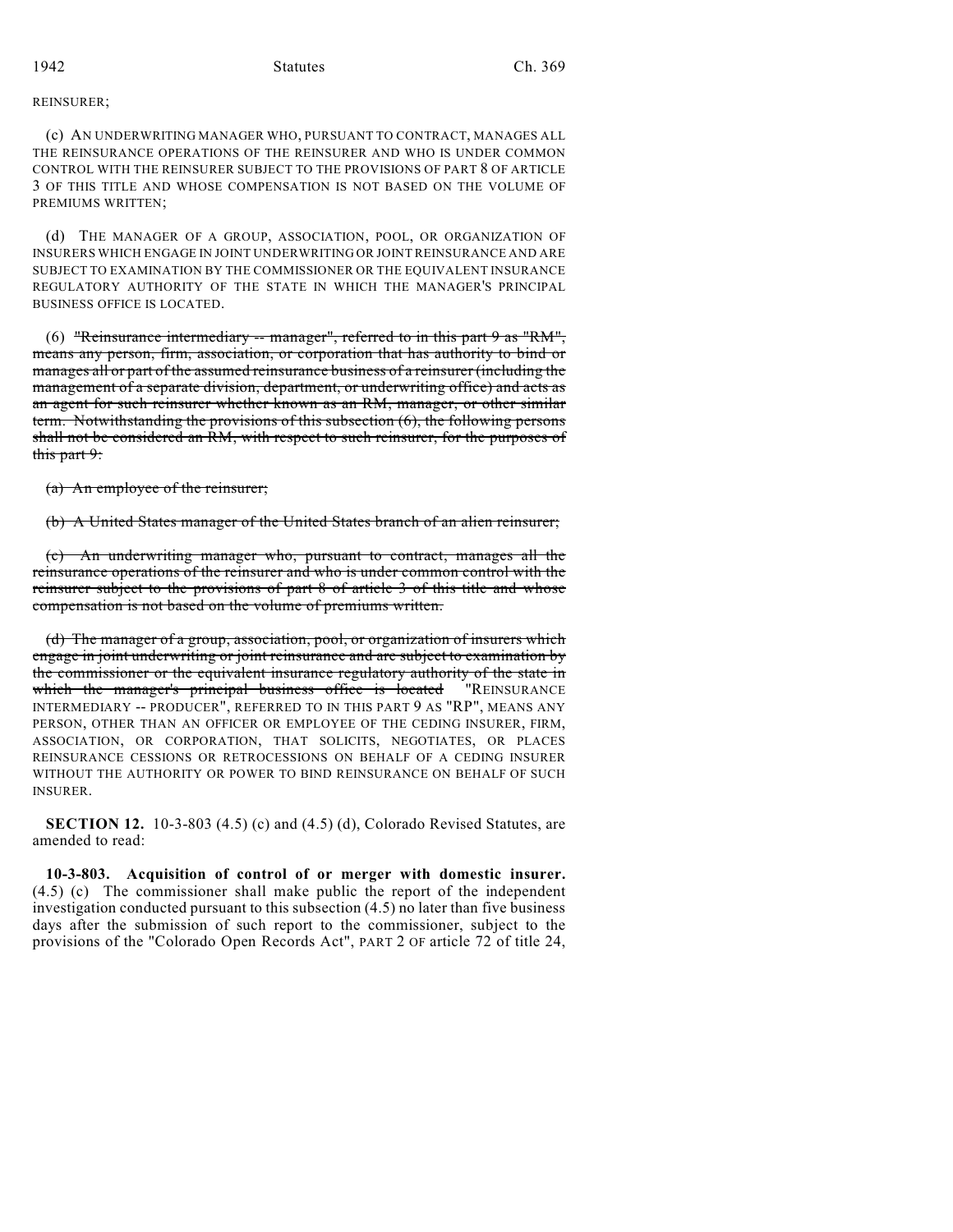C.R.S.

(d) The commissioner shall issue an executive summary, subject to the provisions of the "Colorado Open Records Act", PART 2 OF article 72 of title 24, C.R.S., of the competitive impact analysis filed by the applicant to the transaction no later than fifteen business days after the analysis is filed with the division. The competitive impact analysis shall be filed by the applicant at the same time the applicant files its form E with the division.

**SECTION 13.** The introductory portion to 10-4-617 (1) and 10-4-617 (2), Colorado Revised Statutes, are amended to read:

**10-4-617. Insurers - biannual fee - auto theft prevention authority.** (1) Each insurer that issues a policy pursuant to this part 6 or part  $\frac{7}{10}$  of this article shall biannually pay a fee to the automobile theft prevention board, created pursuant to section 42-5-112, C.R.S., for the support of the automobile theft prevention authority. Upon receiving payment, the board shall transfer the amount received to the state treasurer for deposit in the Colorado auto theft prevention cash fund created in section 42-5-112 (4), C.R.S. The amount of the fee shall be equal to one dollar multiplied by the number of motor vehicles insured by the insurer as of July 1 of each year, divided by two. The insurer shall report the number of insured motor vehicles and pay the assessed biannual fee as follows:

(2) On or before February 1, 2009, and on or before February 1 each year thereafter, the automobile theft prevention board shall compare the list of insurers who paid the biannual fee with the list compiled by the department DIVISION of insurance of all insurance companies licensed to insure motor vehicles in the state and shall notify the commissioner of the department DIVISION of insurance of any insurer's failure to pay the fee prescribed in subsection (1) of this section. Upon receiving notice of an insurer's failure to pay the fee, the commissioner shall notify the insurer of the fee requirement. If the insurer fails to pay the fee to the automobile theft prevention board within fifteen days after receiving the notice, the commissioner may suspend the insurer's certificate of authority or impose a civil penalty of not more than one hundred twenty percent of the amount due, or both. The insurer shall pay the civil penalty to the commissioner. The commissioner shall transfer the amount received to the state treasurer who shall credit the amount to the Colorado auto theft prevention cash fund, created in section 42-5-112 (4), C.R.S.

**SECTION 14.** 10-4-634 (1), Colorado Revised Statutes, is amended to read:

**10-4-634. Assignment of payment for covered benefits.** (1) On and after thirty days after April 5, 2004, a policy of motor vehicle insurance coverage pursuant to this part 6 shall allow, but not require, an insured under the policy to assign, in writing, payments due under medical payments coverage of the policy to a licensed hospital or other licensed health care provider, as defined in section 10-4-902 (3), an occupational therapist as defined in section 12-40.5-103, C.R.S., or a massage therapist as defined in section  $12-48.3-103(6)$  12-35.5-103(8), C.R.S., for services provided to the insured that are covered under the policy.

**SECTION 15.** 10-4-635 (5) (d), Colorado Revised Statutes, is amended to read: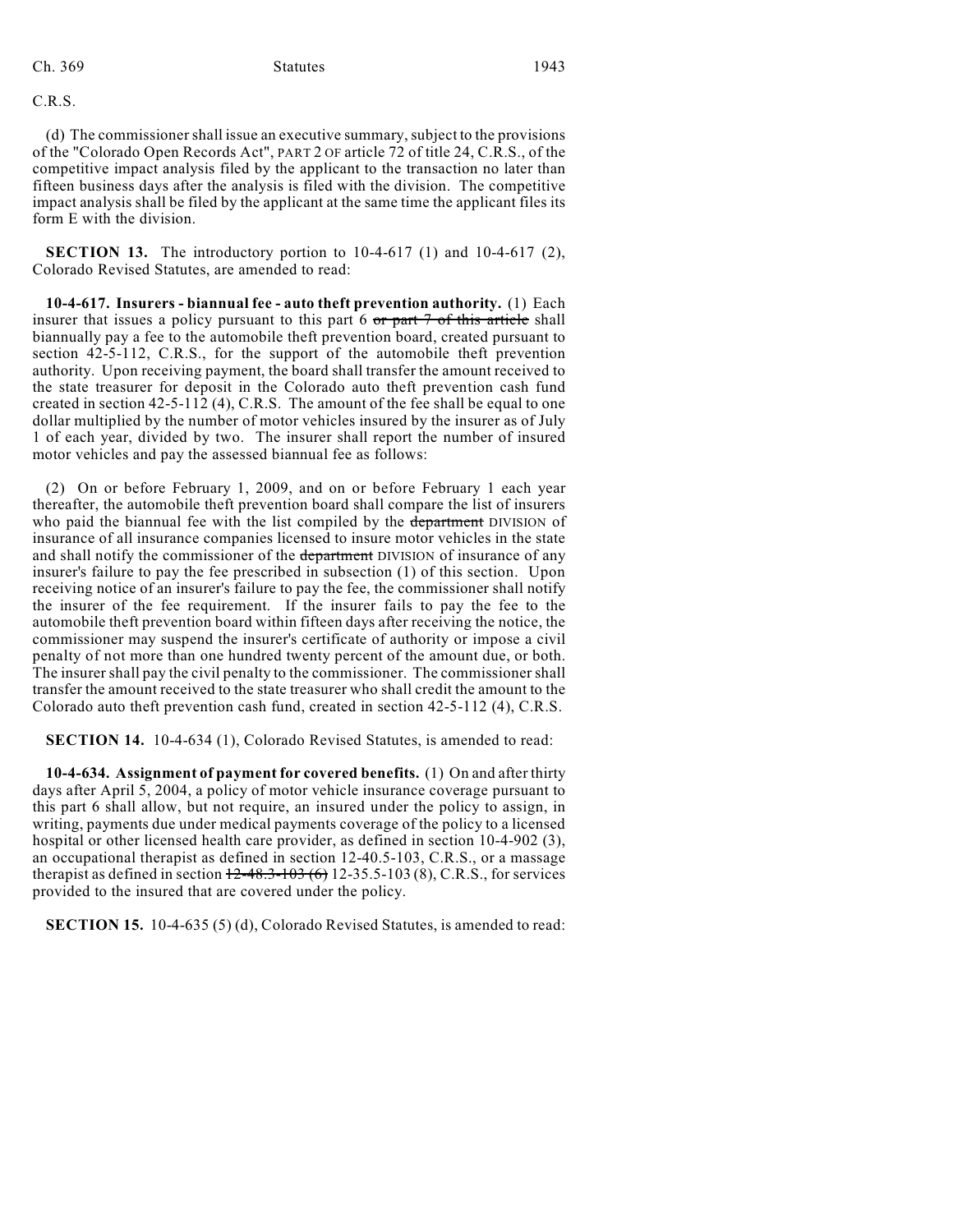**10-4-635. Medical payments coverage - disclosure - definitions.** (5) As used in this section:

(d) "Licensed health care provider" shall have the same meaning as set forth in section 10-4-902, and also includes an occupational therapist as described in section  $6-1-707$  (1) (c) DEFINED IN SECTION 12-40.5-103 (8), C.R.S.

**SECTION 16.** 10-16-104 (1.5), (6) (a), and (6.7) (a), Colorado Revised Statutes, are amended to read:

**10-16-104. Mandatory coverage provisions - definitions.** (1.5) **Child immunization coverage.** An entity subject to the provisions of this article, article 8 of this title, or section 607 (1) of the federal "Employment "EMPLOYEE Retirement Income Security Act of 1974", as amended, that provided coverage for pediatric vaccinations on May 1, 1993, shall not reduce the level of the coverage in effect on that date.

(6) **Dependent children.** (a) No entity subject to the provisions of this article or section 607 (1) of the federal "Employment "EMPLOYEE Retirement Income Security Act of 1974", as amended, shall refuse to accept and honor an otherwise valid claim for a covered benefit that is filed by either parent of a covered child, or by the state department of social HUMAN services in the case of an assignment under section 26-13-106, C.R.S., who submits valid copies of medical bills. A claim submitted by a custodial parent who is not the insured under a policy issued by an entity subject to the provisions of this article or section 607 (1) of the federal "Employment "EMPLOYEE Retirement Income Security Act of 1974", as amended, shall be deemed a valid assignment of benefits for payment to the health care provider.

(6.7) **Medical assistance recipients - denial of coverage - liability to state.** (a) No entity subject to the provisions of this article, article 8 of this title, or section 607 (1) of the federal "Employment "EMPLOYEE Retirement Income Security Act of 1974", as amended, shall refuse to enroll a person for the sole reason that the person is a medical assistance recipient for whom coverage is sought pursuant to section 25.5-4-210, C.R.S., or refuse to accept and honor an otherwise valid claim for a covered benefit which is filed in the case of an assignment under the provisions of articles 4, 5, and 6 of title 25.5, C.R.S.

**SECTION 17.** The introductory portion to 10-16-105 (13) (a) (I) and 10-16-105  $(13)$  (a) (I) (D), (13) (a) (I) (E), and (13) (a) (I) (F), Colorado Revised Statutes, are amended to read:

**10-16-105. Small group sickness and accident insurance - guaranteed issue - mandated provisions for basic health benefit plans - rules - benefit design advisory committee - repeal.** (13) (a) (I) On and after January 1, 2004, a small employer may be subject to premium adjustments for health status up to thirty-five percent above the modified community rate for a period no greater than twelve months if the small employer has, at any time during the past twelve months, purchased health benefit coverage as a small employer that is either self-funded or insured through a health benefit plan that is not a small group plan, except for health benefit plans sponsored by an employee leasing company, as defined in section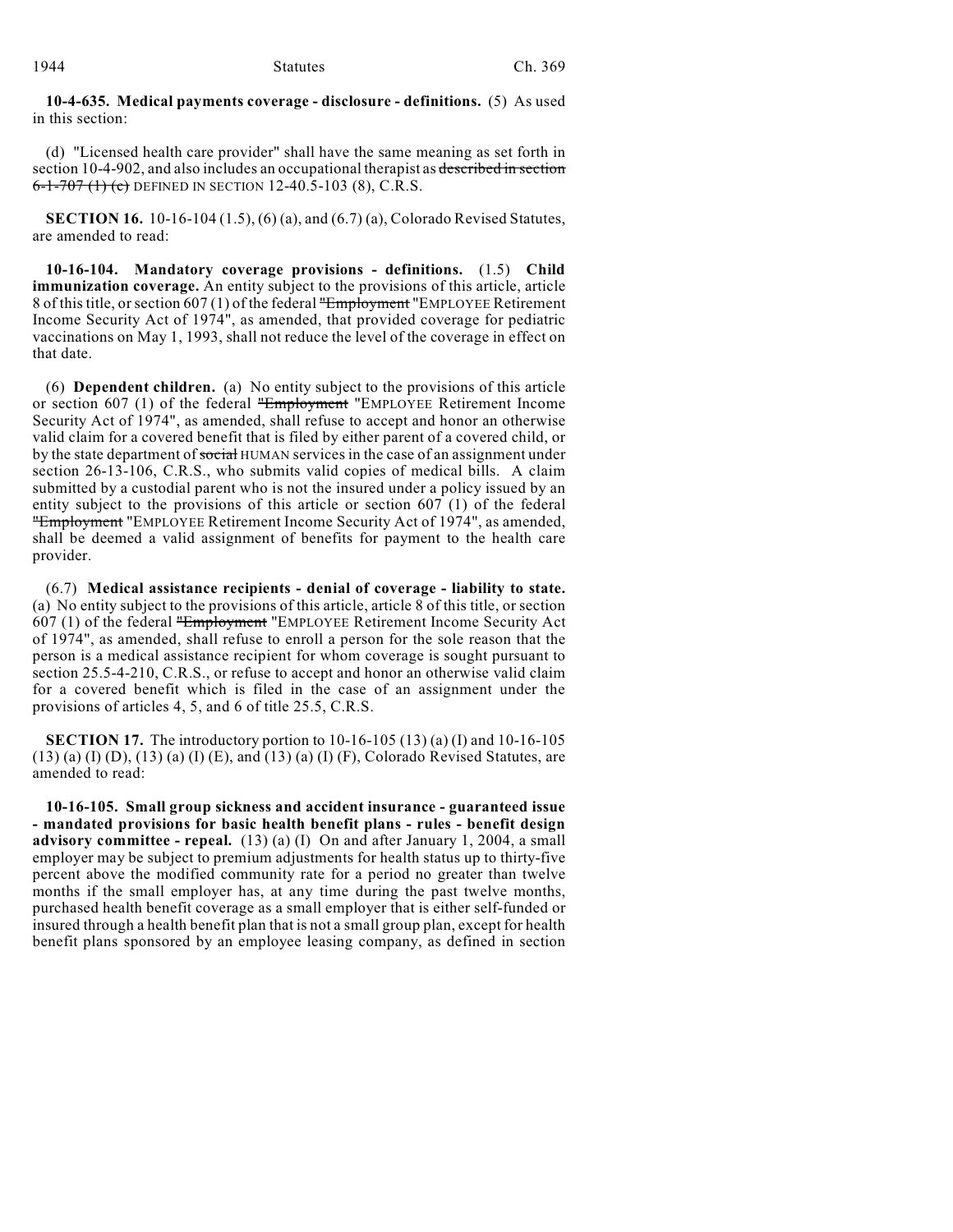$8-70-114(2)(a)(f) 8-70-114(2)(a)(V)$ , C.R.S., pursuant to sub-subparagraphs (D) to (F) of this subparagraph (I). The provisions of this subparagraph (I) shall not apply to:

(D) A small employer that had previously participated in a health benefit plan through an employee leasing company, as defined in section  $8-70-114$  (2) (a) (I)  $8-70-114(2)(a)(V)$ , C.R.S., if the small employer's coverage through the employee leasing company was subject to the small group laws;

(E) A small employer that had previously participated in a health benefit plan sponsored by an employee leasing company, as defined in section  $8-70-114$  (2) (a)  $(H)$  8-70-114 (2) (a) (V), C.R.S., and the small employer is no longer a party to an employee leasing company;

(F) A small employer that is currently using the services of an employee leasing company, as defined in section  $8-70-114(2)(a)(b)$  8-70-114(2)(a)(V), C.R.S., that does not offer a health benefit plan as part of its employee leasing services or, because of an action by an insurer, has ceased offering a health benefit plan to employees assigned to client locations pursuant to an employee leasing contract; or

**SECTION 18.** 10-16-106.7 (1) (a), Colorado Revised Statutes, is amended to read:

**10-16-106.7. Assignment of health insurance benefits.** (1) (a) Any carrier that provides health coverage to a covered person shall allow, but not require, such covered person under the policy to assign, in writing, payments due under the policy to a licensed hospital, other licensed health care provider as defined in section 10-4-902 (3), an occupational therapist as defined in section 12-40.5-103, C.R.S., or a massage therapist as defined in section  $12-48.3-103(6)$  12-35.5-103 (8), C.R.S., also referred to in this section as the "provider", for services provided to the covered person that are covered under the policy.

**SECTION 19.** 12-5.5-101 (3.5) (a), Colorado Revised Statutes, is amended to read:

**12-5.5-101. Definitions.** As used in this part 1, unless the context otherwise requires:

(3.5) "Practice of audiology" means:

(a) The application of principles, methods, and procedures related to the development, disorders, and conditions of the human auditory-vestibular system, whether such disorders or conditions are of organic or functional origin, including, but not limited to, disorders of hearing, balance, tinnitus, auditory processing, and other neural functions, as those principles, methods, and procedures are taught in accredited programs in audiology. in accredited programs. The principles, methods, or procedures include diagnosis, assessment, measurement, testing, appraisal, evaluation, rehabilitation, treatment, prevention, conservation, identification, consultation, counseling, intervention, management, interpretation, instruction, or research related to hearing, vestibular function, balance and fall prevention, and associated neural systems, or any abnormal condition related to tinnitus, auditory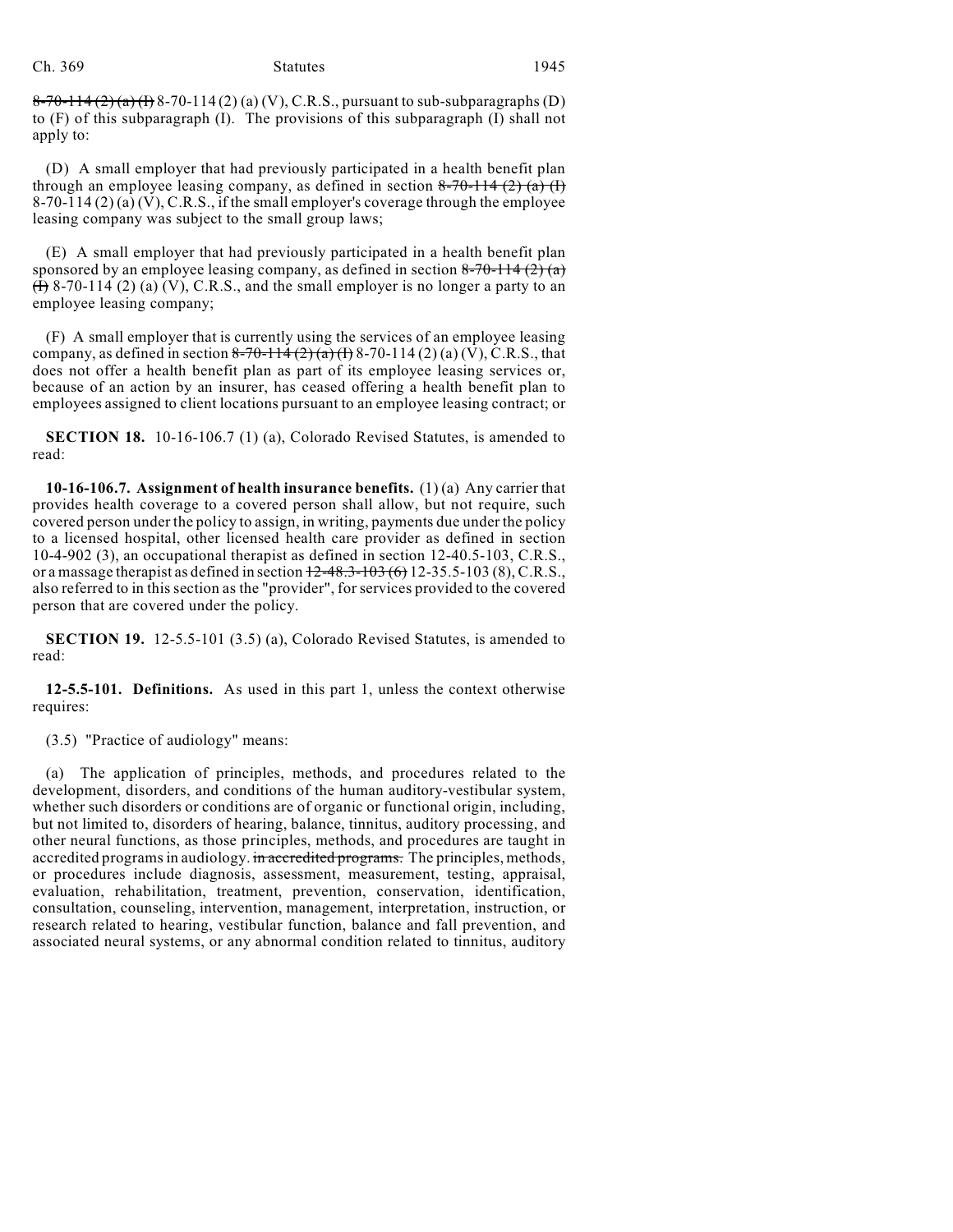1946 Statutes Ch. 369

sensitivity, acuity, function or processing, speech, language, or other aberrant behavior resulting from hearing loss, for the purpose of diagnosing, designing, and implementing audiological management and treatment or other programs for the amelioration of such disorders and conditions. Management and treatment shall include, but not be limited to, the activities described in paragraph (b) of this subsection  $(3.5)$ .

**SECTION 20.** 12-6-120.5 (2) (a) (II), Colorado Revised Statutes, as enacted by Senate Bill 09-091, is amended to read:

**12-6-120.5. Independent control of dealer - definitions.** (2) Notwithstanding subsection (1) of this section, the following activities are not prohibited:

(a) (II) Operation of a dealership DEALER that sells recreational vehicles for not more than eighteen months during the transition from one owner or operator to another independent owner or operator;

**SECTION 21.** 12-6-511 (1) (b), (1) (c), (1) (d), and (2), Colorado Revised Statutes, are amended to read:

**12-6-511. Fees - disposition - expenses - expiration of licenses.** (1) The fee established pursuant to subsection (5) of this section shall be collected with each application for each of the following:

(b) Powersports VEHICLE manufacturer's license;

(c) Powersports VEHICLE distributor's license;

(d) Powersports VEHICLE manufacturer representative's license;

(2) Fees shall be paid to the state treasurer who shall credit the same to the auto vehicle dealers license fund AUTO DEALERS LICENSE FUND CREATED IN SECTION 12-6-123.

**SECTION 22.** 12-6-517 (1), Colorado Revised Statutes, is amended to read:

**12-6-517. Application - rules.** (1) An application for a powersports vehicle dealer's license, used powersports vehicle dealer's license, or powersports VEHICLE salesperson's license shall be submitted to the board.

**SECTION 23.** 12-14-119 (2) (d) (IV), Colorado Revised Statutes, is amended to read:

**12-14-119. Collection agency license - requirements - application - fee expiration.** (2) Each applicant for a collection agency license shall submit an application providing all information in the form and manner the administrator shall designate, including, but not limited to:

(d) For the principals and the collections manager of the applicant:

(IV) The suspension or termination of approval of any collections manager under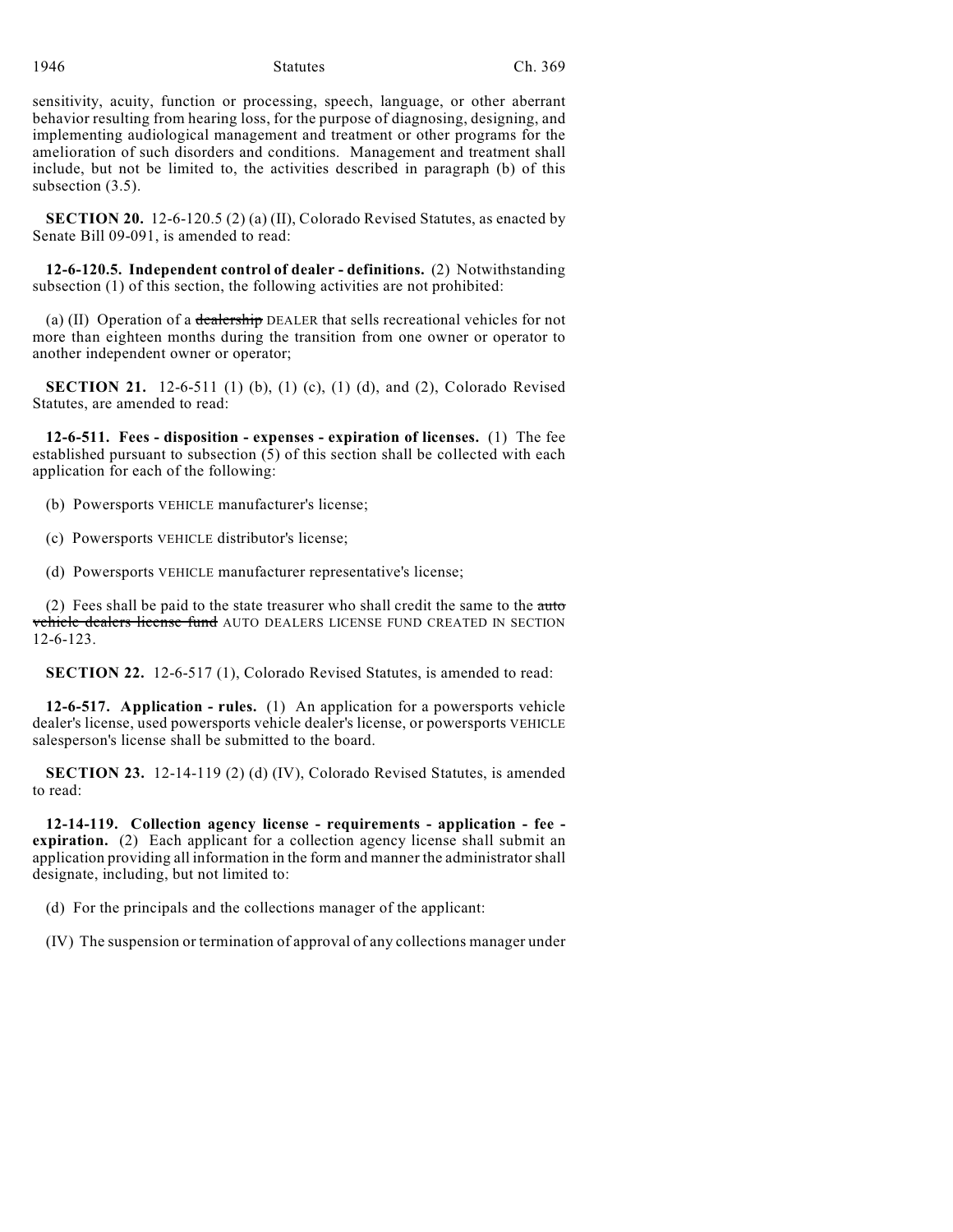this article or any other disciplinary or adverse action taken against the applicant, principal, or collections manager or IN any other jurisdiction.

**SECTION 24.** 12-47-901 (1) (h) (IV), Colorado Revised Statutes, is amended to read:

**12-47-901. Unlawful acts - exceptions.** (1) Except as provided in section 18-13-122, C.R.S., it is unlawful for any person:

(h) (IV) Notwithstanding subparagraph (I) of this paragraph (h), it shall not be unlawful for adult patrons of an art gallery permitee to consume malt, vinous, or spirituous liquor on the premises when the consumption is conducted within the limitations of a valid permit granted pursuant to section  $\frac{12-47-122}{2}$  12-47-422.

**SECTION 25.** 12-47.1-1602 (1) (e), Colorado Revised Statutes, is amended to read:

**12-47.1-1602. Local government limited gaming impact advisory committee - creation - duties.** (1) There is hereby created within the department of local affairs a local government limited gaming impact advisory committee, referred to in this section as the "committee". The committee shall be composed of the following thirteen members:

(e) One member representing the special districts providing emergency services that are eligible to receive moneys from the fund pursuant to section 12-47.1-1601 (4) to be appointed by and who shall serve at the pleasure of the director  $of$  the emergency medical services and prevention division of the DIVISION IN THE department of public health and environment RESPONSIBLE FOR STATEWIDE EMERGENCY MEDICAL AND TRAUMA SERVICES MANAGEMENT;

**SECTION 26.** The introductory portion to 15-14-421 (6) (a) and 15-14-421 (6) (a) (I), Colorado Revised Statutes, are amended to read:

**15-14-421. Title by appointment.** (6) (a) Upon notice of the appointment of a conservator, all agents acting under a previously created power of attorney by the protected person: shall:

(I) SHALL take no further actions without the direct written authorization of the conservator;

**SECTION 27. Repeal.** 16-11.5-102 (9), Colorado Revised Statutes, is repealed as follows:

**16-11.5-102. Substance abuse assessment - standardized procedure.** (9) This subsection  $(9)$  and subsections  $(4)$ ,  $(5)$ ,  $(6)$ ,  $(7)$ , and  $(8)$  of this section are repealed on the first day of July following receipt by the revisor of statutes of written notice from the joint budget committee staff director that an amount of money of at least two million two hundred thousand dollars generated from estimated savings from the enactment of Senate Bill 03-318, enacted at the first regular session of the sixty-fourth general assembly, during any given fiscal year commencing on or after July 1, 2007, was not appropriated to the drug offender treatment fund for the same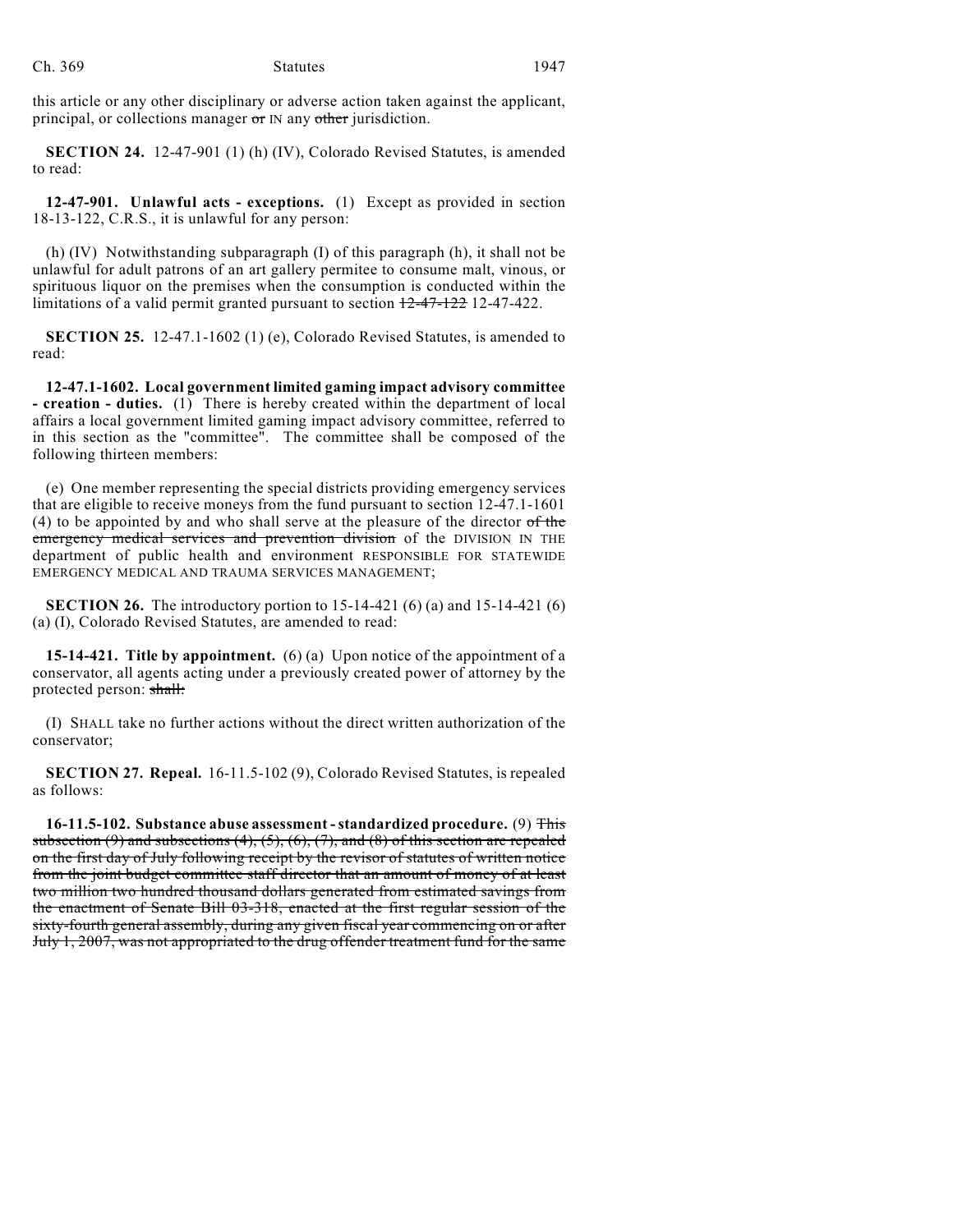fiscal year.

**SECTION 28.** 16-11.8-103 (7) (a), Colorado Revised Statutes, is amended to read:

**16-11.8-103. Domestic violence offender management board - creation duties - repeal.** (7) (a) This section is repealed, effective  $\frac{1}{2}$  SEPTEMBER 1, 2017.

**SECTION 29.** 16-12-205 (6), Colorado Revised Statutes, is amended to read:

**16-12-205. Postconviction review - appointment of new postconviction counsel - qualifications - compensation.** (6) The office of the public defender or the office of alternative ALTERNATE defense counsel, CREATED IN SECTION 21-2-101, C.R.S., whichever is appropriate, shall pay the compensation and reasonable litigation expenses of defendant's counsel incurred during the unitary review proceeding.

**SECTION 30.** 16-13-701 (2) and (3), Colorado Revised Statutes, are amended to read:

**16-13-701. Reporting of forfeited property.** (2) The report required in this section shall be filed with the department of local affairs and shall constitute a public record and shall be open to inspection as provided in THE "COLORADO OPEN RECORDS ACT", part 2 of article 72 of title 24, C.R.S. commonly known as the "Public Records Act".

(3) Any state or local law enforcement agency or multijurisdictional task force that receives proceeds from federal forfeiture actions shall submit a copy to the department of local affairs of any accounting report filed by such agency pursuant to federal law or regulation. The federal annual accounting report shall constitute a public record and shall be open to inspection as provided in THE "COLORADO OPEN RECORDS ACT", part 2 of article 72 of title 24, C.R.S. commonly known as the "Public Records Act". Such information shall be subject to audit in accordance with part 6 of article 1 of title 29, C.R.S.

**SECTION 31.** 17-1-103 (1) (p), Colorado Revised Statutes, is amended to read:

**17-1-103. Duties of the executive director.** (1) The duties of the executive director shall be:

(p) Notwithstanding the provisions of  $parts$  2 and 3 THE "COLORADO OPEN RECORDS ACT", PART 2 of article 72 of title 24, C.R.S., commonly referred to as the "Open Records Act" AND PART 3 OF SAID ARTICLE 72, to adopt such policies and guidelines as may be necessary concerning the release of records to inmates.

**SECTION 32.** 18-6-801 (1) (a) and (1) (b), Colorado Revised Statutes, are amended to read:

**18-6-801. Domestic violence - sentencing.** (1) (a) In addition to any sentence that is imposed upon a person for violation of any criminal law under this title, any person who is convicted of any crime, the underlying factual basis of which has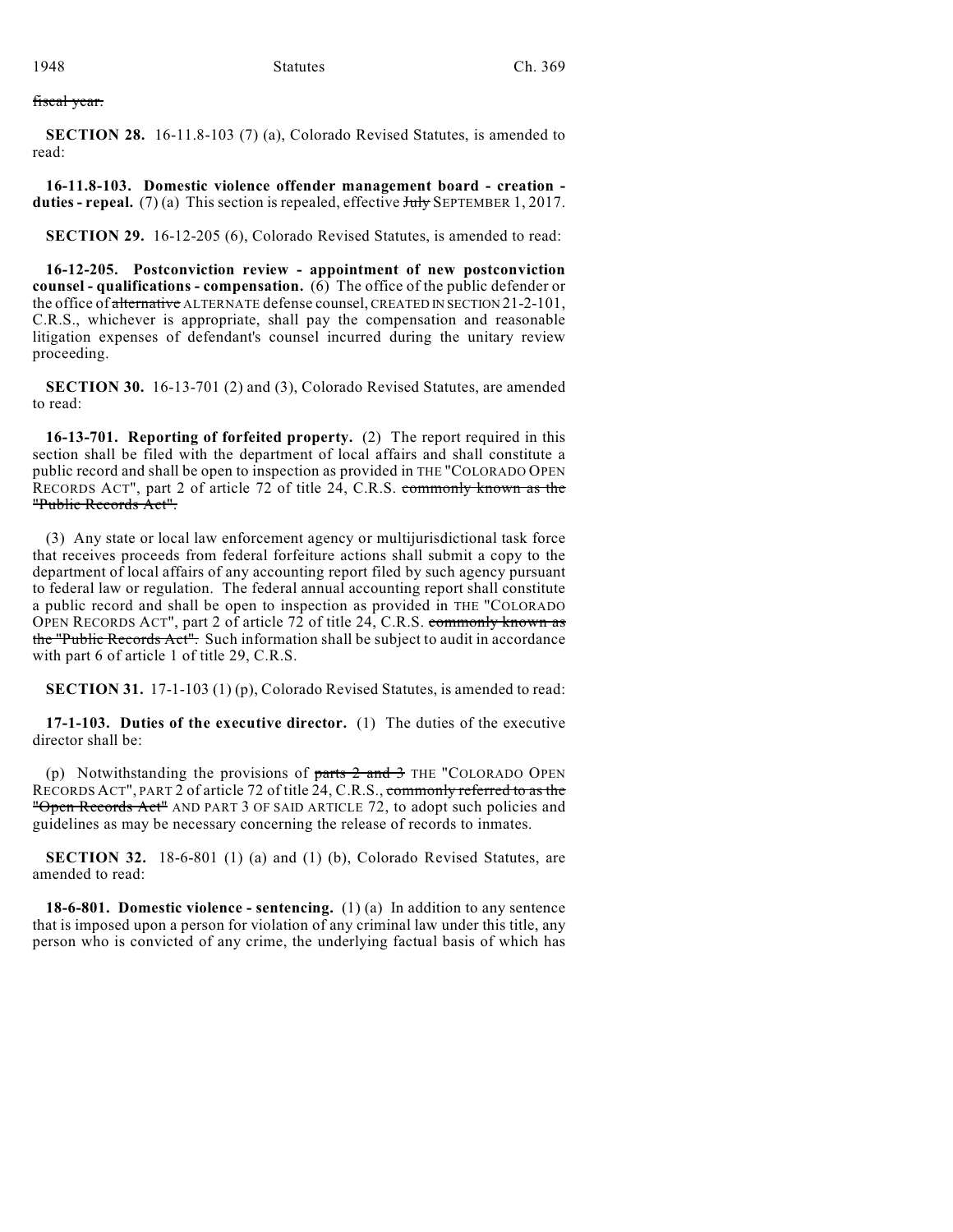been found by the court on the record to include an act of domestic violence, as defined in section 18-6-800.3 (1), or any crime against property, whether or not such crime is a felony, when such crime is used as a method of coercion, control, punishment, intimidation, or revenge directed against a person with whom the actor is or has been involved in an intimate relationship shall be ordered to complete a treatment program and a treatment evaluation that conform with the standards adopted by the domestic violence OFFENDER management treatment board as required by section  $16-11.8-104$  16-11.8-103 (4), C.R.S. If an intake evaluation conducted by an approved treatment program provider discloses that sentencing to a treatment program would be inappropriate, the person shall be referred back to the court for alternative disposition.

(b) The court may order a treatment evaluation to be conducted prior to sentencing if a treatment evaluation would assist the court in determining an appropriate sentence. The person ordered to undergo such evaluation shall be required to pay the cost of the treatment evaluation. If such treatment evaluation recommends treatment, and if the court so finds, the person shall be ordered to complete a treatment program that conforms with the standards adopted by the domestic violence OFFENDER management board as required by section  $16-11.8-104$ 16-11.8-103 (4), C.R.S.

**SECTION 33. Repeal.** 18-19-104 (5), Colorado Revised Statutes, is repealed as follows:

**18-19-104. Judicial district drug offender treatment boards.** (5) This section is repealed on the first day of July following receipt by the revisor of statutes of written notice from the joint budget committee staff director that an amount of money of at least two million two hundred thousand dollars generated from estimated savings from the enactment of Senate Bill 03-318, enacted at the first regular session of the sixty-fourth general assembly, during any given fiscal year commencing on or after July 1, 2007, was not appropriated to the drug offender treatment fund for the same fiscal year.

**SECTION 34.** 19-1-115 (4) (a), Colorado Revised Statutes, is amended to read:

**19-1-115. Legal custody - guardianship - placement out of the home petition for review for need of placement.** (4) (a) A decree vesting legal custody of a child in an individual, institution, or agency or providing for placement of a child pursuant to section  $19-2-701$  19-2-906 or 19-3-403 or subsection (8) of this section shall be for a determinate period. Such decree shall be reviewed by the court no later than three months after it is entered, except a decree vesting legal custody of a child with the department of human services.

**SECTION 35.** 19-1-302 (1) (a), Colorado Revised Statutes, is amended to read:

**19-1-302. Legislative declaration.** (1) (a) The general assembly declares that information obtained by public agencies in the course of performing their duties and functions under this title is considered public information under the "Colorado Open Records Act", PART 2 OF ARTICLE 72 OF TITLE 24, C.R.S. The general assembly, however, recognizes that certain information obtained in the course of the implementation of this title is highly sensitive and has an impact on the privacy of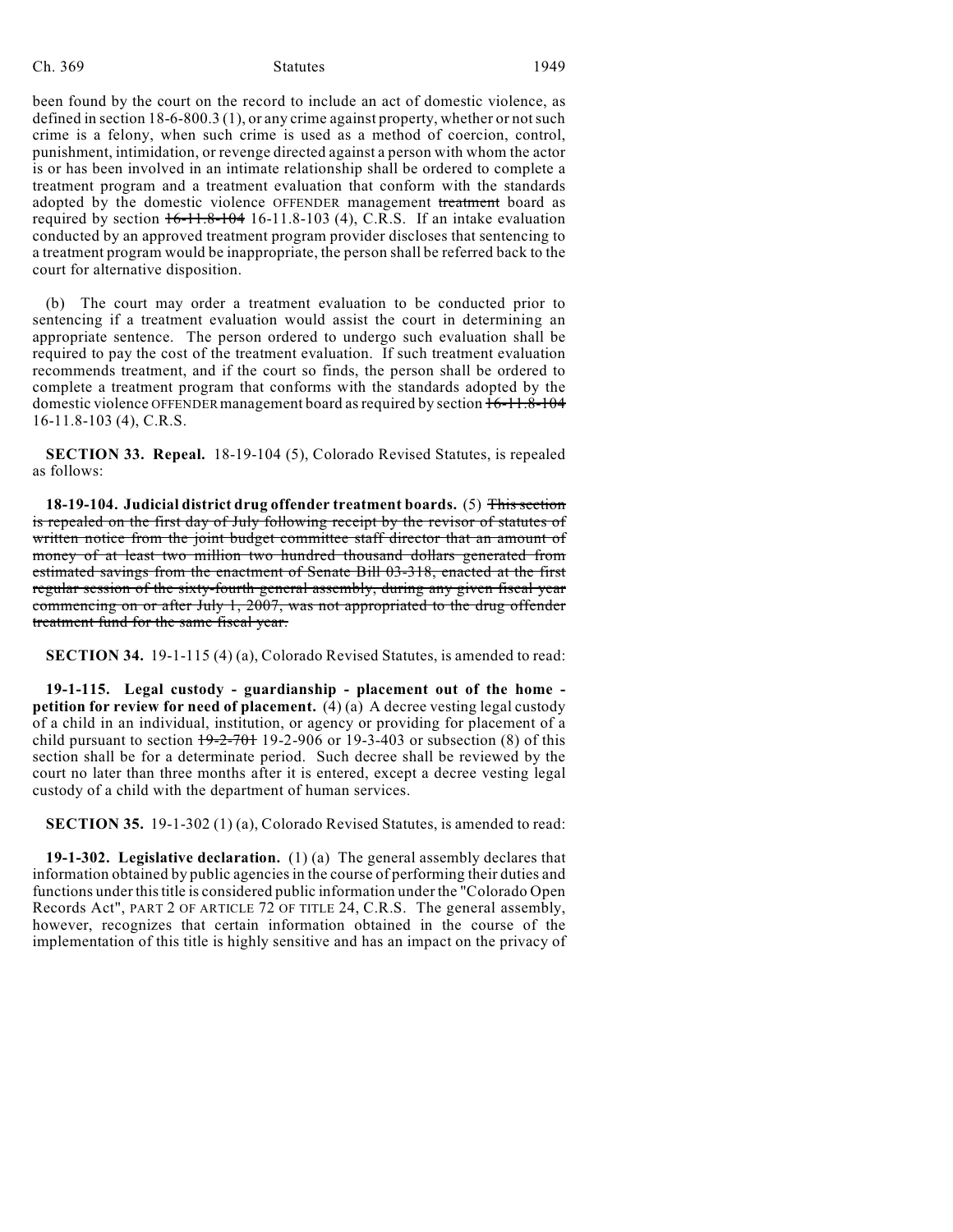1950 Statutes Ch. 369

children and members of their families. The disclosure of sensitive information carries the risk of stigmatizing children; however, absolute confidentiality of such information may result in duplicated services in some cases, fragmented services in others, and the delivery of ineffective and costly programs and, in some situations, may put other members of the public at risk of harm. In addition, disclosure may result in serving the best interests of the child and may be in the public interest.

**SECTION 36.** 19-2-402 (3) (c) (II), Colorado Revised Statutes, is amended to read:

**19-2-402. Juvenile detention services and facilities to be provided by department of human services - education.** (3) (c) (II) For the purpose of this paragraph (c), "total district enrollment" means the total of the pupil enrollment in the school district, plus the district on-line enrollment, the district preschool and kindergarten program enrollment, and the pupil enrollment in each institute charter school that is located within the school district, as determined in accordance with article 54 of title 22, C.R.S.

**SECTION 37.** 19-2-1301 (2), Colorado Revised Statutes, is amended to read:

**19-2-1301. Mental incompetency to proceed - effect - how and when raised.** (2) A juvenile shall not be tried or sentenced if the juvenile is incompetent to proceed, as defined in section  $16-8.5-101(8)$  16-8.5-101 (11), C.R.S., at that stage of the proceedings against him or her.

**SECTION 38.** 19-2-1302 (4) (c), Colorado Revised Statutes, is amended to read:

**19-2-1302. Determination of incompetency to proceed.** (4) (c) The competency evaluation shall, at a minimum, include an opinion regarding whether the juvenile is competent to proceed as defined in section  $16-8.5-101(3)$  16-8.5-101 (4), C.R.S. If the evaluation concludes the juvenile is incompetent to proceed, the evaluation shall include a recommendation as to whether the juvenile may be restored to competency and identify appropriate services to restore the juvenile to competency.

**SECTION 39.** 19-2-1304 (1), Colorado Revised Statutes, is amended to read:

**19-2-1304. Restoration to competency.** (1) The court may order a restoration hearing, as defined in section  $16-8.5-101(10)$  16-8.5-101 (13), C.R.S., at any time on its own motion, on motion of the prosecuting attorney, or on motion of the juvenile. The court shall order a hearing if a mental health professional who has been treating the juvenile files a report certifying that the juvenile is mentally competent to proceed.

**SECTION 40.** The introductory portion to 22-2-106 (1) (a.5), Colorado Revised Statutes, is amended to read:

**22-2-106. State board - duties.** (1) It is the duty of the state board:

(a.5) To adopt, on or before December 15, 2009, a comprehensive set of guidelines for the establishment of high school graduation requirements to be used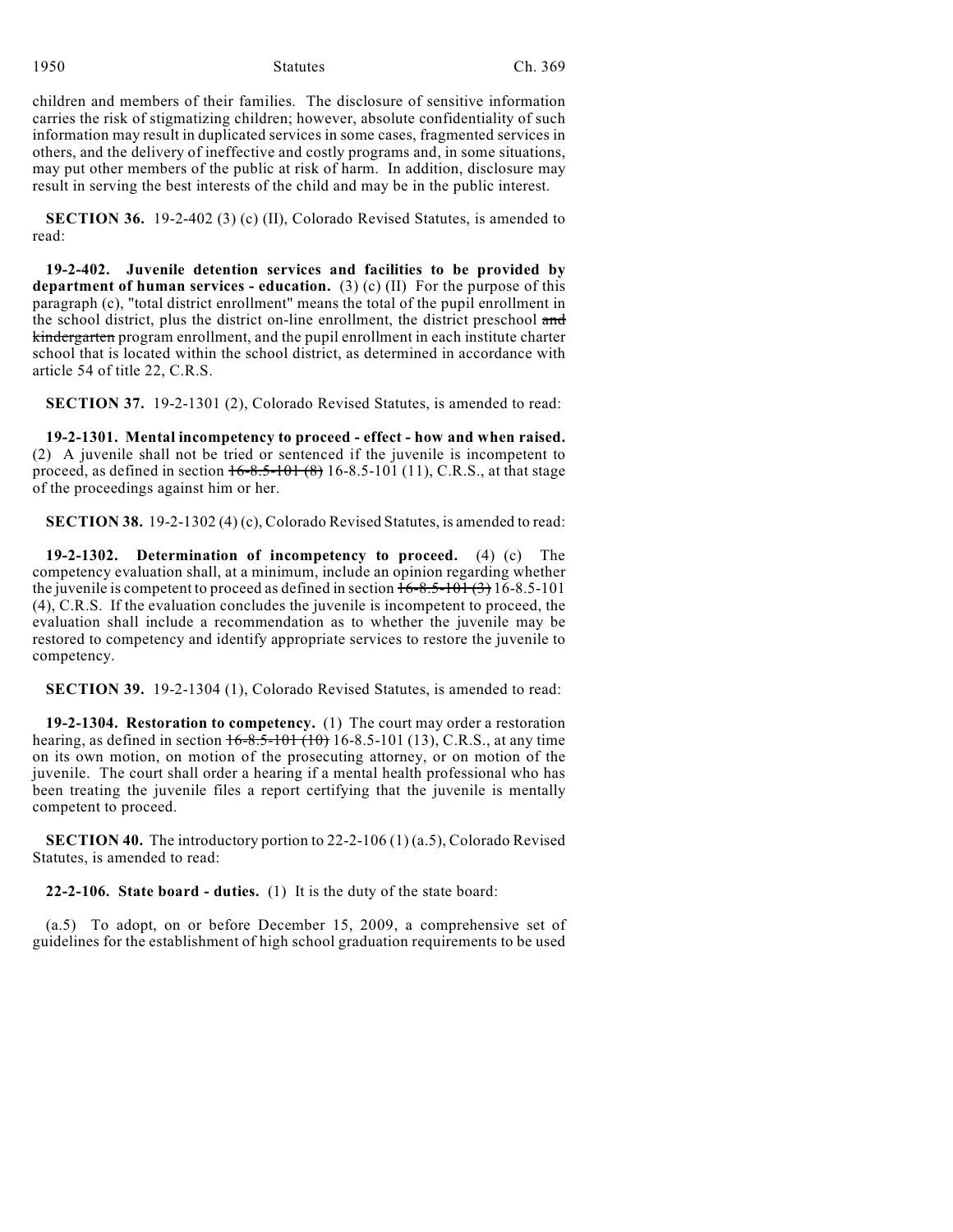by each school district board of education in developing local high school graduation requirements. Each school district board of education shall retain the authority to develop its own unique high school graduation requirements, so long as those local high school graduation requirements meet or exceed any minimum standards or basic core competencies or skills identified in the comprehensive set of guidelines for high school graduation developed by the state board pursuant to this paragraph (a.5). In developing the guidelines for high school graduation, the state board shall utilize the recommendations of the state graduation guidelines development council established in section 22-7-414, AS IT EXISTED PRIOR TO JULY 1, 2008, and shall:

**SECTION 41.** 22-2-107 (1) (q), Colorado Revised Statutes, is amended to read:

**22-2-107. State board - power.** (1) The state board has the power:

(q) To promulgate rules and regulations to define the types and amounts of costs in excess of applicable revenues that a school district of residence of a child with a disability shall pay as tuition to educate that child elsewhere within Colorado at a facility, as defined by the department in its regulations, approved by the state board pursuant to paragraph  $(p)$  of this subsection  $(1)$  FACILITY SCHOOLS UNIT IN THE DEPARTMENT PURSUANT TO SECTION 22-2-407, or at an administrative unit as defined in section 22-20-103 (1) other than the administrative unit of residence; however, a school district may pay a higher amount, as provided in section 22-20-109 (1);

**SECTION 42. Repeal.** 22-7-414, Colorado Revised Statutes, is repealed as follows:

**22-7-414. State graduation guidelines development council - creation**  membership - duties - repeal. (1) (a) There is hereby created within the department of education the state graduation guidelines development council, referred to in this section as the "graduation guidelines council".

(b) The graduation guidelines council shall consist of twelve members appointed by the governor. Council members shall be residents of Colorado and shall be appointed for two-year terms. Council members shall include:

(I) Experts in the areas of curriculum, standards and assessments, career and technical skills, and learning and thinking skills;

(II) Representatives from the business community, public schools, institutions of higher education, community colleges, and career and technical institutions;

(III) Representatives from all areas of the state, including urban and rural areas, and large and small school districts. The graduation guidelines council shall represent the ethnic, racial, cultural, and gender diversity of the state.

(IV) At least one resident of the western slope; and

(V) At least one person with expertise in addressing the needs of exceptional students.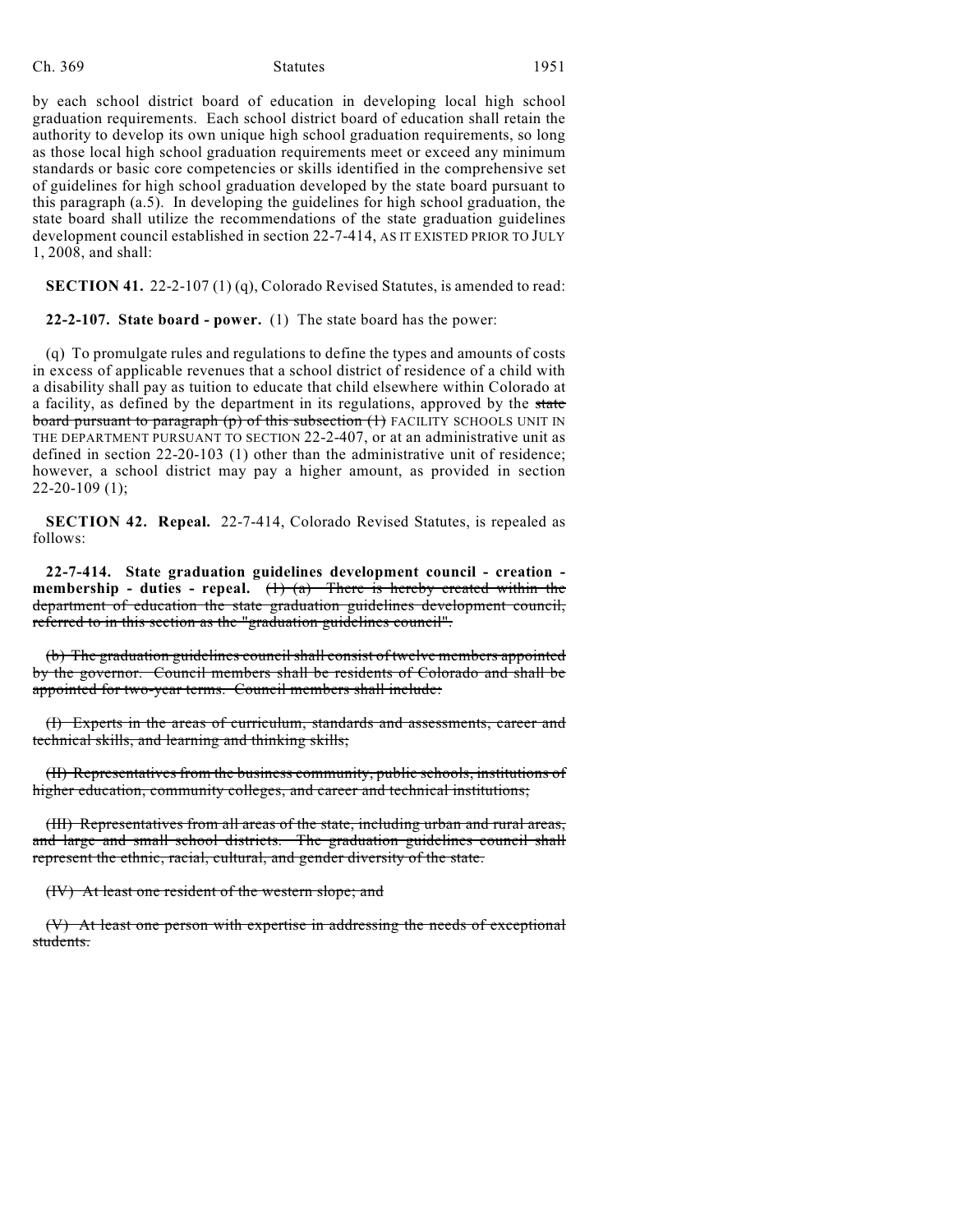1952 Statutes Ch. 369

(2) Any member of the graduation guidelines council may be removed at any time for cause by the governor. Vacancies in the membership shall be filled by the governor to serve the remainder of the term of the vacating member.

(3) The department shall provide such office space, equipment, and staff services to the graduation guidelines council as may be necessary for the council to carry out its duties pursuant to this section.

 $(4)$  (a) On or before May 1, 2008, the graduation guidelines council shall develop and recommend to the state board for adoption a comprehensive set of guidelines for the establishment of high school graduation requirements. The guidelines for high school graduation shall take into account the factors set forth in section  $22$ -2-106 (1) (a.5) and recognize and address the multiple and diverse pathways to diplomas offered by school districts of the state.

(b) In developing the state guidelines for high school graduation, the graduation guidelines council shall utilize the expertise of school district personnel and other education experts.

(c) In developing the state guidelines for high school graduation, the graduation guidelines council, in collaboration with the state board, shall provide appropriate public notice and hold a series of at least six public meetings throughout the state at which it shall hear testimony regarding the state guidelines for high school graduation. The graduation guidelines council shall also specifically seek recommendations from and work in cooperation with school districts, educators, parents, students, representatives from postsecondary education, business persons, and members of the community who are representative of the cultural diversity of the state.

(5) The graduation guidelines council is repealed, effective July 1, 2008.

**SECTION 43.** 22-7-603.5 (4), Colorado Revised Statutes, is amended to read:

**22-7-603.5. Legislative declaration - measurement of value added to academic progress.** (4) The state board may adopt rules necessary for implementation and administration of this section including, but not limited to, provisions to uniquely identify individual students, including students enrolled in the Colorado preschool and kindergarten program, created pursuant to section 22-28-104.

**SECTION 44.** 22-28-101, Colorado Revised Statutes, is amended to read:

**22-28-101. Short title.** This article shall be known and may be cited as the "Colorado Preschool and Kindergarten Program Act".

**SECTION 45.** 22-28-102 (2), Colorado Revised Statutes, is amended to read:

**22-28-102. Legislative declaration.** (2) The general assembly intends to fully fund the state COLORADO preschool and kindergarten program by increasing the number of children who may be served through the program over the 2006-07, 2007-08, and 2008-09 budget years.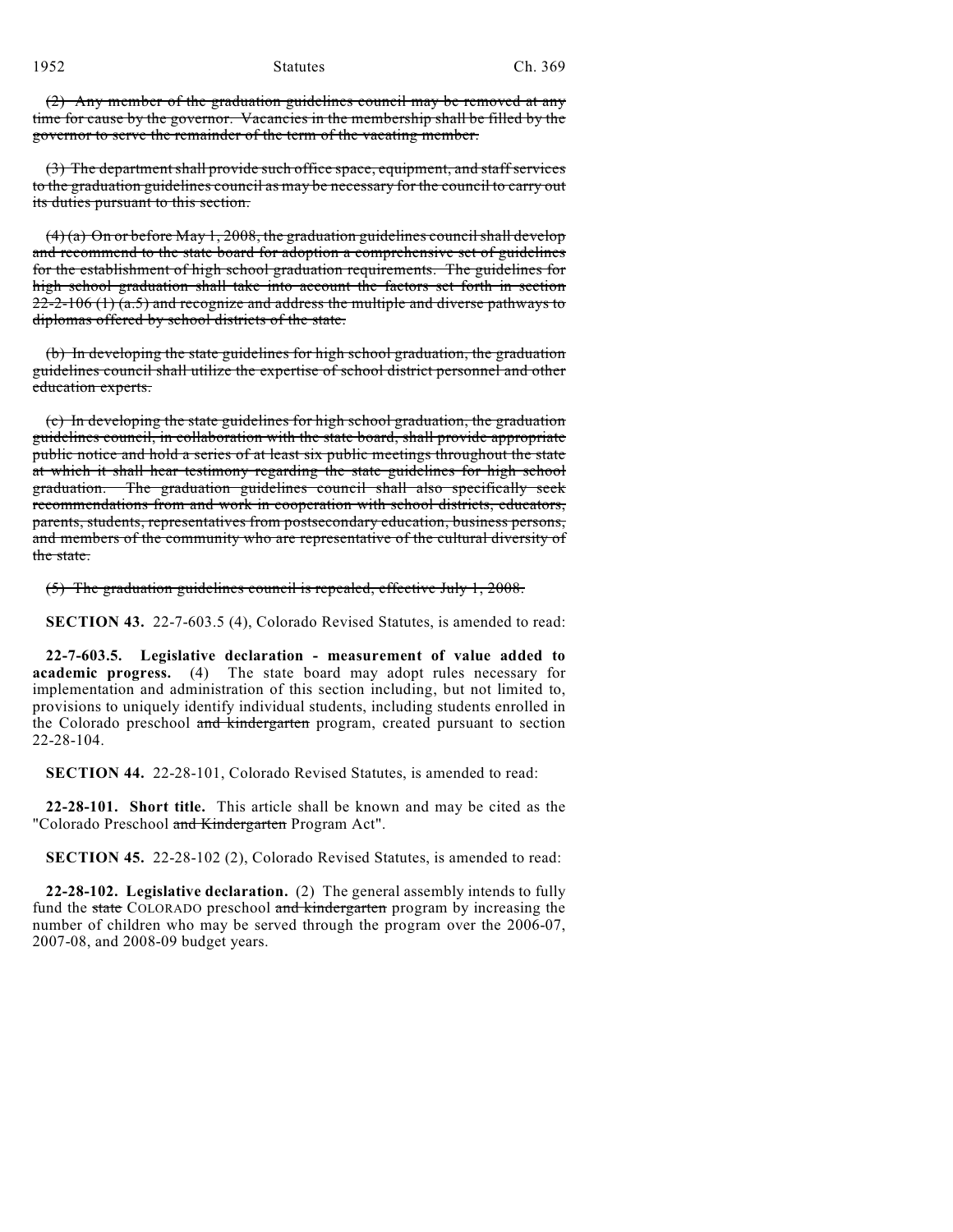**SECTION 46.** 22-28-103 (4), Colorado Revised Statutes, is amended to read:

**22-28-103. Definitions.** As used in this article, unless the context otherwise requires:

(4) "District advisory council" means the district preschool and kindergarten program advisory council established by a school district pursuant to the provisions of section 22-28-105.

**SECTION 47.** 22-28-104 (1), (2) (a) (III), (2) (b), (2) (c), (3), (4), and (5) (a), Colorado Revised Statutes, are amended to read:

**22-28-104. Establishment of public preschool programs.** (1) There is hereby established a state COLORADO preschool program, which shall be implemented in school districts beginning in the 2006-07 budget year. The purposes of the program are:

(a) To serve three-year-old, four-year-old, and five-year-old children who lack overall learning readiness due to significant family risk factors, who are in need of language development, or who are receiving services from the department of human services pursuant to article 5 of title 26, C.R.S., as neglected or dependent children and who would benefit from participation in the state COLORADO preschool and kindergarten program;

(b) To determine the school districts in which participation in the state COLORADO preschool and kindergarten program would be the most beneficial;

(c) To establish criteria to be followed by school districts in establishing district preschool and kindergarten programs; and

(d) To encourage parents to participate with their children in district preschool and kindergarten programs.

(2) (a) (III) For the 2008-09 budget year and each budget year thereafter, twenty thousand one hundred sixty children may annually participate in the state COLORADO preschool program.

(b) (I) For the 2006-07 and 2007-08 budget years, the department shall allow school districts to apply to the department for authorization to serve no more than fifteen percent of the total number of children authorized to participate in the state COLORADO preschool program pursuant to paragraph (a) of this subsection (2) through a full-day kindergarten portion of the district's preschool program. The department, using established criteria, shall select school districts to participate in the full-day kindergarten portions until the total number of full-day kindergarten positions applied for has been filled or the fifteen-percent limitation has been reached, whichever event occurs first. Notwithstanding any other provision of law, the department shall not grant waivers that would allow more than a total of fifteen percent of the total number of children authorized to participate in the state COLORADO preschool program pursuant to paragraph (a) of this subsection (2) to be served through the full-day kindergarten portion of all district preschool programs statewide.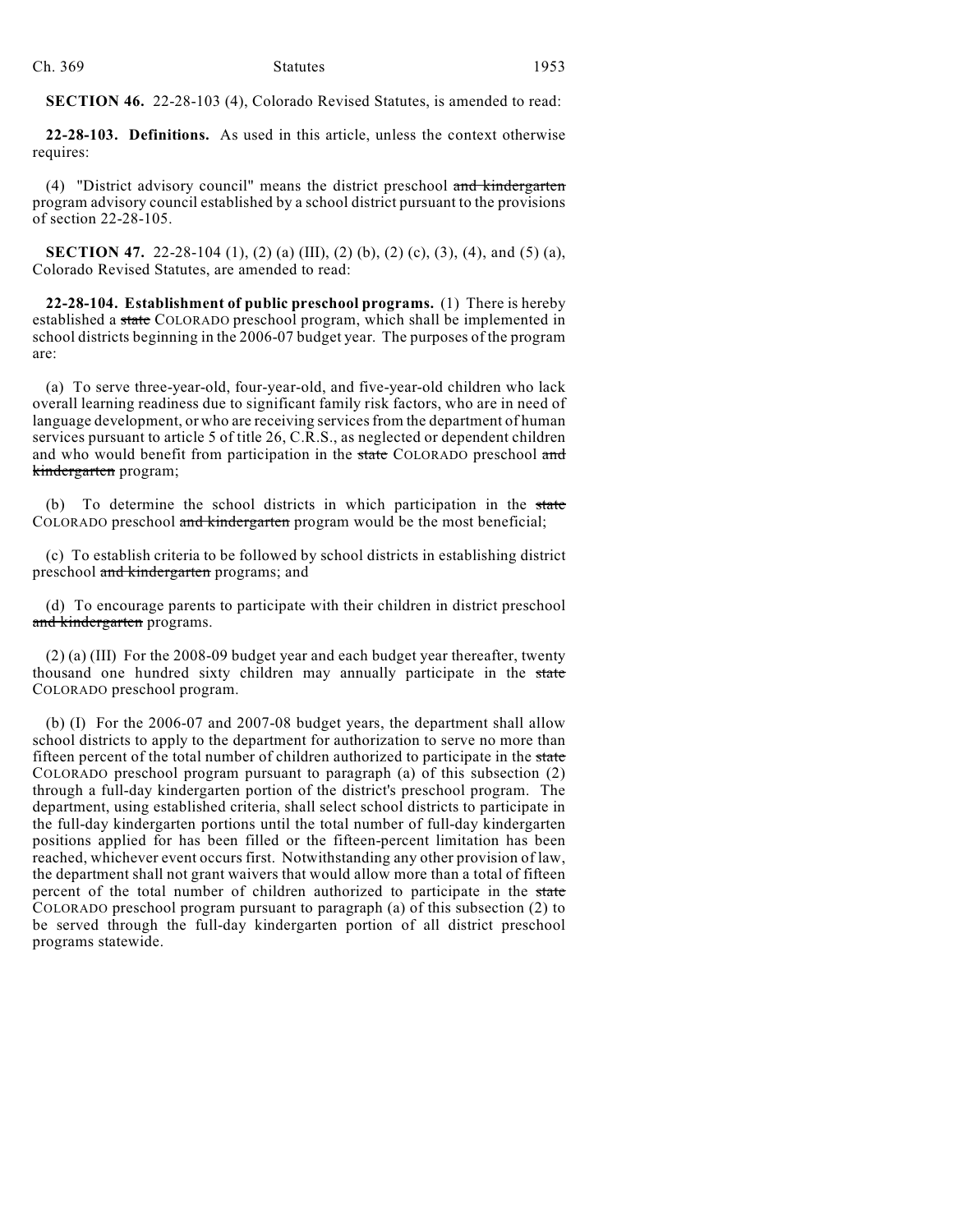(II) For the 2008-09 budget year and each budget year thereafter, none of the children participating in the state COLORADO preschool program shall participate in the program through a full-day kindergarten portion of the program.

(c) If a school district that participates in the state COLORADO preschool and kindergarten program does not enroll the maximum number of pupils allowed to participate in that school district's preschool and kindergarten program as established by the department in accordance with section 22-28-107 (3), the school district shall immediately notify the department of the number of unused positions. A school district participating in the state COLORADO preschool and kindergarten program that has any unused positions in a given budget year is prohibited from transferring to another school district any or all of the unused positions, regardless of whether the unused positions are transferred in exchange for monetary or any other form of consideration.

(3) A school district that participates in the state COLORADO preschool program shall be entitled to count children enrolled in the district preschool program in accordance with the provisions of section 22-54-103 (9.5) for purposes of determining preschool program enrollment under the "Public School Finance Act of 1994", article 54 of this title.

(4) (a) Subject to the limitations in paragraph (b) of this subsection (4), the per pupil operating reimbursement provided to any school district that participates in the state COLORADO preschool program shall be increased to allow a single child to enroll in the program using two positions so that the child may attend a full day of preschool.

(b) For the 2006-07 budget year and budget years thereafter, the department shall allow school districts to apply for authorization to serve no more than five percent of the total number of children authorized to participate in the state COLORADO preschool and kindergarten program pursuant to paragraph (a) of subsection (2) of this section through a full-day preschool portion of the district's preschool and kindergarten program. The department, using established criteria, may select qualified school districts to participate in and serve children through a full-day preschool portion of the district's preschool and kindergarten program. Notwithstanding any other provision of law, the department shall not grant waivers that would allow more than a total of five percent of the total number of children authorized to participate in the state COLORADO preschool and kindergarten program pursuant to paragraph (a) of subsection (2) of this section to be served through the full-day preschool portion of all district preschool and kindergarten programs statewide.

(5) Nothing in this article shall be construed to:

(a) Require school districts to participate in the state COLORADO preschool and kindergarten program; or

**SECTION 48.** 22-28-105 (1) (a), (1) (b) (I), (1) (d), (2) (a), (2) (a.3), (2) (a.5),  $(2)$  (b),  $(2)$  (c),  $(2)$  (d), and  $(2)$  (e), the introductory portion to 22-28-105 (2) (f), and 22-28-105 (2) (g), (2) (j), (2) (k), (2) (l), and (2) (m), Colorado Revised Statutes, are amended to read: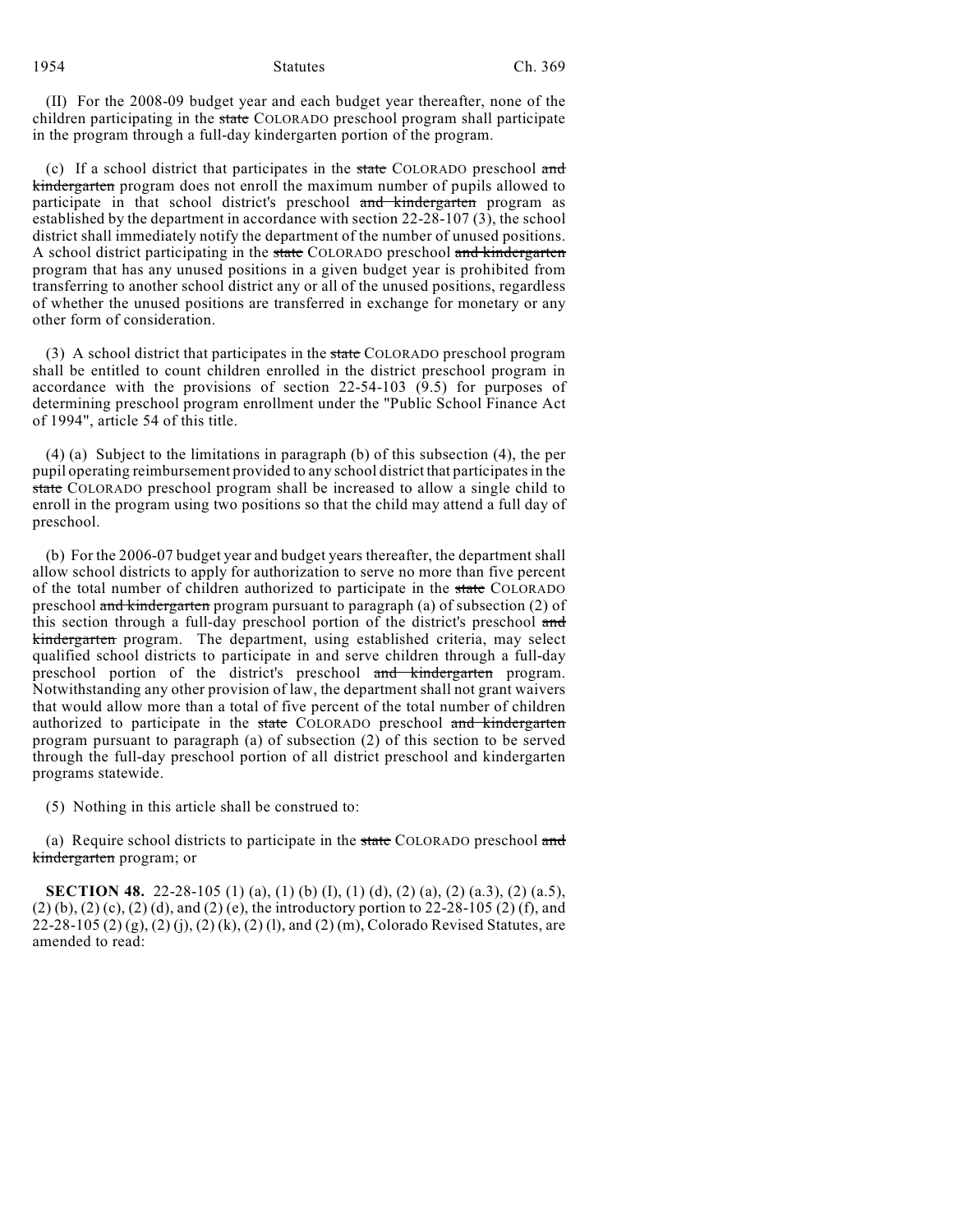**22-28-105. District preschool program advisory council - duties.** (1) (a) Any school district wishing to participate in the state COLORADO preschool and kindergarten program shall establish a district preschool and kindergarten program advisory council consisting of the superintendent of the school district or his or her designee and such other members as the superintendent of the school district may appoint pursuant to paragraph (b) of this subsection (1).

(b) The appointed members of the district advisory council shall include, but shall not be limited to, the following:

(I) Two parents of children in the district preschool and kindergarten program;

(d) The board of education shall have final responsibility for submittal of the application to participate in the Colorado preschool program and for operation and maintenance of the preschool program within the school district PRESCHOOL PROGRAM. No action taken by the district advisory council shall be final until approved by the board of education.

(2) The district advisory council shall:

(a) Develop and recommend to the board of education the school district plan for identifying those children in the school district that would be eligible for participation in the district preschool and kindergarten program based upon the criteria established in section 22-28-106 (1) (a);

(a.3) Study and assess the need for establishing a district preschool and kindergarten program in the school district and, upon completion of such assessment, if there is an identified need, submit a request for proposals to any privately funded child care center and publicly funded early childhood education agency. The request for proposals shall state the criteria and guidelines established by the department for determining the eligibility of children to participate in a district preschool and kindergarten program, for district preschool and kindergarten programs, and for parental involvement in a district preschool and kindergarten program. At least once every two years, the district advisory council shall assess whether alternative community providers are available and shall ensure the highest quality service delivery at the lowest cost.

(a.5) Review and evaluate proposals received pursuant to paragraph (a.3) of this subsection (2) and annually submit a list to the board of education of the head start agencies or public and private child care agencies that are licensed by the department of human services and are in good standing whose proposals meet or exceed the criteria and guidelines specified in said paragraph (a.3) and are designated as eligible for participation in the district preschool and kindergarten program, including the number of district preschool and kindergarten children each agency will be eligible to serve under the program;

(b) Recommend to the board of education a plan for operating the district preschool and kindergarten program, including whether the program should be provided by the school district itself or provided, in whole or in part, by a head start agency or by child care agencies under contract with the school district;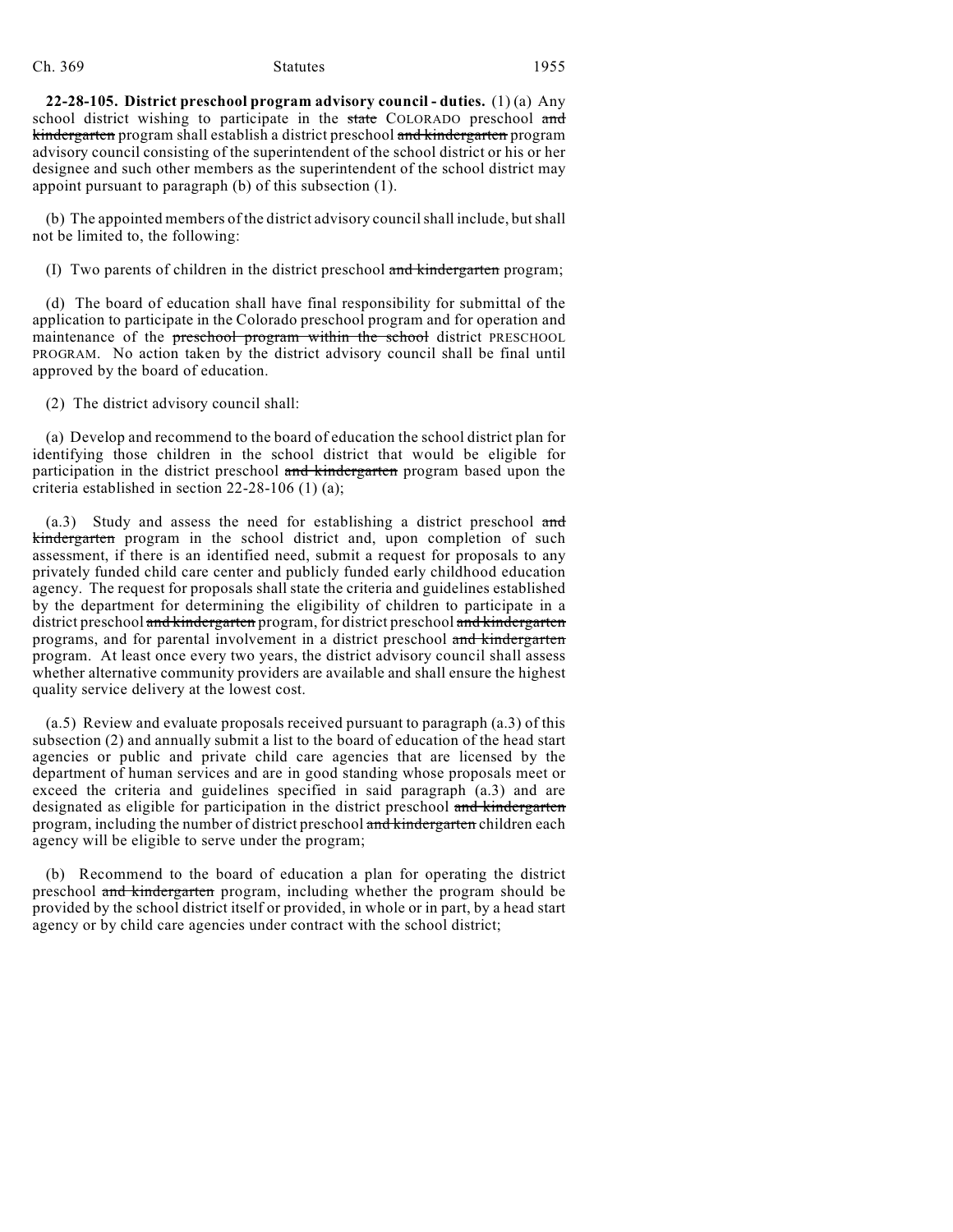(c) Recommend to the board of education a proposal for the district preschool and kindergarten program to be submitted to the department pursuant to the provisions of section 22-28-107 (1);

(d) Assist the school district in the implementation of the district preschool and kindergarten program;

(e) Develop and recommend to the board of education, if appropriate, a plan for coordinating the district preschool and kindergarten program with extended day services for children participating in the program and their families in order to achieve an increased efficiency in the services provided;

(f) Following consultation and planning with social services and health agencies, develop and recommend to the board of education a plan for coordinating the district preschool and kindergarten program with family support services for children participating in the program and their families. For purposes of this paragraph (f), "family support services" includes, but is not limited to, information and referral and educational materials relating to:

(g) Develop and recommend to the board of education a plan for coordinating the district preschool and kindergarten program with a program to train parents to provide teaching activities in the home prior to the entrance of their children into the district preschool and kindergarten program;

(j) Develop a district preschool and kindergarten program evaluation component specific to the school district PRESCHOOL program involved;

(k) Develop a training program for district preschool and kindergarten program staff using all available community resources;

(l) Recommend to the board of education a plan for the annual evaluation of the district preschool and kindergarten program; and

(m) Provide any other appropriate assistance to the school district in the implementation of the district preschool and kindergarten program.

**SECTION 49.** The introductory portion to 22-28-106 (1) (a) and 22-28-106 (1) (a)  $(I)$ ,  $(I)$   $(a)$   $(II)$ , and  $(1)$   $(a)$   $(III)$ , Colorado Revised Statutes, are amended to read:

**22-28-106. Eligibility of children for participation in district preschool program.** (1) (a) The state board shall establish, by rule, criteria for each school district to use in determining which children in the school district shall be eligible for participation in the district preschool and kindergarten program, subject to the following requirements:

(I) A child who is three, four, or five years old and meets the criteria specified in subparagraphs (II) to (IV) of this paragraph (a) and any other criteria established by rule may participate in the district preschool and kindergarten program.

(II) No child shall participate in the district preschool and kindergarten program unless the child lacks overall learning readiness due to significant family risk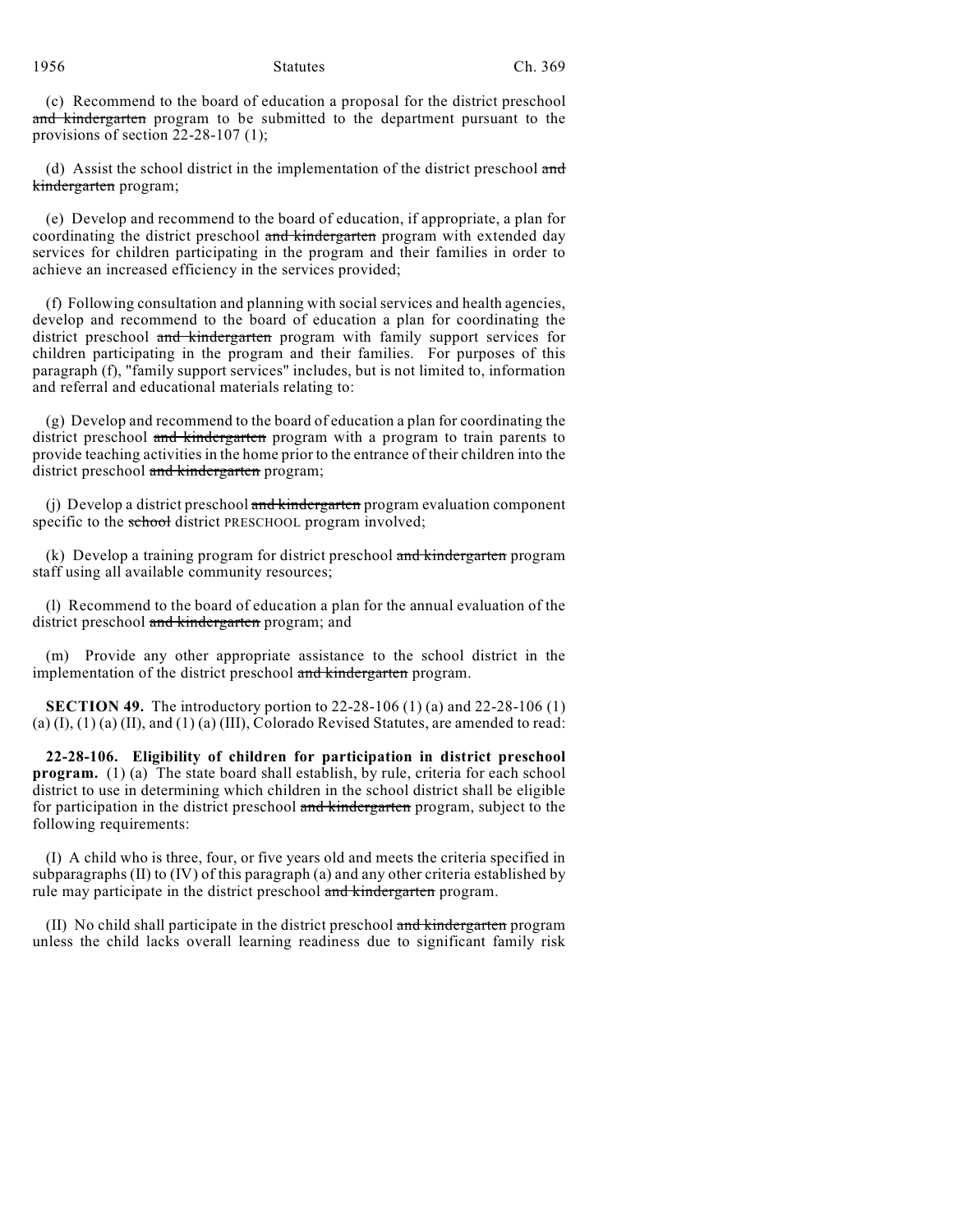factors, is in need of language development, including but not limited to the ability to speak English, or is receiving services from the department of human services pursuant to article 5 of title 26, C.R.S., as a neglected or dependent child; except that no child who is three years of age shall participate in the district preschool and kindergarten program unless the child lacks overall learning readiness that is attributable to at least three of the significant family risk factors.

(III) No child shall participate in the district preschool and kindergarten program unless one or both of his or her parents agree to assume all the parental responsibilities established by the school district pursuant to section 22-28-110 with respect to the program.

**SECTION 50.** 22-28-107 (1) (a), (1) (c), (1) (d) (I), and (1) (d) (II), the introductory portion to 22-28-107 (1) (e), 22-28-107 (1) (e) (III), (1) (f), (1) (f.3),  $(1)$  (f.4),  $(1)$  (f.7),  $(1)$  (g),  $(1)$  (h), and  $(1.4)$ , the introductory portion to 22-28-107 (2), and  $22-28-107$  (2) (a), (2) (b), (2) (f), (3), (4) (a), (4) (b) (I), and (4) (b) (III), Colorado Revised Statutes, are amended to read:

**22-28-107. Eligibility of school districts for participation in Colorado preschool program.** (1) By a date to be determined by rule of the state board for the 2006-07 budget year and each budget year thereafter, any school district may apply to the department for participation in the Colorado preschool program using forms provided by the department. Along with the application, the school district shall submit a proposal for the implementation of its district preschool program, which shall include, but need not be limited to, the following information requested by the department:

(a) The number of eligible children to be served in the district preschool and kindergarten program;

(c) Whether the district preschool and kindergarten program will be provided by the school district itself or provided, in whole or in part, by a head start agency or one or more child care agencies under contract with the school district;

(d) If the district preschool program is to be provided by the school district:

(I) The number of schools in the school district that would be involved in the district preschool and kindergarten program;

(II) The number of additional personnel needed to staff the district preschool and kindergarten program;

(e) If the district preschool and kindergarten program is to be provided, in whole or in part, by a head start agency or child care agencies under contract with the school district:

(III) The procedure to be used to monitor the district preschool and kindergarten program being provided to the school district by the head start agency or child care agencies;

(f) The extended day services, if any, to be provided in connection with the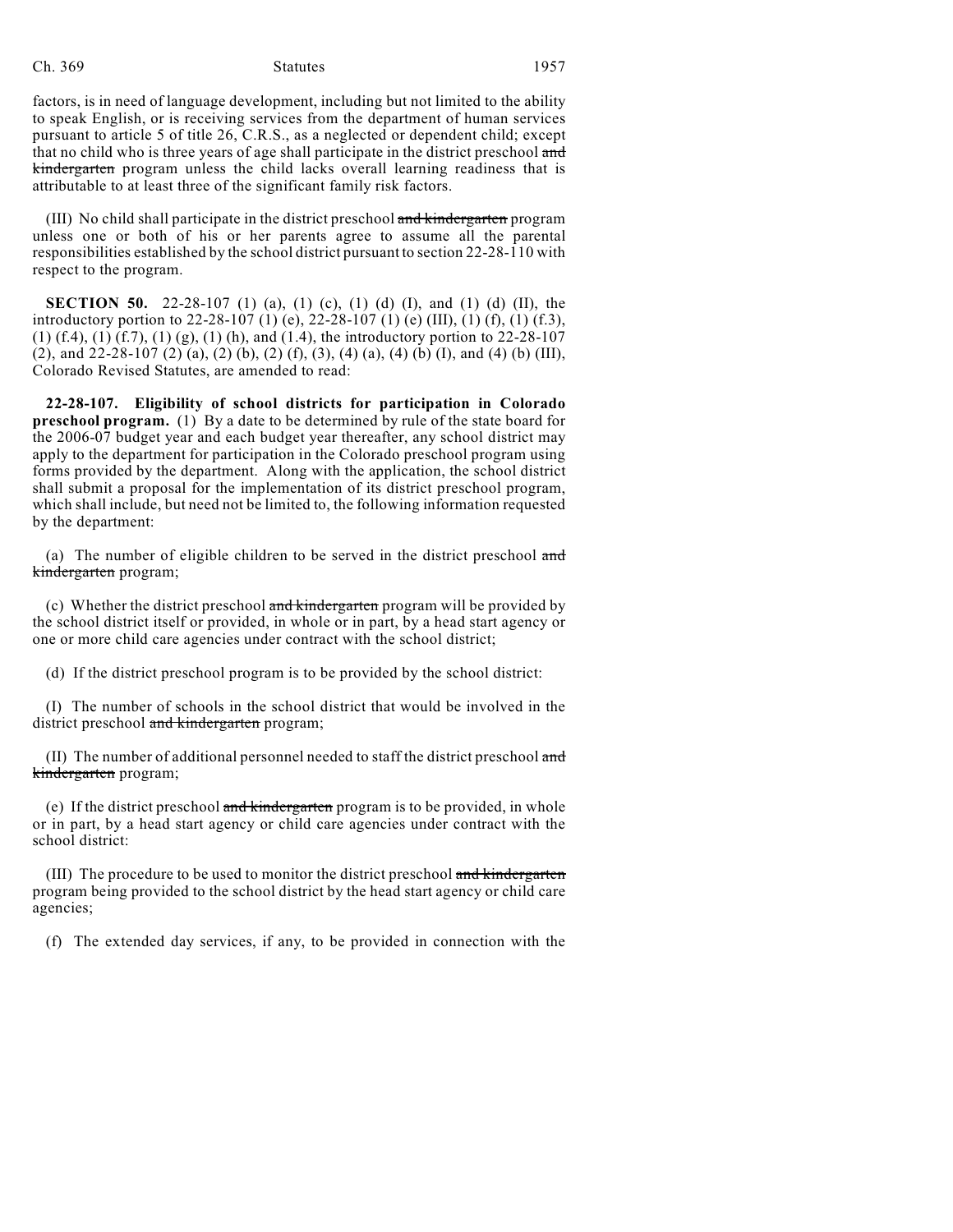district preschool and kindergarten program;

(f.3) The plan for coordinating the district preschool and kindergarten program with family support services for children participating in the program and their families;

(f.4) The plan for involving the parent or parents of each child enrolled in the preschool and kindergarten DISTRICT PRESCHOOL program in participation in the program;

(f.7) The plan for coordinating the district preschool and kindergarten program with a parenting program;

(g) The plan for involving parents and the community in the district preschool and kindergarten program; and

(h) The procedure to be followed to evaluate the current and continuing effectiveness of the district preschool and kindergarten program.

(1.4) For the 2008-09 budget year and each budget year thereafter, a school district that applies to the department to participate in the state COLORADO preschool program by offering a nine-month program may apply for permission from the department to receive funding for a nine-month program but to use up to half of the moneys allocated for the program to prepare, during the first half of the school year, to offer a preschool program and to use the remainder of the moneys to offer, during the second half of the school year, a four-and-one-half-month preschool program.

(2) The state board shall establish, by rule, criteria for determining which school districts shall be eligible for participation in the state COLORADO preschool and kindergarten program. The state board may consider any or all of the following:

(a) The number of eligible children to be served by the district preschool and kindergarten program;

(b) The number of schools in the school district or the number of head start agencies or child care agencies that would be involved in the district preschool and kindergarten program;

(f) The demographic and geographic distribution of school districts making application for or participating in the state COLORADO preschool and kindergarten program throughout the state.

(3) The department shall evaluate each school district's application, using the criteria established pursuant to subsection (2) of this section as well as the proposal of the school district for the implementation of the district preschool and kindergarten program based upon the criteria established pursuant to section 22-28-108. The department shall give priority to school districts with proposals that include exemplary plans for the coordination of the district preschool and kindergarten program with family support services, to school districts with proposals that indicate efforts to collaborate with public and private child care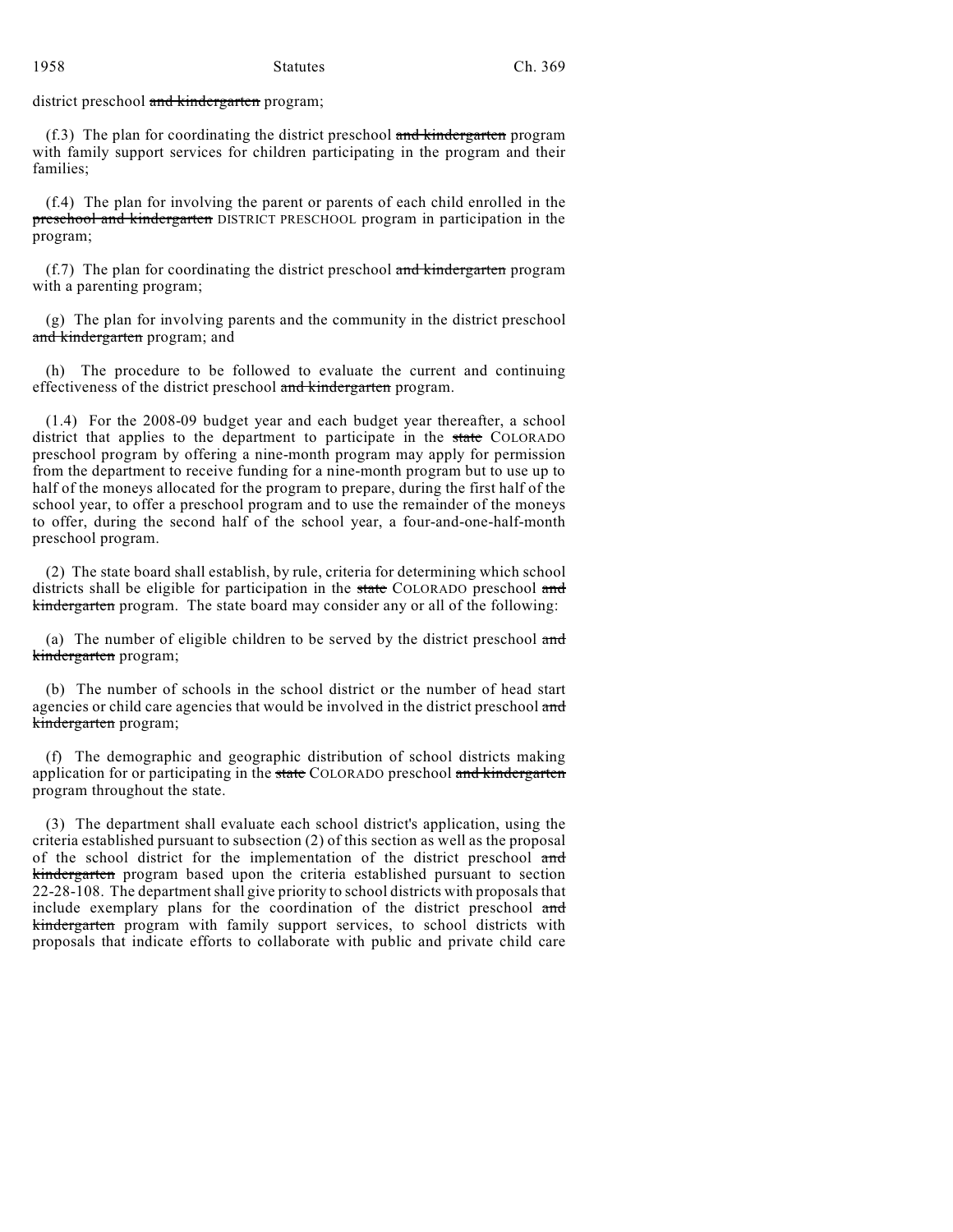agencies located in the school district, and to school districts with proposals that demonstrate the greatest degree of community involvement. By a date to be determined by rule of the state board for the 2006-07 budget year and for each budget year thereafter, the department shall determine the school districts that have been accepted for participation in the state COLORADO preschool and kindergarten program. To comply with the limitations on the number of children that may participate in the state COLORADO preschool and kindergarten program, the department shall set the maximum number of pupils in the district preschool and kindergarten program for each participating school district.

(4) (a) Upon the request of a school district, the department shall provide, subject to available resources, such technical assistance as may be necessary for the school district to submit a proposal for the implementation of its district preschool and kindergarten program and for ongoing training of personnel for the successful implementation of the program.

(b) The department shall annually select a reasonable number of school districts that have implemented preschool programs pursuant to this article and shall conduct on-site visits to determine whether:

(I) Each school district's screening process and the eligibility criteria for children participating in the district preschool and kindergarten program comply with all applicable state law;

(III) The school district's quality assurance activities, evaluation efforts, and financial activities regarding the district preschool and kindergarten program comply with all applicable state law.

**SECTION 51.** 22-28-108 (1) (b) (I), (1.6), (2), (3), (4), (5), and (6), Colorado Revised Statutes, are amended to read:

**22-28-108. Criteria for district preschool programs.** (1) (b) The state board shall establish, by rule, criteria for school districts to use in establishing district preschool programs, subject to the following requirements:

(I) The maximum number of pupils in a district preschool and kindergarten program shall not exceed the number set by the department pursuant to section 22-28-107 (3).

(1.6) The criteria established by the state board shall require that each head start agency and public and private child care agency that is providing services under the district preschool and kindergarten program afford all children that are eligible under section 22-28-106 an equal opportunity to receive services regardless of their race, ethnicity, or place of residence within the school district.

(2) In addition to the criteria established pursuant to subsection (1) of this section, the state board shall establish, by rule, additional criteria for school districts to use in establishing district preschool and kindergarten programs that will be provided, in whole or in part, by a head start agency or child care agencies in accordance with the provisions of section 22-28-109.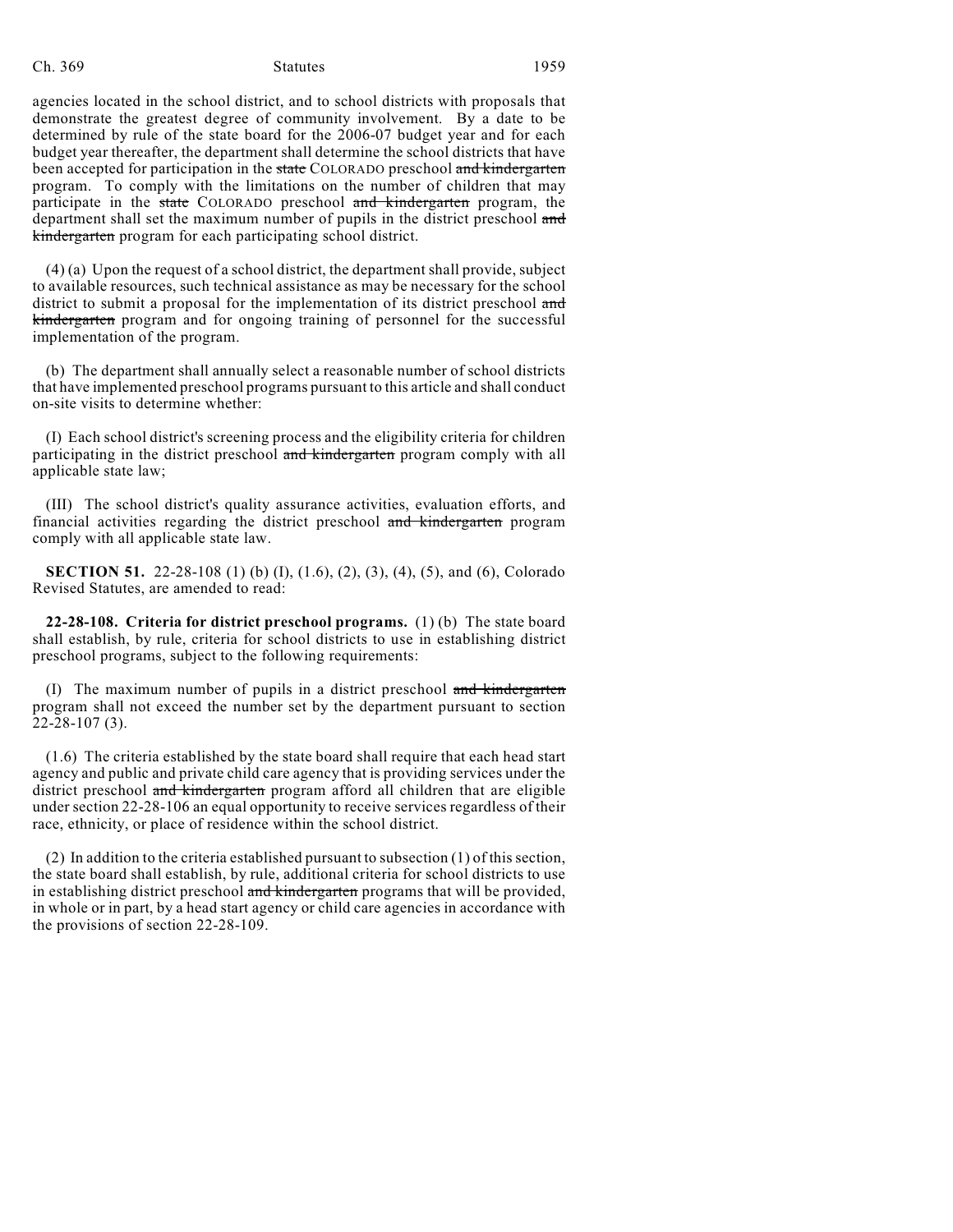(3) In establishing criteria for district preschool and kindergarten programs relating to qualifications for preschool teachers, the state board shall not require preschool teachers to be licensed pursuant to article 60.5 of this title but shall allow the school district, a head start agency, or a child care agency to employ a nonlicensed preschool teacher as long as the teacher meets other qualifications established by the state board.

(4) The criteria established by the state board shall be made available to each school district no later than August 1 of each year and shall be used by the district advisory council and the school district in drawing up the district preschool and kindergarten program proposal to be submitted with the school district's application for participation in the state COLORADO preschool and kindergarten program.

(5) Any school district whose district preschool and kindergarten program proposal does not meet the requirements of the state board shall be allowed to modify its proposal so that it meets said requirements. Notice to the department of said modifications shall be a prerequisite to final acceptance in the state COLORADO preschool and kindergarten program.

(6) At any time during the year, the department may request from a school district any information about its district preschool and kindergarten program that the department deems necessary to ensure that the district is complying with the requirements of this section.

**SECTION 52.** 22-28-109 (1) (b), (1) (c), (1) (d), and (2), Colorado Revised Statutes, are amended to read:

**22-28-109. District preschool programs provided by a head start agency or child care agencies.** (1) The state recognizes that there is significant value in using existing and established infrastructure through a head start agency or child care agencies, where available, for the provision of a district preschool program. Before the board of education of any school district whose pupil enrollment was less than or equal to seven hundred fifty pupils for the preceding budget year expends money for capital projects to provide additional facilities for a district preschool program, the board shall consider whether the district preschool program may be contracted out, in whole or in part, to a head start agency or one or more child care agencies located in the school district. The board of any school district, regardless of pupil enrollment, may contract out the district preschool program only if the provisions of this section are satisfied. In making its determination on whether to contract out the district preschool program, the board shall consider the recommendation of the district advisory council along with the following:

(b) Whether the district preschool and kindergarten program could be provided more efficiently by a head start agency or one or more child care agencies while still maintaining a quality program;

(c) Whether the head start agency or the child care agencies could provide a district preschool and kindergarten program that would meet the criteria established by the state board pursuant to the provisions of section 22-28-108 (1) and (2);

(d) Whether the school district or the head start agency or child care agencies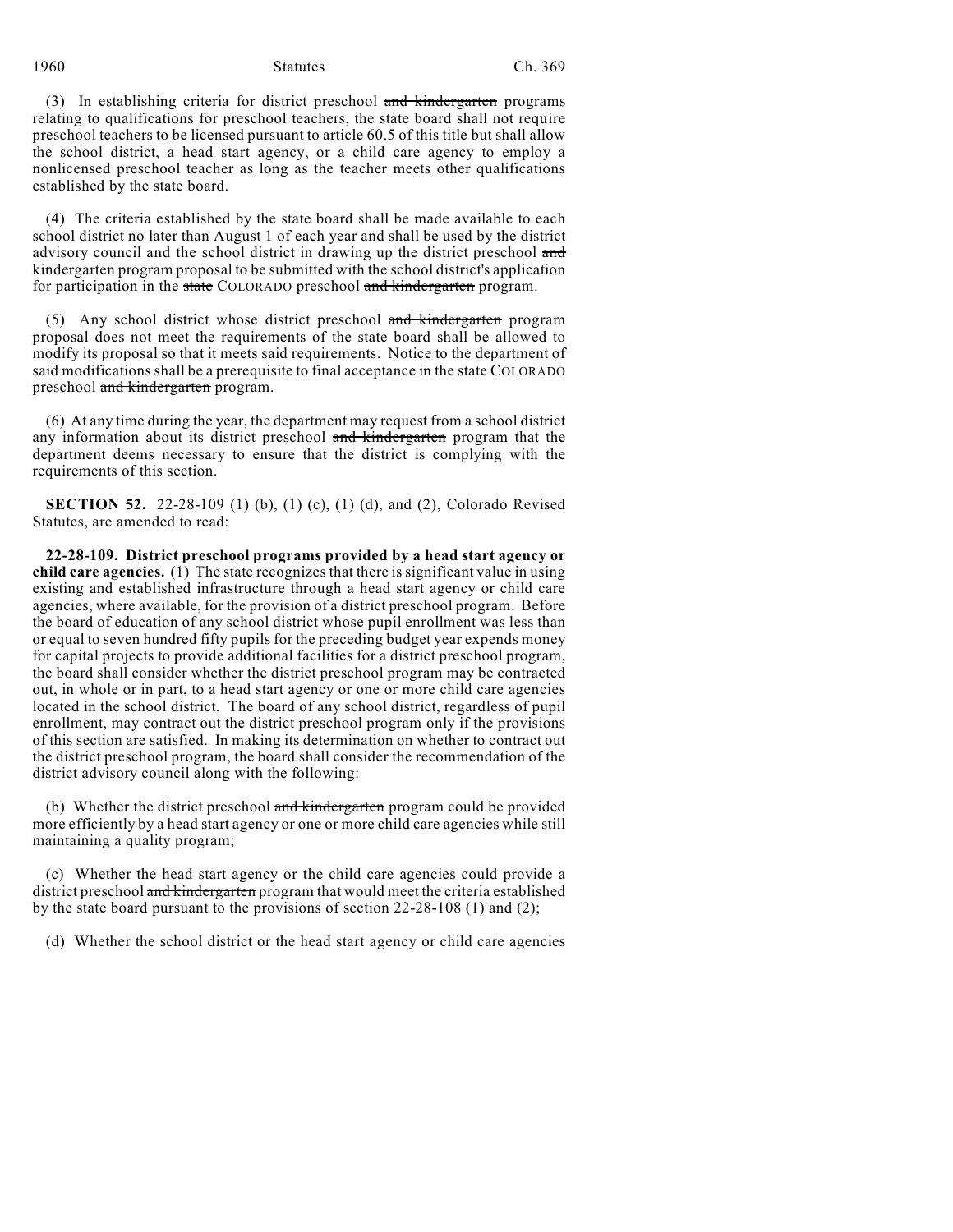providing the district preschool and kindergarten program could also provide extended day services for children enrolled in the program in need of such services.

(2) No board of education shall contract out the district preschool and kindergarten program unless the board is assured that the head start agency or child care agency will provide a quality program meeting the requirements of section 22-28-108 (1) and (2). At any time during the year, the board may request from the agency any information about the program that the board deems necessary to ensure that the agency is complying with said requirements. In addition, the board of education shall ensure that the services provided by the head start agency or child care agency with respect to the district preschool and kindergarten program shall be in addition to services then currently provided by said agency and that the moneys transmitted to said agency for the services provided in the district preschool and kindergarten program shall not supplant moneys available to fund other services provided by said agency.

**SECTION 53.** 22-28-110, Colorado Revised Statutes, is amended to read:

**22-28-110. Parental involvement in district preschool programs.** In establishing criteria for district preschool and kindergarten programs pursuant to the provisions ofsection 22-28-108, the state board shall include guidelines for a school district to follow in establishing the responsibilities of parents in the district preschool and kindergarten program. The responsibilities shall be set forth in writing and provided to the parents of eligible children. Approved written or verbal communication between the parent and program personnel may be considered as fulfillment of responsibilities for program visitation. No child shall be accepted in the district preschool and kindergarten program unless one or both of the parents agree to assume the responsibilities, and failure of the parent or parents to fulfill the responsibilities shall result in the child being dismissed from the district preschool and kindergarten program.

**SECTION 54.** 22-28-111 (1) (a), Colorado Revised Statutes, is amended to read:

**22-28-111. Coordination of district preschool program with extended day services.** (1) (a) Any school district that establishes a district preschool and kindergarten program may coordinate the program with extended day services if the district advisory council and the school district find that there exists a need for the services. The services may be coordinated by the school district through one or more privately funded child care centers or publicly funded early childhood education agencies or through the school district itself.

**SECTION 55.** 22-28-111.5, Colorado Revised Statutes, is amended to read:

**22-28-111.5. Coordination of district preschool program with family support services - establishment of parenting program.** In coordinating a district preschool and kindergarten program with family support services and in establishing a parenting program as required by section 22-28-107 as a part of the proposal for the district preschool and kindergarten program, the school district is encouraged to apply for federal child care and development block grant funds and to seek support, advice, and technical and financial assistance from members of the community, from businesses, and from community and state agencies. In addition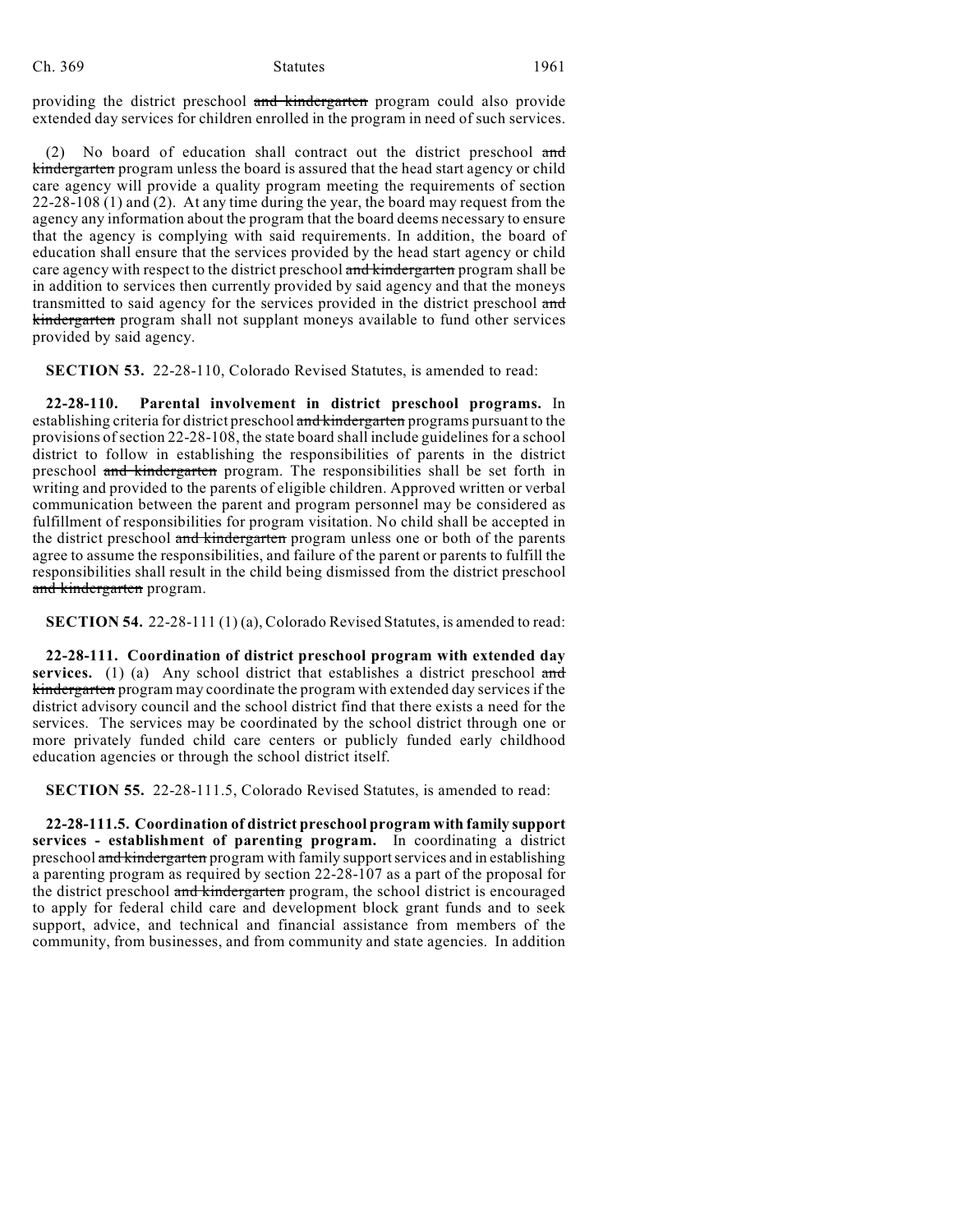1962 Statutes Ch. 369

to other moneys available to the school district to fund the requirements of this section, the school district is authorized to seek and accept gifts, donations, or grants of any kind from any private source or from any governmental agency. All such gifts, donations, and grants shall be transmitted to the treasurer of the school district, who shall credit the same to a special account in the school district general fund to be used solely to fund the requirements of this section.

**SECTION 56.** 22-28-112, Colorado Revised Statutes, is amended to read:

**22-28-112. Reports to legislative committees.** By January 15, 2007, and by January 15 of each year thereafter, the department shall report to the education committees of the senate and house of representatives, or any successor committees, on the effectiveness of the state COLORADO preschool and kindergarten program. The department is authorized to request from any participating school district such information and data as may be necessary to make such reports.

**SECTION 57.** 22-30.5-112 (1) (a), Colorado Revised Statutes, is amended to read:

**22-30.5-112. Charter schools - financing - definitions - guidelines.** (1) (a) For purposes of the "Public School Finance Act of 1994", article 54 of this title, pupils enrolled in a charter school shall be included in the pupil enrollment, the on-line pupil enrollment, or the preschool and kindergarten program enrollment, whichever is applicable, of the school district that granted its charter. The school district that granted its charter shall report to the department the number of pupils included in the school district's pupil enrollment, the school district's on-line pupil enrollment, and the school district's preschool and kindergarten program enrollment that are actually enrolled in each charter school.

**SECTION 58. Repeal.** 22-30.5-112.1 (1) (k) (I), Colorado Revised Statutes, is repealed as follows:

**22-30.5-112.1. Charter schools - definitions - exclusive jurisdiction districts - authorized on or after July 1, 2004 - financing.** (1) (k) "On-line pupil enrollment" means:

(I) For the 2007-08 budget year, the number of pupils, on October 1 within the applicable budget year or the school day nearest said date, enrolled in, attending, and actively participating in an on-line program created pursuant to article 30.7 of this title by the district charter school, which pupils meet the requirements specified in section  $22-30.7-107$  (1) (a) or are exempt pursuant to rules adopted by the state board pursuant to section  $22-30.7-107$  (1) (c).

**SECTION 59. Repeal.** 22-30.5-513 (1) (j) (I), Colorado Revised Statutes, is repealed as follows:

**22-30.5-513. Institute charter schools - definitions - funding.** (1) (j) "On-line pupil enrollment" means:

(I) For the 2007-08 budget year, the number of pupils, on October 1 within the applicable budget year or the school day nearest said date, enrolled in, attending,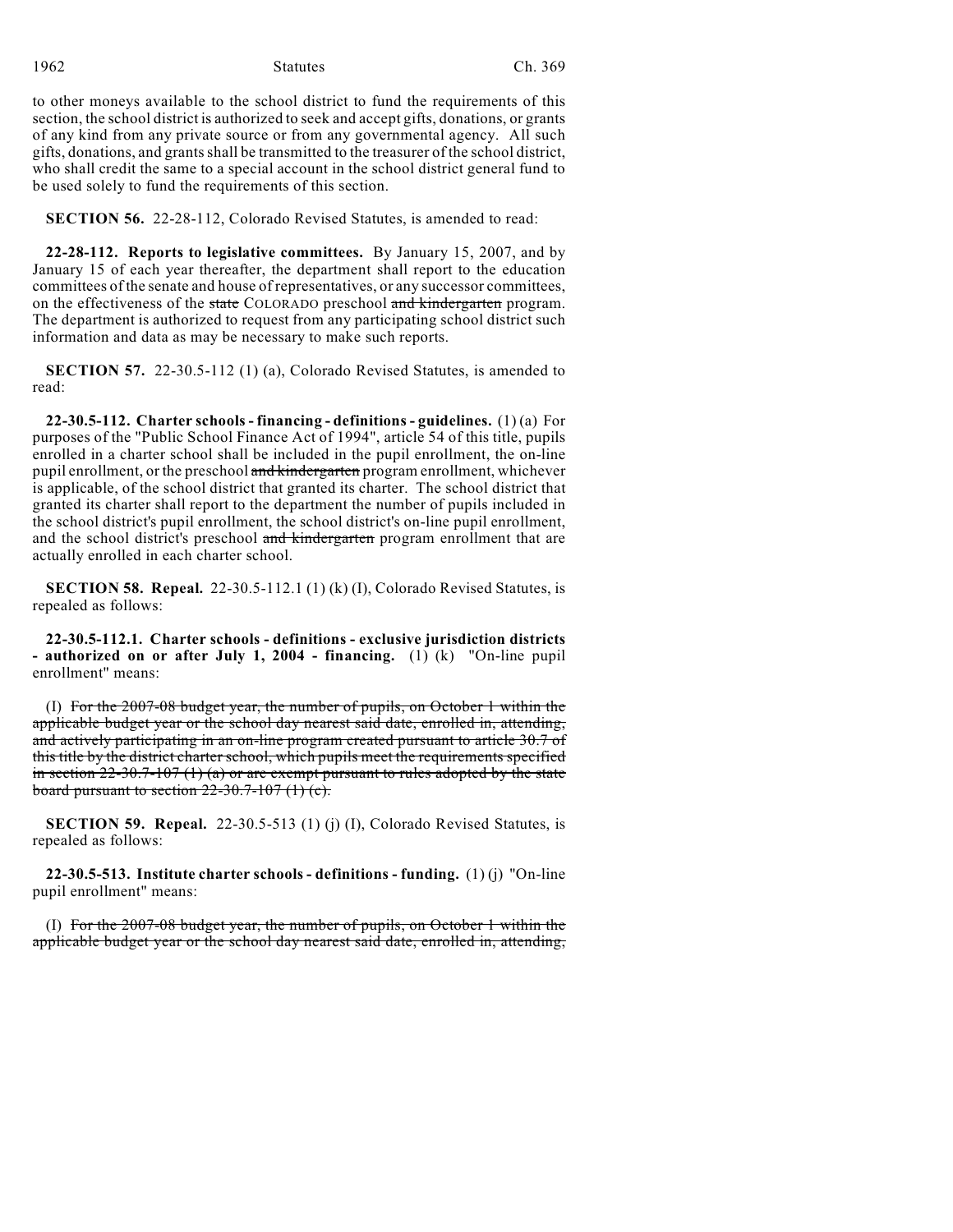and actively participating in an on-line program created pursuant to article 30.7 of this title by the institute charter school, which pupils meet the requirements specified in section  $22-30.7-107(1)(a)$  or are exempt pursuant to rules adopted by the state board pursuant to section  $22-30.7-107$  (1) (c).

**SECTION 60.** 22-32-115 (2) (a), Colorado Revised Statutes, is amended to read:

**22-32-115. Tuition for resident school-age children.** (2) (a) The tuition, to be paid as authorized by subsection (1) of this section, shall not exceed one hundred twenty percent of the current per pupil general fund cost in the school district of attendance during the preceding school year. The pupil enrollment for a pupil not attending the pupil's school district of residence under the provisions of this section shall be allocated as provided in section 22-54-109 (3).

**SECTION 61.** 22-32-119.5 (2) (c) (II), Colorado Revised Statutes, is amended to read:

**22-32-119.5. Full-day kindergarten - legislative declaration - phase-in plan - report.** (2) Each local board of education shall develop a plan to potentially phase in a full-day kindergarten program in the school district to be funded with state or local moneys provided specifically for such program. In developing the plan, each local board shall consider the following:

(c) A method to identify the children who would most benefit from attending a full day of kindergarten, including but not limited to:

(II) Children who are currently enrolled in the Colorado preschool and kindergarten program as preschoolers PROGRAM;

**SECTION 62.** 22-32-138 (1) (c), Colorado Revised Statutes, is amended to read:

**22-32-138. Out-of-home placement students - transfer procedures - absences - exemptions.** (1) As used in this section, unless the context otherwise requires:

(c) "School" means a public school of a school district, a school or educational program operated by a board of cooperative services pursuant to article 5 of this title, an institute charter school authorized pursuant to part 5 of article 30.5 of this title, a state-licensed day treatment facility, or  $\alpha$  AN APPROVED facility school as defined in section  $22-86-102$  (3) 22-2-402 (1).

**SECTION 63.** 22-43.7-109 (9) (c) (IV), Colorado Revised Statutes, is amended to read:

**22-43.7-109. Financial assistance for public school capital construction application requirements - evaluation criteria - local match requirements.** (9) Except as otherwise provided in subsection (10) of this section, the board shall recommend and the state board shall approve financial assistance for a public school facility capital construction project only if the applicant provides matching moneys in an amount equal to a percentage of the total financing for the project determined by the board after consideration of the applicant's financial capacity, as determined by the following factors: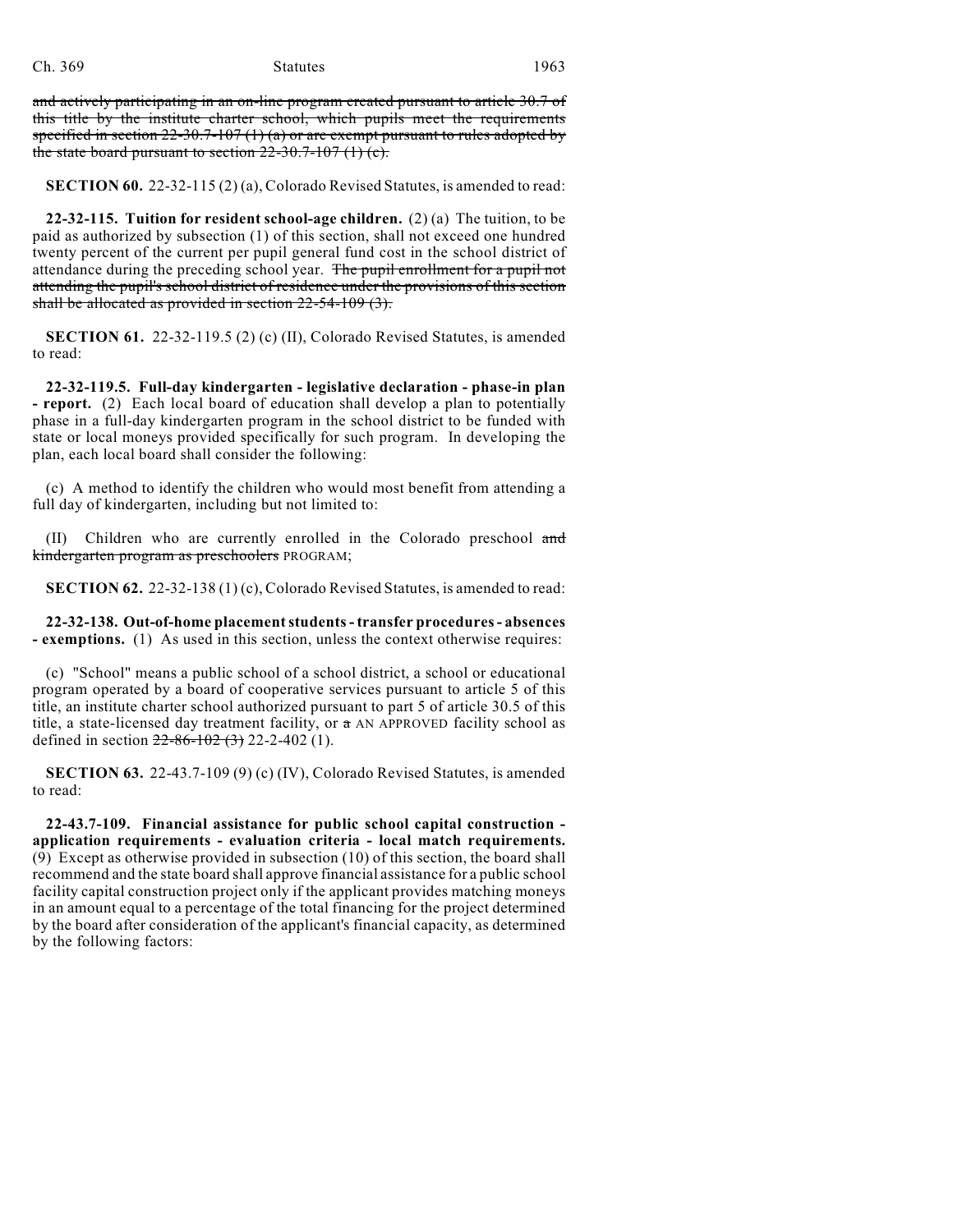(c) With respect to a charter school's application for financial assistance:

(IV) The percentage of children enrolled in the charter school who are eligible for the federal free and reduced REDUCED-COST lunch program; and

**SECTION 64.** 22-54-103 (1.5) (b) (II), (5.5), (8.5) (a) (I), and (14), Colorado Revised Statutes, are amended to read:

**22-54-103. Definitions - repeal.** As used in this article, unless the context otherwise requires:

 $(1.5)$  (b) For purposes of this subsection  $(1.5)$ :

(II) "District pupil enrollment" means the pupil enrollment of the district, as determined in accordance with subsection (10) of this section, minus the number of pupils enrolled in the preschool portion of district preschool and kindergarten programs COLORADO PRESCHOOL PROGRAM pursuant to article 28 of this title and the number of three-year-old or four-year-old pupils with disabilities receiving educational programs pursuant to article 20 of this title.

(5.5) "District percentage of at-risk pupils" means the number of at-risk pupils in the district, as determined in accordance with subsection (1.5) of this section, divided by the pupil enrollment of the district, as determined in accordance with subsection (10) of this section; except that pupil enrollment shall not include the number of pupils enrolled in the preschool portion of district preschool and kindergarten programs COLORADO PRESCHOOL PROGRAM pursuant to article 28 of this title and the number of three-year-old or four-year-old pupils with disabilities receiving educational programs pursuant to article 20 of this title.

(8.5) (a) "On-line pupil enrollment" means:

(I) For the 2007-08 budget year, the number of pupils, on October 1 within the applicable budget year or the school day nearest said date, enrolled in, attending, and actively participating in an on-line program created pursuant to article 30.7 of this title, minus any such pupils who were enrolled in any such on-line programs for the 2001-02 school year. In addition, "on-line pupil enrollment" means the number of pupils who meet the requirements specified in section 22-30.7-107 (1) and transfer to an on-line program after October 1 of a school year.

(14) "Statewide average percentage of at-risk pupils" means the total number of at-risk pupils in all districts, as determined in accordance with subsection (1.5) of this section, divided by the pupil enrollment of all districts, as determined in accordance with subsection (10) of this section; except that pupil enrollment shall not include the number of pupils enrolled in the preschool portion of district preschool and kindergarten programs COLORADO PRESCHOOL PROGRAM pursuant to article 28 of this title and the number of three-year-old or four-year-old pupils with disabilities receiving educational programs pursuant to article 20 of this title.

**SECTION 65.** 22-54-112 (2) (a), Colorado Revised Statutes, is amended to read:

**22-54-112. Reports to the state board.** (2) (a) On or before November 10 of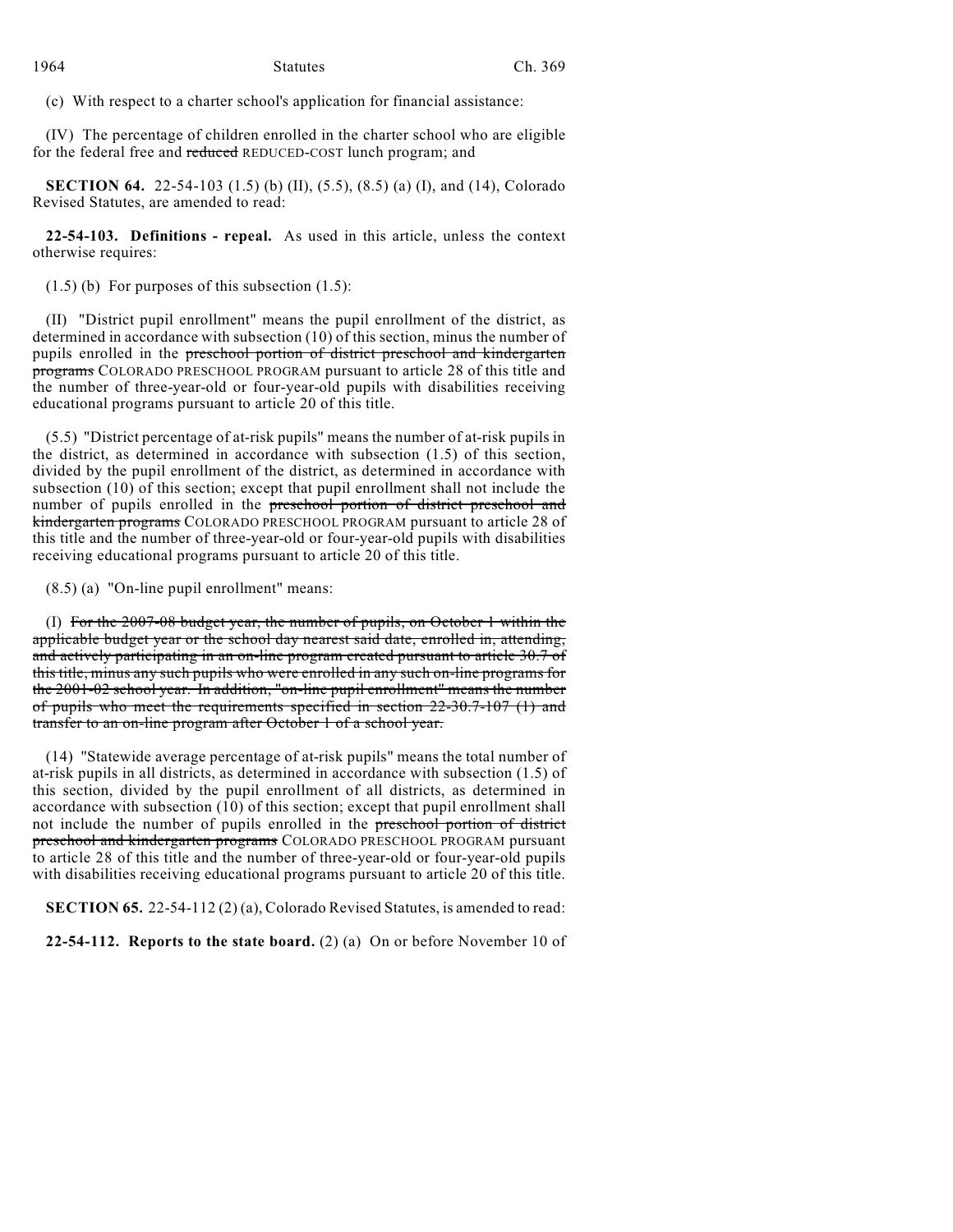each year, the secretary of the board of education of each district shall certify to the state board the pupil enrollment, the on-line pupil enrollment, and the preschool and kindergarten program enrollment of the district taken in the preceding October or previously in November.

**SECTION 66.** 22-54-126 (1) (a), Colorado Revised Statutes, is amended to read:

**22-54-126. Declining enrollment districts with new charter schools additional aid - definitions.** (1) As used in this section, unless the context otherwise requires:

(a) "Declining enrollment district" means a district whose funded pupil count is greater than the sum of the district's pupil enrollment, preschool and kindergarten program enrollment, and on-line pupil enrollment.

**SECTION 67.** 22-55-102 (8) and (10), Colorado Revised Statutes, are amended to read:

**22-55-102. Definitions.** As used in this article, unless the context otherwise requires:

(8) "Kindergarten programs" includes, but is not limited to, the full-day kindergarten portion of a district preschool and kindergarten program described in section 22-28-104.

(10) "Preschool programs" includes, but is not limited to, the preschool portion of the state preschool and kindergarten program COLORADO PRESCHOOL PROGRAM created pursuant to section 22-28-104.

**SECTION 68.** 22-60.5-108 (4), Colorado Revised Statutes, is amended to read:

**22-60.5-108. Procedure - denial, suspension, annulment, or revocation license, certificate, endorsement, or authorization.** (4) When the department of education DENIES, ANNULS, OR revokes a license, certificate, endorsement, or authorization because the applicant or holder was convicted of felony child abuse or a felony offense involving unlawful sexual behavior pursuant to section 22-60.5-107 (2.5), the department shall enter into a settlement agreement with that individual that prohibits the individual from ever teaching at a public or private school in the United States.

**SECTION 69.** 23-1-106 (8) and (9) (a), Colorado Revised Statutes, are amended to read:

**23-1-106. Duties and powers of the commission with respect to capital construction and long-range planning.** (8) Any acquisition or utilization of real property by a state-supported institution of higher education that is conditional upon or requires expenditures of state-controlled funds or federal funds shall be subject to the approval of the commission, whether acquisition is by lease-purchase, purchase, gift, or otherwise; EXCEPT THAT ACQUISITIONS BY LEASE SHALL NOT BE SUBJECT TO THE APPROVAL REQUIREMENTS OF THIS SUBSECTION (8).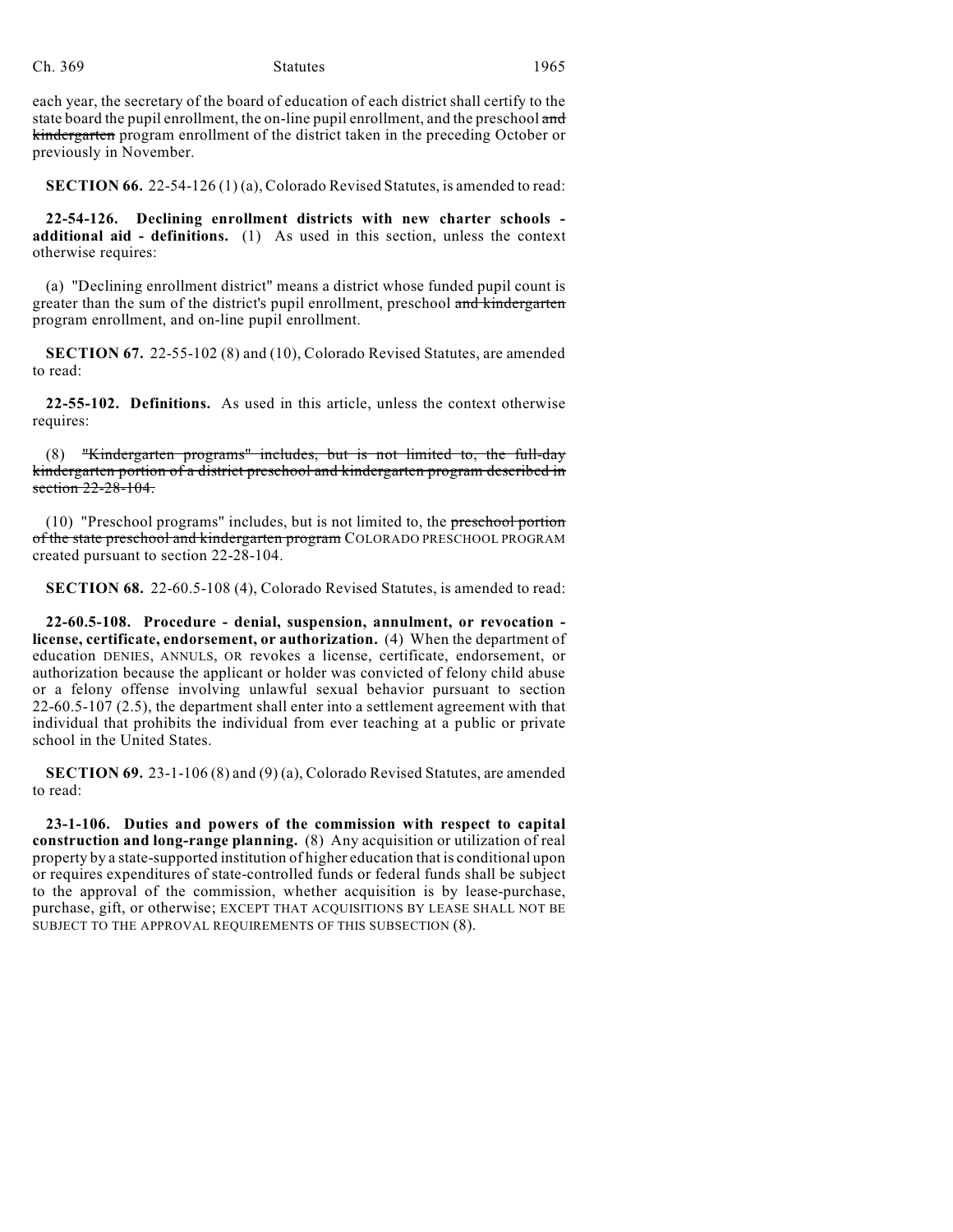1966 Statutes Ch. 369

(9) (a) The commission shall review and approve any plan for a capital construction project that is estimated to require total expenditures exceeding two million dollars and that is to be constructed, operated, and maintained solely from student fees, auxiliary facility funds, wholly endowed gifts and bequests, research building revolving funds, or a combination of such sources, as provided in sections 23-5-102, 23-5-103, 23-5-112, 23-20-124, 23-31-129 23-31-112, and 23-41-117 and section 24-75-303 (3), C.R.S. Any such plan for a capital construction project that is estimated to require total expenditures of two million dollars or less shall not be subject to review or approval by the commission.

**SECTION 70.** 23-2-103.3 (5) (b), Colorado Revised Statutes, is amended to read:

**23-2-103.3. Authorization to do business in Colorado.** (5) (b) The commission may revoke the private college's or university's bible college's, or seminary's authorization if it finds that the private college or university is no longer accredited. The commission may place the private college or university on probationary status if the commission finds the private college or university has been placed on probation or the equivalent by an accrediting agency.

**SECTION 71.** 23-19.7-104, Colorado Revised Statutes, is amended to read:

**23-19.7-104. Innovative higher education research fund - funding.** There is hereby created in the state treasury the innovative higher education research fund, which shall consist of moneys transferred to the research fund from the waste tire recycling development cash fund created in section 25-17-202 (3) (a), C.R.S., pursuant to section 25-17-202 (3) (b) (III), C.R.S., and the advanced technology fund created in section 25-16.5-105 (2) (a), C.R.S., pursuant to section  $25$ -16.5-105  $(2)$  (f) 25-16.5-105 (2) (e), C.R.S., any moneys that the general assembly may appropriate to the research fund, any moneys received pursuant to section 23-19.7-103 (1) (j), and all income and interest derived from the deposit and investment of moneys in the research fund. Moneys in the research fund shall be subject to annual appropriation by the general assembly for the direct and indirect costs associated with the implementation of this article. Unexpended and unencumbered moneys remaining in the research fund at the end of any fiscal year shall remain in the research fund and shall not be credited or transferred to the general fund or any other fund.

**SECTION 72.** 23-31-311 (3) (c), Colorado Revised Statutes, is amended to read:

**23-31-311. Watershed protection projects and forest health projects.** (3) In carrying out such watershed protection projects and forest health projects, the Colorado state forest service shall, whenever feasible, contract with the Colorado youth corps association or an accredited Colorado youth corps to provide labor. For purposes of this section:

(c) "Governmental agencies" has the meaning set forth in section  $37-95-112.5(3)$ 37-95-112.5 (4), C.R.S.

**SECTION 73.** 23-31-803 (1), Colorado Revised Statutes, is amended to read: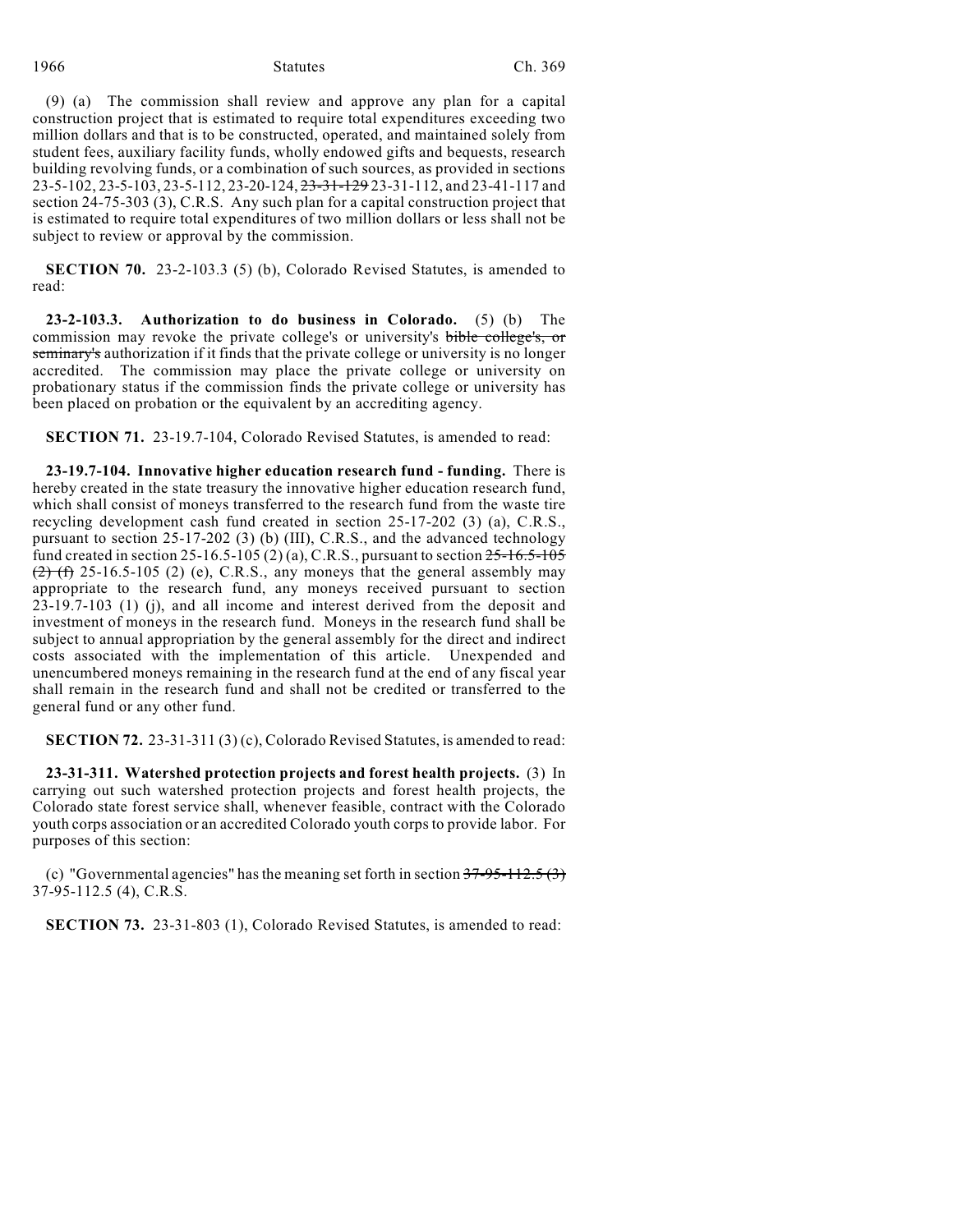**23-31-803. Water research fund.** (1) There is hereby established in the state treasury the water research fund, referred to in this part 8 as the "fund". The fund shall consist of fees received by the institute pursuant to section 23-31-801 (7), transfers made to the fund pursuant to section 39-29-109.3 (2) (j), C.R.S., and gifts, grants, and donations accepted by the institute. The moneys in the fund are hereby continuously appropriated to the institute, and the institute may expend moneys from the fund for any purpose consistent with this article PART 8. Any interest derived from the deposit and investment of moneys in the fund shall be credited to the fund. At the end of any fiscal year, all unexpended and unencumbered moneys in the fund shall remain therein and shall not be credited or transferred to the general fund or any other fund.

**SECTION 74.** 24-6-402 (4) (g), Colorado Revised Statutes, is amended to read:

**24-6-402. Meetings - open to public - definitions.** (4) The members of a local public body subject to this part 4, upon the announcement by the local public body to the public of the topic for discussion in the executive session, including specific citation to the provision of this subsection (4) authorizing the body to meet in an executive session and identification of the particular matter to be discussed in as much detail as possible without compromising the purpose for which the executive session is authorized, and the affirmative vote of two-thirds of the quorum present, after such announcement, may hold an executive session only at a regular or special meeting and for the sole purpose of considering any of the following matters; except that no adoption of any proposed policy, position, resolution, rule, regulation, or formal action, except the review, approval, and amendment of the minutes of an executive session recorded pursuant to subparagraph (II) of paragraph (d.5) of subsection (2) of this section, shall occur at any executive session that is not open to the public:

(g) Consideration of any documents protected by the mandatory nondisclosure provisions of THE "COLORADO OPEN RECORDS ACT", part 2 of article 72 of this title; commonly known as the "Open Records Act"; except that all consideration of documents or records that are work product as defined in section 24-72-202 (6.5) or that are subject to the governmental or deliberative process privilege shall occur in a public meeting unless an executive session is otherwise allowed pursuant to this subsection (4);

**SECTION 75.** 24-30-1303 (1) (cc), (1) (dd), and (1) (ee), Colorado Revised Statutes, are amended to read:

**24-30-1303. Department of personnel - responsibilities.** (1) The department shall:

(cc) Develop procedures for the submission of facility management plans and updates pursuant to section 24-30-1303.5 (3.5); AND

(dd) Review facility management plans and updates submitted pursuant to section 24-30-1303.5 (3.5) and submit a report regarding such plans and updates to the office of state planning and budgeting and the capital development committee. and

(ee) Negotiate and execute property sale agreements and lease-purchase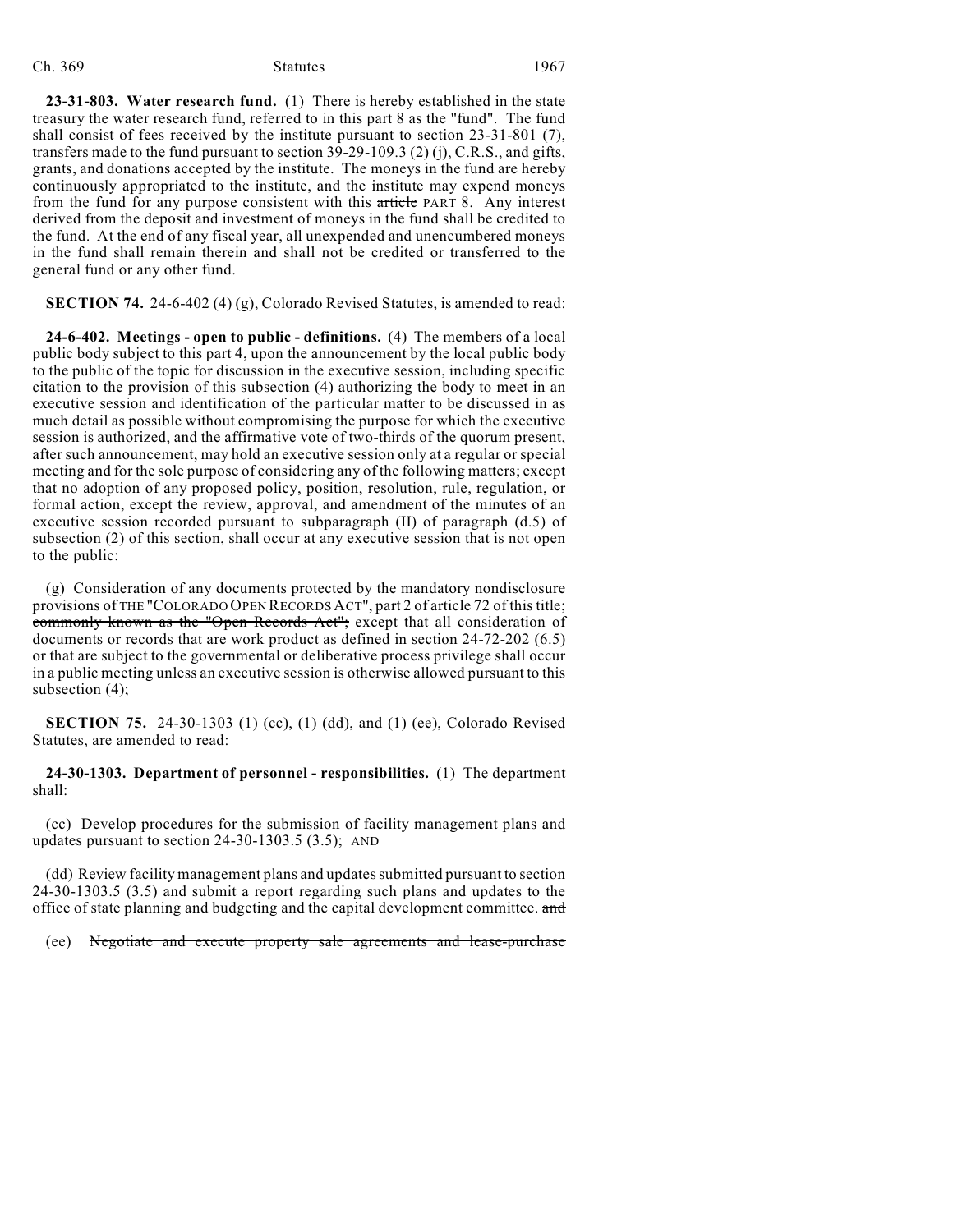agreements pursuant to part 11 of article 82 of this title.

**SECTION 76.** 24-32-2226 (1), Colorado Revised Statutes, is amended to read:

**24-32-2226. Qualified volunteers - leave of absence - private employees.** (1) Any qualified volunteer who is employed by a private employer  $\sigma r$  by the state or any political subdivision, municipal corporation, or other public agency of the state and who is called into service by a volunteer organization for a disaster is entitled to a leave of absence from the qualified volunteer's employment, other than employment of a temporary nature, for the time when the qualified volunteer is serving. The leave allowed for a qualified volunteer pursuant to this section shall not exceed a total of fifteen work days in any calendar year, and the leave shall be allowed only if the volunteer is called into service for a disaster and provides proof that he or she is a qualified volunteer pursuant to section 24-32-2224 (2).

**SECTION 77.** 24-38.7-103 (2) (b) and (3) (a), Colorado Revised Statutes, are amended to read:

**24-38.7-103. Governor's energy office - powers and duties - program - fund created.** (2) (b) The program fund and the accounts of the program fund shall consist of such moneys as the general assembly may appropriate thereto from the clean energy fund created in section  $27-75-1201$  (1)  $24-75-1201$  (1), C.R.S., and any gifts, grants, or donations that may be made to the program fund. In accordance with section 24-36-113 (1) (a), which requires the state treasurer, in making investments, to use prudence and care to preserve the principal and to secure the maximum rate of interest consistent with safety and liquidity, if the general assembly chooses not to appropriate moneys to the program fund or to the accounts of the program fund, nothing in this article shall be deemed to require the state treasurer to credit any moneys to the program fund or the accounts of the program fund. All interest and income earned on the deposit and investment of moneys in the program fund and the accounts of the program fund shall be used for the loan buy-down account and the loan loss reserve account. Moneys in the loan buy-down account and loan loss reserve account of the program fund shall remain in the accounts and shall not be transferred to the general fund or any other fund at the end of any fiscal year.

(3) (a) All moneys in the program fund are continuously appropriated to the office, and the office shall make payments from the loan buy-down account of the program fund to participating public lenders and private lenders to compensate the lenders for the reduction in the amount of future interest payments resulting from the provision of clean energy loans to first tier and second tier qualified borrowers at the below-market interest rates specified in DETERMINED PURSUANT TO section  $24-38.7-104$  (2). (a) (I) and (2) (a) (II) 24-38.7-104 (2). The office shall pay the compensation for each clean energy loan by paying to the lender a lump sum equal to the present value of the reduction in future interest payments on the date the loan closes.

**SECTION 78. Repeal.** 24-72-100.1, Colorado Revised Statutes, is repealed as follows:

**24-72-100.1. Short title.** This article shall be known and may be cited as the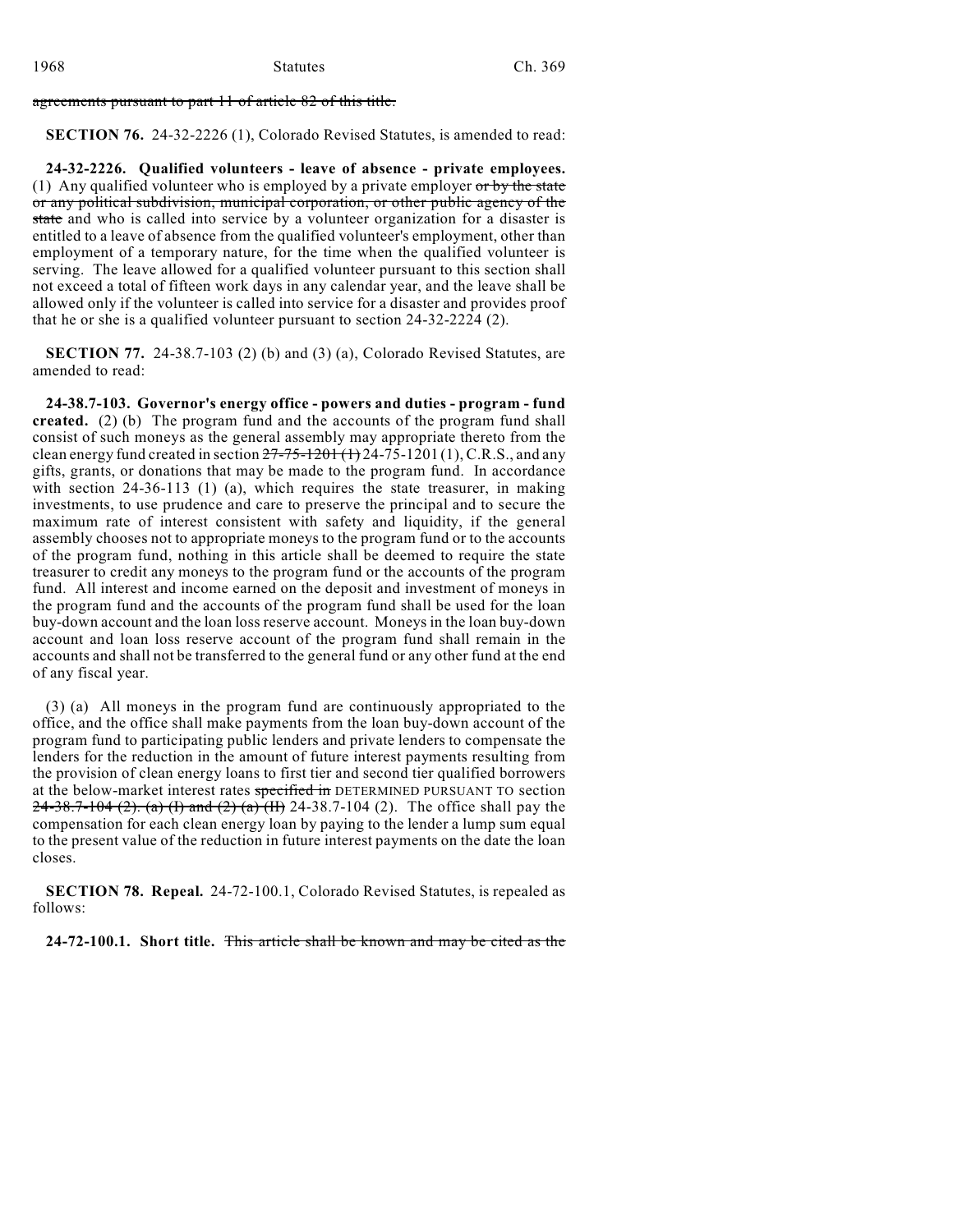"Colorado Open Records Act" or "CORA".

**SECTION 79.** Part 2 of article 72 of title 24, Colorado Revised Statutes, is amended by THE ADDITION OF A NEW SECTION to read:

**24-72-200.1. Short title.** PART 2 OF THIS ARTICLE SHALL BE KNOWN AND MAY BE CITED AS THE "COLORADO OPEN RECORDS ACT" OR "CORA".

**SECTION 80.** 24-72-502 (1) (c), Colorado Revised Statutes, is amended to read:

**24-72-502. Creation of a privacy policy for governmental entities.** (1) Each governmental entity of the state shall create a privacy policy for the purpose of standardizing within such governmental entity the collection, storage, transfer, and use of personally identifiable information by such governmental entity. The policy of each governmental entity shall address, but shall not be limited to, the following:

(c) Clear notice of the applicability of the state open records act "COLORADO OPEN RECORDS ACT" pursuant to part 2 of this article;

**SECTION 81.** 25-1-311 (3), Colorado Revised Statutes, is amended to read:

**25-1-311. Involuntary commitment of alcoholics.** (3) At the hearing the court shall hear all relevant testimony, including, if possible, the testimony of at least one licensed physician OR ADVANCED PRACTICE NURSE who has examined the person whose commitment is sought. The person shall be present unless the court believes that the person's presence is likely to be injurious to the person; in this event, the court shall appoint a guardian ad litem to represent the person throughout the proceeding. If the person has refused to be examined by a licensed physician or advanced practice nurse he or she shall be given an opportunity to be examined by a court-appointed licensed physician or advanced practice nurse. If the person refuses and there is sufficient evidence to believe that the allegations of the petition are true or if the court believes that more medical evidence is necessary, the court may commit the person to a licensed hospital for a period of not more than five days for a diagnostic examination. In such event, the court shall schedule a further hearing for final determination of commitment, in no event later than five days after the first hearing.

**SECTION 82.** 25-1-512 (2), Colorado Revised Statutes, is amended to read:

**25-1-512. Allocation of moneys - public health services support fund created.** (2) The public health services support fund is hereby created in the state treasury and shall be known in this section as the "fund". The principal of the fund shall consist of tobacco litigation settlement moneys transferred by the state treasurer to the fund pursuant to section  $24-75-1104.5$  (1.5) (a) (IV), C.R.S., and shall, subject to annual appropriation by the general assembly to the state department, be allocated by the state department to all agencies authorized pursuant to this part 5 as specified in subsection (1) of this section; except that, at the end of the 2007-08 fiscal year and at the end of each fiscal year thereafter, all unexpended and unencumbered principal of the fund shall be transferred to the short-term innovative health program grant fund created in section 25-36-101 (2) in accordance with section 24-75-1104.5 (1.5) (b), C.R.S. Interest and income earned on the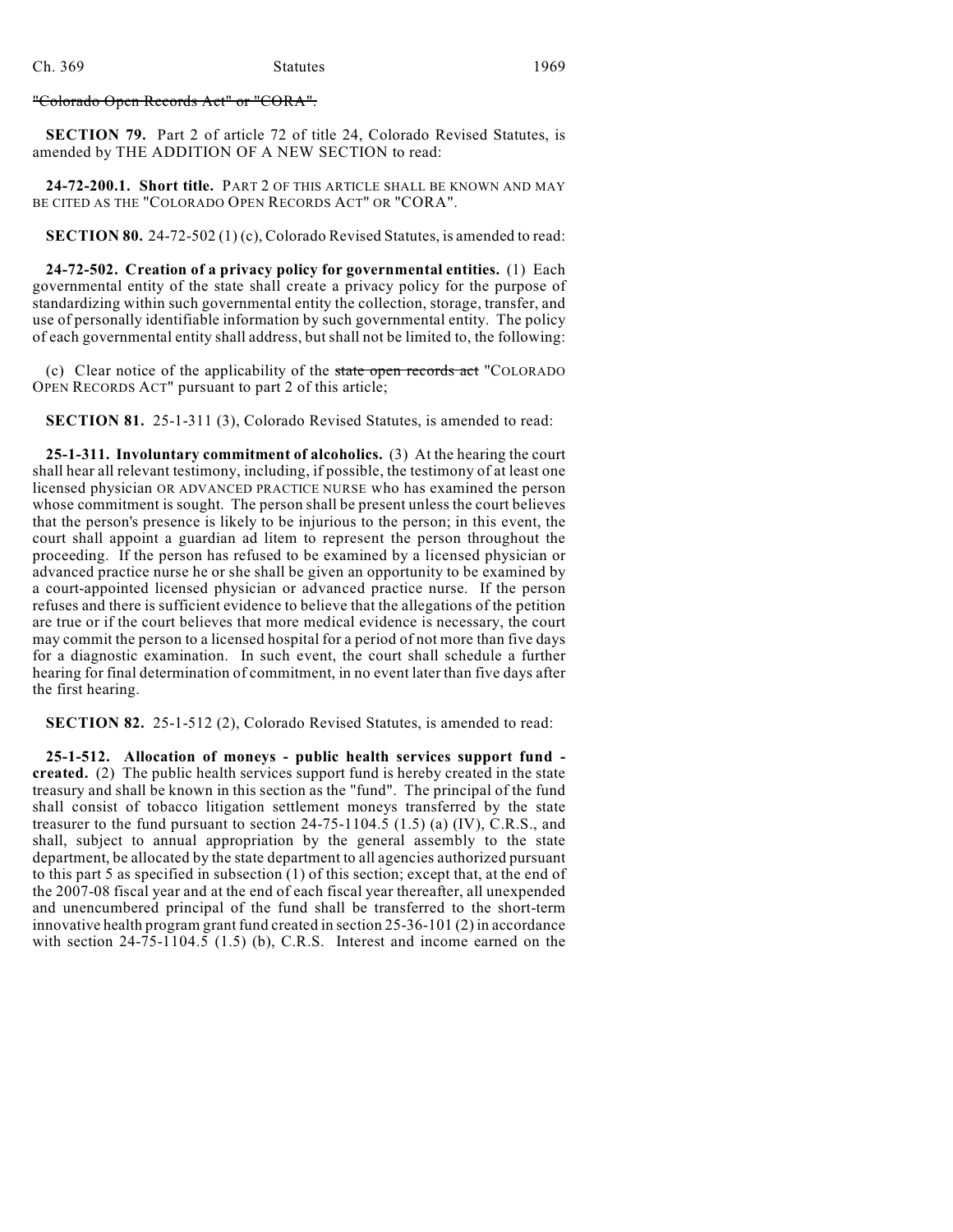deposit and investment of moneys in the public health services per capita support fund shall be credited to the fund and shall remain in the fund until the end of the fiscal year in which credited, when it shall be transferred to the short-term innovative health program grant fund created in section 25-36-101 (2) in accordance with section 24-75-1104.5 (1.5) (b), C.R.S.

**SECTION 83.** 25-1-518 (1), Colorado Revised Statutes, is amended to read:

**25-1-518. Nuisances.** (1) **Removal of nuisances.** The county or district board of health shall examine all nuisances, sources of filth, and causes of sickness, which, in its opinion, may be injurious to the health of the inhabitants, within its town, city, county, CITY AND county, or district, and it shall destroy, remove, or prevent the nuisance, source of filth, or cause of sickness, as the case may require.

**SECTION 84.** 25-3-102.1 (1), Colorado Revised Statutes, is amended to read:

**25-3-102.1. Deemed status for certain facilities.** (1) In the licensing of an ambulatory surgical center following the issuance of initial licensure by the department, the voluntary submission of satisfactory evidence that the applicant is accredited by the joint commission, the American association for ACCREDITATION OF ambulatory health care SURGERY FACILITIES, INC., the accreditation association for ambulatory health care, the American osteopathic association, or any successor entities shall be deemed to meet certain requirements for license renewal so long as the standards for accreditation applied by the accrediting organization are at least as stringent as the licensure requirements otherwise specified by the department. Upon submission of a completed application for license renewal, the department shall accept proof of the accreditation in lieu of licensing inspections or other requirements. Nothing in this section shall be construed to exempt an accredited ambulatory surgical center from inspections or from other forms of oversight by the department as necessary to ensure public health and safety.

**SECTION 85.** 25-3.5-803 (1), Colorado Revised Statutes, is amended to read:

**25-3.5-803. Definitions.** As used in this part 8, unless the context otherwise requires:

(1) "Division" means the emergency medical services and prevention division within the department of public health and environment RESPONSIBLE FOR PREVENTION SERVICES.

**SECTION 86.** 25-3.5-804 (1), Colorado Revised Statutes, is amended to read:

**25-3.5-804. Tobacco education, prevention, and cessation programs - review committee - grants.** (1) There is hereby created the tobacco education, prevention, and cessation grant program to provide funding for community-based and statewide tobacco education programs designed to reduce initiation of tobacco use by children and youth, promote cessation of tobacco use among youth and adults, and reduce exposure to secondhand smoke. Any such tobacco programs may be presented in combination with other substance abuse programs. The program shall be administered by the emergency medical services and prevention division within the department and coordinated with efforts pursuant to part 5 of article 35 of title 24,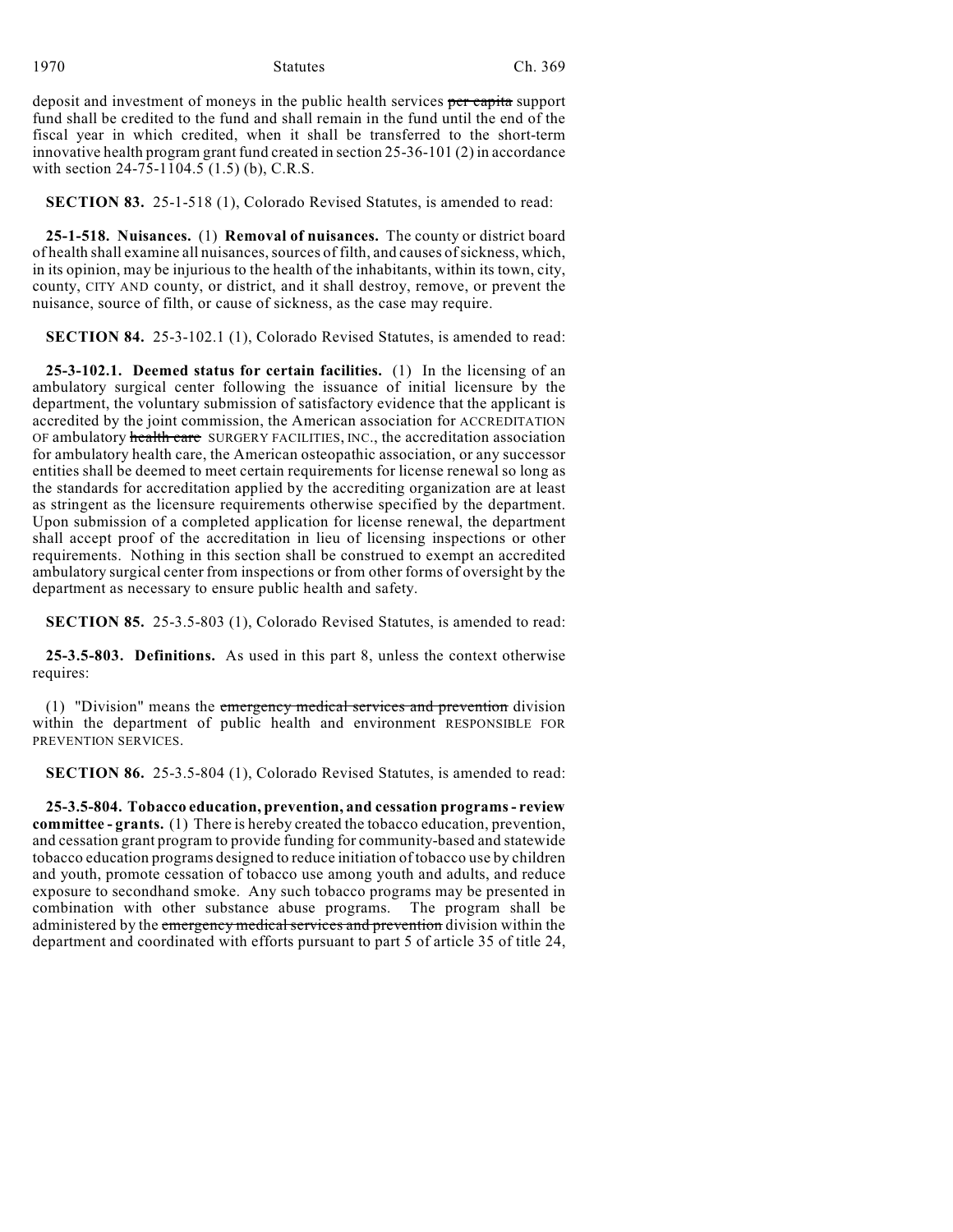C.R.S. The state board shall award grants to selected entities from moneys appropriated to the department from the tobacco education programs fund created in section 24-22-117, C.R.S.

**SECTION 87.** 25-7-209 (1) (a) and (1) (b), Colorado Revised Statutes, are amended to read:

**25-7-209. Colorado designated pristine areas for sulfur dioxide.** (1) In the following areas which were designated Colorado category Iforsulfur dioxide by the commission on October 27, 1977, the increase allowed in sulfur dioxide concentrations over the baseline concentration shall be the same as the increase established by section 163(b) of the federal act for Class I areas:

- (a) National parks:
- (I) Rocky mountain;
- (II) Mesa Verde;
- (III) GREAT SAND DUNES;
- (IV) BLACK CANYON OF THE GUNNISON;
- (b) National monuments:
- (I) Florissant fossil beds;
- (II) Great sand dunes;
- (III) Colorado;
- (IV) Dinosaur;
- (V) Black canyon of the Gunnison;

**SECTION 88.** 25-8-609 (2), Colorado Revised Statutes, is amended to read:

**25-8-609. Criminal pollution - penalties.** (2) Prosecution under paragraphs (a) and  $(d)$  PARAGRAPH (a) of subsection (1) of this section shall be commenced only upon complaint filed by the division.

**SECTION 89.** 25-16-104.5 (3.7) (a) (II) and (3.9) (a) (II), Colorado Revised Statutes, are amended to read:

**25-16-104.5. Solid waste user fee - imposed - rate - direction - legislative declaration - repeal.** (3.7) (a) Subject to the provisions of subsection (1.5) of this section, in addition to any other user fee imposed by this section, on or after July 1, 2007, there is hereby imposed a user fee to be applied to reimburse the department for the department's appropriation for solid waste management. The fee shall be collected by the operator of an attended solid waste disposal site at the time of disposal and shall be imposed and passed through to waste producers and other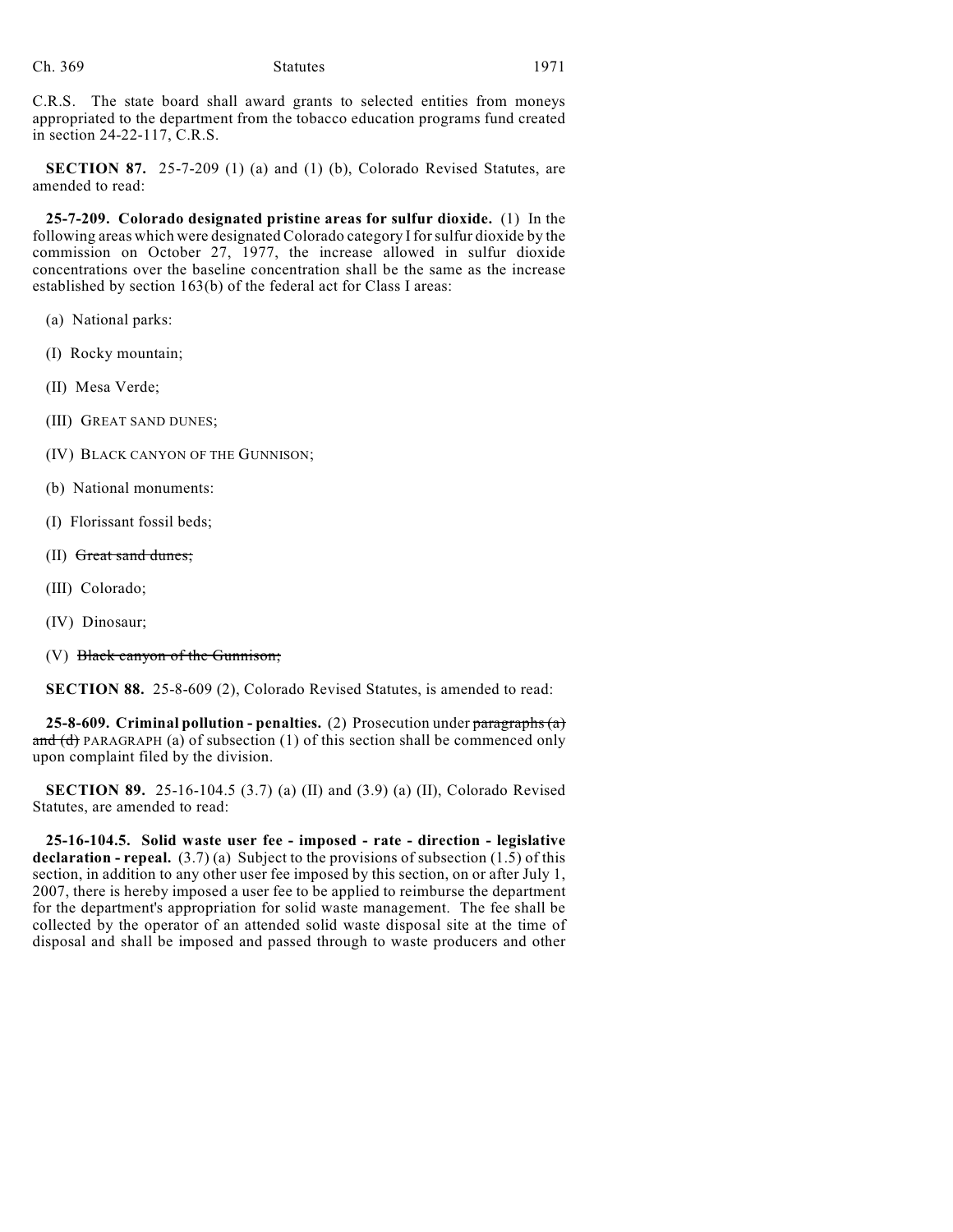persons disposing of waste at the following rate or at an equivalent rate established by the department:

(II) Two cents per load transported by a truck, as defined in section  $42-1-102(8)$ 42-1-102 (108), C.R.S., that is commonly used for the noncommercial transport of persons and property over public highways; and

(3.9) (a) Subject to the provisions of subsection (1.5) of this section, in addition to any other user fee imposed by this section, on or after July 1, 2007, there is hereby imposed a user fee to be imposed to fund the recycling resources economic opportunity program created in section 25-16.5-106.7. Such fee shall be collected by the operator of an attended solid waste disposal site at the time of disposal and shall be imposed and passed through to waste producers and other persons disposing of waste at the following rate or at an equivalent rate established by the department:

(II) Four cents per load transported by a truck, as defined in section  $42-1-102(8)$ 42-1-102 (108), C.R.S., that is commonly used for the noncommercial transport of persons and property over the public highways; and

**SECTION 90.** The introductory portion to 25-17-202 (3) (b) and 25-17-202 (3) (b) (I), Colorado Revised Statutes, are amended to read:

**25-17-202. Waste tire recycling development fee - cash fund created definition - repeal.** (3) (b) On and after July 1, 2000, the remaining moneys in the WASTE TIRE RECYCLING DEVELOPMENT CASH fund shall be subject to annual appropriation or transfer by the general assembly as follows:

(I) (A) Of the new revenues deposited in the WASTE TIRE RECYCLING DEVELOPMENT CASH fund each fiscal year, no more than two-thirds shall be appropriated to the department of local affairs for allocation to the division of local government for the purposes described in section 24-32-114, C.R.S.

(B) Any moneys in the WASTE TIRE RECYCLING DEVELOPMENT CASH fund not expended or encumbered from any appropriation at the end of any fiscal year shall remain available for expenditure in the next fiscal year without further appropriation.

**SECTION 91.** 25-21.5-104 (3), Colorado Revised Statutes, is amended to read:

**25-21.5-104. Dental assistance program for children - rules.** (3) The department shall administer the program through recruitment of qualified providers, including dental hygienists. The department shall contract with appropriate providers, provider networks, or dental plans to provide services and shall determine appropriate payment mechanisms. The department shall collaborate with other state or private entities that determine income eligibility which may include the administrator for the children's health plan, article  $17$  of title  $26$ , C.R.S., to determine the income eligibility of children applying for the dental assistance program.

**SECTION 92.** 25-27-107 (1.5) (b) and (4), Colorado Revised Statutes, are amended to read: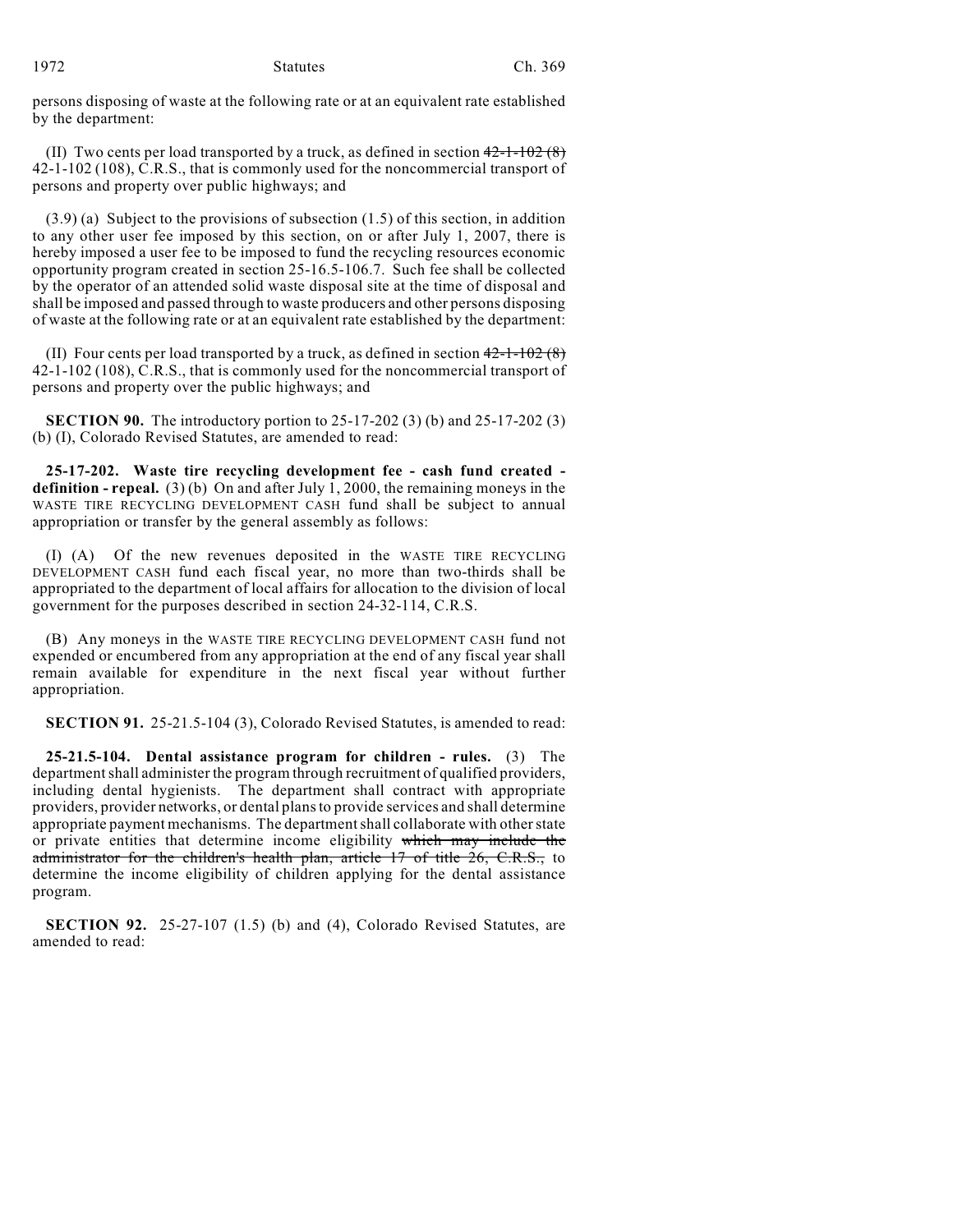**25-27-107. License fees - rules.** (1.5) (b) Prior to setting a fee by rule pursuant to this subsection  $(1.5)$ , the division DEPARTMENT shall hold public stakeholder meetings on behalf of the STATE board to discuss issues pertaining to setting fees, including, without limitation, a phased-in fee schedule based upon expected licensing program costs, maximum yearly fee increases, risk-based assessments, and technical assistance that may be met by or in collaboration with the private sector.

(4) Fees collected pursuant to paragraphs (b) to (d) of subsection (1), AS IT EXISTED PRIOR TO JANUARY 1, 2009, AND SUBSECTION (1.5) of this section shall be used by the department, in addition to regulatory and administrative functions, to provide technical assistance and education to assisted living residences related to compliance with Colorado law. The department may contract with private entities to assist the department in providing such technical assistance and education.

**SECTION 93.** 25-38-106 (2) (a) (IV), Colorado Revised Statutes, is amended to read:

**25-38-106. Notice of use or change of designation required - appeal process.** (2) (a) Any health care entity providing designations of physicians shall establish procedures for the designated physician to appeal the designation, including a change in designation or a declination to award a designation in an existing program of designation. Such procedures, in addition to the written notice provided for in subsection (1) of this section, shall provide for the following:

(IV) An opportunity to submit or have considered corrected data relevant to the designation decision and to have considered the applicability of the methodology used in the designation decision. If requested by the designated physician, such opportunity may be afforded by the health care entity in a face-to-face meeting with those responsible for the appeal decision at a location reasonably convenient to the physician or by teleconference. All data submitted to the entity by a designated physician shall be presumed valid and accurate. However, this presumption shall not be construed to permit a health care entity to unreasonably withhold consideration of corrected or supplemented data pursuant to section  $25-38-106$  (2)  $(a)$  (IV) THIS SUBPARAGRAPH (IV).

**SECTION 94.** 25-42-103 (1) (c), Colorado Revised Statutes, is amended to read:

**25-42-103. Grant of taxing authority.** (1) (c) The sales tax imposed pursuant to paragraph (a) of this subsection (1) shall be in addition to any other sales or use tax imposed pursuant to law. and is exempt from the limitation imposed by section  $29 - 2 - 108$  (1), C.R.S.

**SECTION 95.** 25.5-2.5-104 (4), Colorado Revised Statutes, is amended to read:

**25.5-2.5-104. Program - rules - repeal.** (4) To participate in the program, an eligible person shall submit an application to the state department on a form approved by the state board by rule and pay a registration fee in an amount established by the state board by rule to cover the administrative costs of the program. The registration fee established by the state board shall not exceed twenty dollars and shall be deposited into the Colorado Cares Rx program CASH fund established pursuant to section 25.5-2.5-105. The state department shall issue to an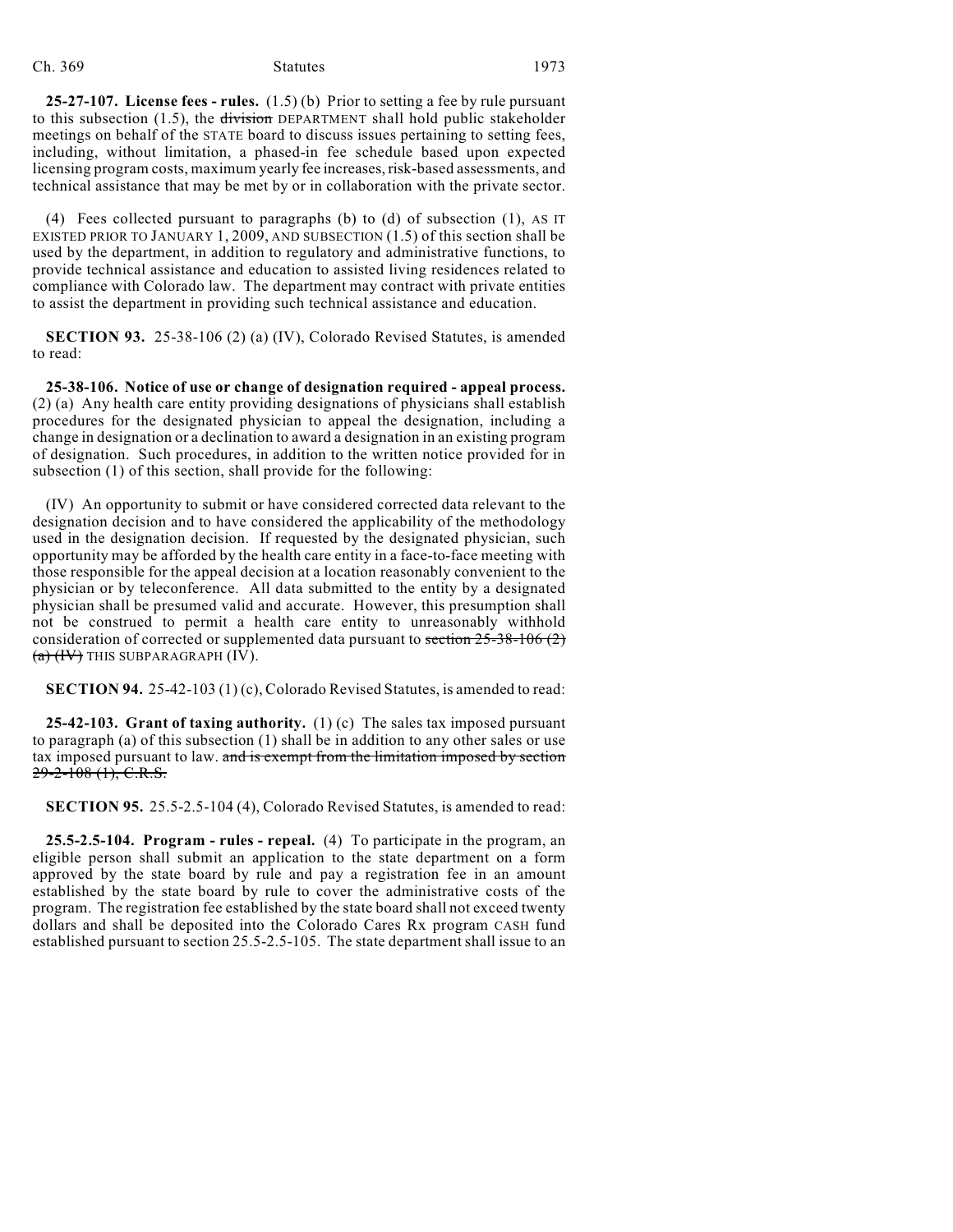eligible person who submits an application and pays the required registration fee a program card indicating the person's eligibility for the program.

**SECTION 96.** 25.5-4-205 (3) (b) (I) (C) and (3) (b) (I) (D), Colorado Revised Statutes, are amended, and the said 25.5-4-205 (3) (b) is further amended BY THE ADDITION OF A NEW SUBPARAGRAPH, to read:

**25.5-4-205. Application - verification of eligibility - demonstration project - rules - repeal.** (3) (b) (I) The state department shall promulgate rules that:

(C) If it is determined that a recipient was not eligible for medical benefits solely based upon the recipient's income after the recipient had been determined to be eligible based upon the records of the division of employment and training or the income, eligibility, and verification system, the state department shall not pursue recovery from a county department for the cost of medical services provided to the recipient, and the county department shall not be responsible for any federal error rate sanctions resulting from such determination.

(D) Notwithstanding any other provision in this paragraph (b), for applications that contain self-employment income, the state department shall not implement this paragraph (b) until it can verify self-employment income through the income, eligibility, and verification system or other verification as authorized by rules of the state department and federal law.

(I.5) (A) IF IT IS DETERMINED THAT A RECIPIENT WAS NOT ELIGIBLE FOR MEDICAL BENEFITS SOLELY BASED UPON THE RECIPIENT'S INCOME AFTER THE RECIPIENT HAD BEEN DETERMINED TO BE ELIGIBLE BASED UPON THE RECORDS OF THE DIVISION OF EMPLOYMENT AND TRAINING OR THE INCOME, ELIGIBILITY, AND VERIFICATION SYSTEM, THE STATE DEPARTMENT SHALL NOT PURSUE RECOVERY FROM A COUNTY DEPARTMENT FOR THE COST OF MEDICAL SERVICES PROVIDED TO THE RECIPIENT, AND THE COUNTY DEPARTMENT SHALL NOT BE RESPONSIBLE FOR ANY FEDERAL ERROR RATE SANCTIONS RESULTING FROM SUCH DETERMINATION.

(B) NOTWITHSTANDING ANY OTHER PROVISION IN THIS PARAGRAPH (b), FOR APPLICATIONS THAT CONTAIN SELF-EMPLOYMENT INCOME, THE STATE DEPARTMENT SHALL NOT IMPLEMENT THIS PARAGRAPH (b) UNTIL IT CAN VERIFY SELF-EMPLOYMENT INCOME THROUGH THE INCOME, ELIGIBILITY, AND VERIFICATION SYSTEM OR OTHER VERIFICATION AS AUTHORIZED BY RULES OF THE STATE DEPARTMENT AND FEDERAL LAW.

**SECTION 97.** The introductory portions to  $25.5\n-4\n-306(1)$  (b) and (1) (c) and 25.5-4-306 (4), Colorado Revised Statutes, are amended to read:

**25.5-4-306. Restitution - civil penalties.** (1) (b) Upon finding that such person has intentionally violated the provisions of this section or section 25.5-4-304 or  $25.5-4-306$  SECTION 25.5-4-305, the court shall order such person to pay to the state department:

(c) Upon finding that such person has, with reckless disregard, violated the provisions of this section or section  $25.5$ -4-304 or  $25.5$ -4-306 SECTION 25.5-4-305, the court shall order such person to pay to the state department: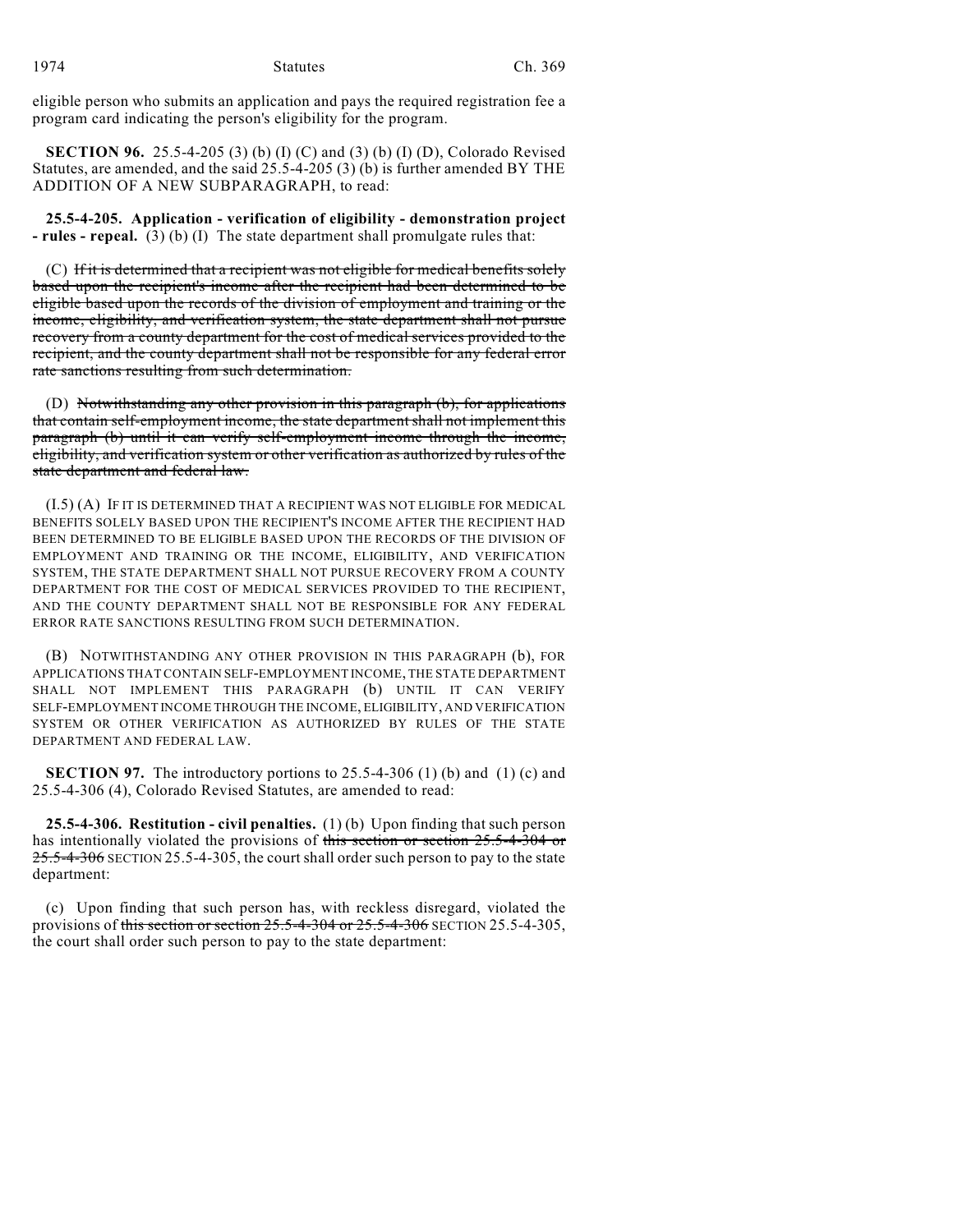(4) The cause of action, penalties, and remedies provided by this section and sections 25.5-4-304 and 25.5-4-306 SECTION 25.5-5-305 are not exclusive but are in addition to any other available civil, criminal, or administrative action, penalty, or remedy; except that, if a penalty is also available under federal law, the penalty under this section and sections 25.5-4-304 and 25.5-4-306 and the federal law shall not be imposed upon the same dollar of overpayment. Any penalty under federal law shall apply to the federal portion of the overpayment, and the penalty under this section and sections 25.5-4-304 and 25.5-4-306 shall apply to the state portion of the overpayment.

**SECTION 98.** 25.5-6-203 (1) (c) (I), Colorado Revised Statutes, is amended to read:

**25.5-6-203. Nursing facilities - provider fees - federal waiver - fund created - rules.** (1) (c) In accordance with the redistributive method set forth in 42 CFR 433.68 (e) (1) and (e) (2), the state department shall seek a waiver from the broad-based provider fees requirement or the uniform provider fees requirement, or both, to exclude nursing facility providers from the provider fee. The state department shall exempt the following nursing facility providers to obtain federal approval and minimize the financial impact on nursing facility providers:

(I) A facility operated as a continuing care retirement community that provides a continuum of services by one operational entity providing independent living services OR assisted living services residences RESIDENCE SERVICES, as defined in section 25-27-102 (1.3), C.R.S., or that provides assisted living services on-site, twenty-four hours per day, seven days per week, and skilled nursing care on a single, contiguous campus;

**SECTION 99.** 25.5-6-1002 (4), Colorado Revised Statutes, is amended to read:

**25.5-6-1002. Definitions.** As used in this part 10, unless the context otherwise requires:

(4) "Person with a disability" means a person who meets the definition of disability set forth in Title I of the federal "Americans with Disabilities Act of 1990", 42 U.S.C. 12101 through 12213 sec.  $1630.2$  (g) AND 29 CFR 1630.2 (g).

**SECTION 100.** 26-6-102 (1.5), Colorado Revised Statutes, is amended to read:

**26-6-102. Definitions.** As used in this article, unless the context otherwise requires:

(1.5) "Child care center" means a facility, by whatever name known, that is maintained for the whole or part of a day for the care of five or more children who are eighteen years of age or younger and who are not related to the owner, operator, or manager thereof, whether the facility is operated with or without compensation for such care and with or without stated educational purposes. The term includes, but is not limited to, facilities commonly known as day care centers, school-age child care centers, before and after school programs, nursery schools, kindergartens, preschools, day camps, summer camps, and centers for developmentally disabled children and those facilities that give twenty-four-hour care for children and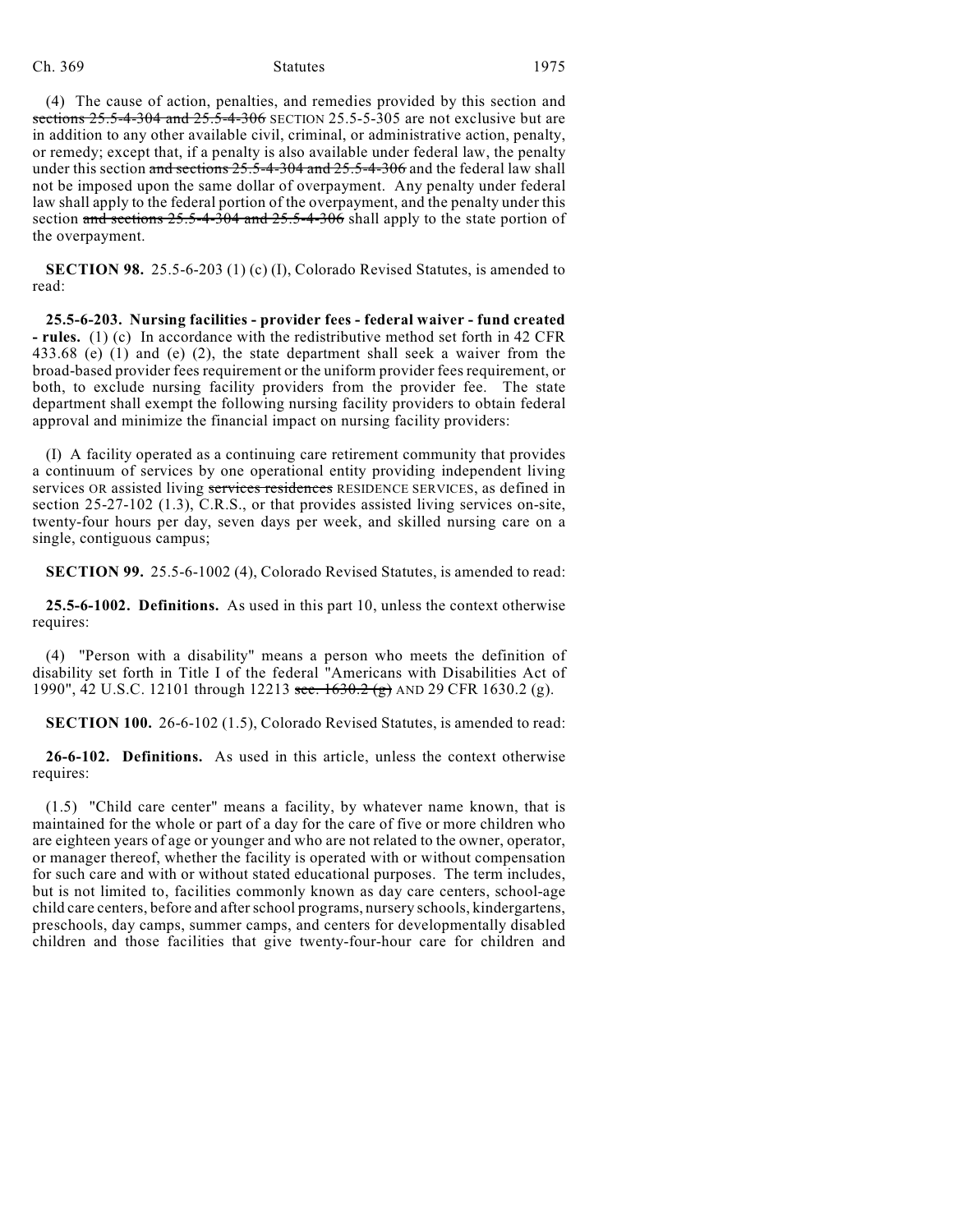1976 Statutes Ch. 369

includes those facilities for children under the age of six years with stated educational purposes operated in conjunction with a public, private, or parochial college or a private or parochial school; except that the term shall not apply to any kindergarten maintained in connection with a public, private, or parochial elementary school system of at least six grades or operated as a component of a school district's preschool and kindergarten program operated pursuant to article 28 of title 22, C.R.S. The term shall not include any facility licensed as a family child care home, a foster care home, or a specialized group facility that is licensed to provide care for three or more children pursuant to subsection (10) of this section, but that is providing care for three or fewer children who are determined to have a developmental disability by a community centered board or who are diagnosed with a serious emotional disturbance.

**SECTION 101.** 26-6.5-103 (3), Colorado Revised Statutes, is amended to read:

**26-6.5-103. Early childhood councils - established - rules.** (3) For new councils or for existing councils or partnerships that decide to reconfigure under this article, the board or boards of county commissioners shall designate a convening entity, which may include but is not limited to a local resource and referral agency, a county department of human services or social services, a local school district, a department of public health, or a Colorado preschool and kindergarten program council. The convening entity may convene a council either as part of a single county or as part of a multi-county regional network.

**SECTION 102.** 26-6.5-103.5 (3) (b) (II), Colorado Revised Statutes, is amended to read:

**26-6.5-103.5. Early childhood councils - membership.** (3) (b) Early childhood council membership shall include representatives from the public and private stakeholders from early care and education, family support, health, and mental health programs who reflect local needs and cultural diversity. The membership of each early childhood council shall also represent the geographic diversity within the county or counties involved in the council. Each council shall include a minimum of ten members with representation from each of the following stakeholder groups within the council's service area:

 (II) Early care and education, including but not limited to licensed and legally exempt child care providers, head start grantees, and district preschool and kindergarten programs operating pursuant to article 28 of title 22, C.R.S.;

**SECTION 103.** The introductory portion to 26-6.5-106 (3.5) (a) (I) and 26-6.5-106 (3.5) (a) (II) (C), Colorado Revised Statutes, are amended to read:

**26-6.5-106. School-readiness quality improvement program.** (3.5) **Early childhood care and education councils.** (a) (I) Communities throughout the state that do not have a pilot site agency may identify an existing entity or establish a new entity to serve as the early childhood care and education council to work toward the development and implementation of a comprehensive early childhood system to ensure the school readiness of young children in the community. A community may identify an existing entity, such as a consolidated child care pilot site agency or an interagency coordinating council or a district preschool and kindergarten program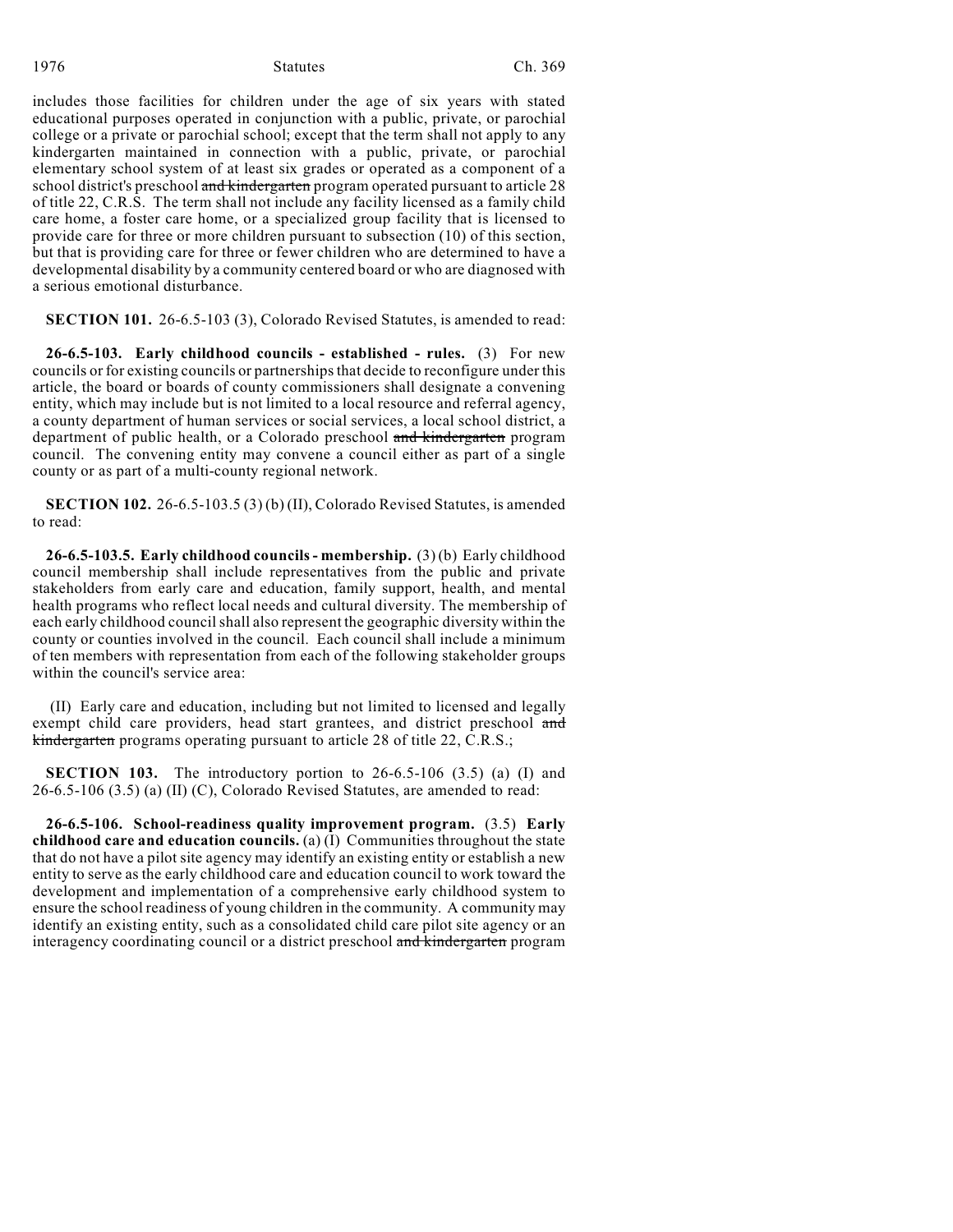advisory council, to serve as its early childhood care and education council, or it may establish a new council. To the extent it is practical, early childhood care and education councils shall be representative of the various public and private stakeholders in the community, as specified in this subsection (3.5), who are committed to supporting the preparedness of young children for school. Such stakeholders shall include:

(II) In addition, each early childhood care and education council may include, but is not limited to, representation from any combination of the following:

(C) The Colorado preschool and kindergarten program established in article 28 of title 22, C.R.S.;

**SECTION 104.** 29-4-203 (5) and (6), Colorado Revised Statutes, are amended to read:

**29-4-203. Definitions.** As used in this part 2, unless the context otherwise requires:

(5) "Contract" means any agreement of an authority with or for the benefit of an obligee, whether contained in a resolution, trust indenture, mortgage, lease, bond, or other instrument "COMMUNITY FACILITIES" MEANS REAL AND PERSONAL PROPERTY, BUILDINGS AND EQUIPMENT FOR RECREATIONAL OR SOCIAL ASSEMBLIES AND FOR EDUCATIONAL, HEALTH, OR WELFARE PURPOSES, AND NECESSARY UTILITIES WHEN DESIGNED PRIMARILY FOR THE BENEFIT AND USE OF THE OCCUPANTS OF THE DWELLING ACCOMMODATIONS.

(6) "Community facilities" means real and personal property, buildings and equipment for recreational or social assemblies and for educational, health, or welfare purposes, and necessary utilities when designed primarily for the benefit and use of the occupants of the dwelling accommodations "CONTRACT" MEANS ANY AGREEMENT OF AN AUTHORITY WITH OR FOR THE BENEFIT OF AN OBLIGEE, WHETHER CONTAINED IN A RESOLUTION, TRUST INDENTURE, MORTGAGE, LEASE, BOND, OR OTHER INSTRUMENT.

**SECTION 105.** 29-4-705, Colorado Revised Statutes, is amended to read:

**29-4-705. Records of board.** All resolutions and orders shall be recorded and authenticated by the signature of the secretary or any assistant secretary of the board. Every legislative act of the board of a general or permanent nature shall be by resolution. The book of resolutions, corporate acts, and orders shall be a public record. A public record shall also be made of all other proceedings of the board, minutes of the meetings, annual reports, certificates, contracts, and bonds given by officers, employees, and any other agents of the authority. The account of all moneys received by and disbursed on behalf of the authority shall also be a public record. All public records of the authority shall be subject to the "Colorado Open Records Act", PART 2 OF article 72 of title 24, C.R.S. All records shall be subject to the uniform budget and audit laws and shall be subject to regular audit as provided therein.

**SECTION 106.** 31-2-206 (2), Colorado Revised Statutes, is amended to read: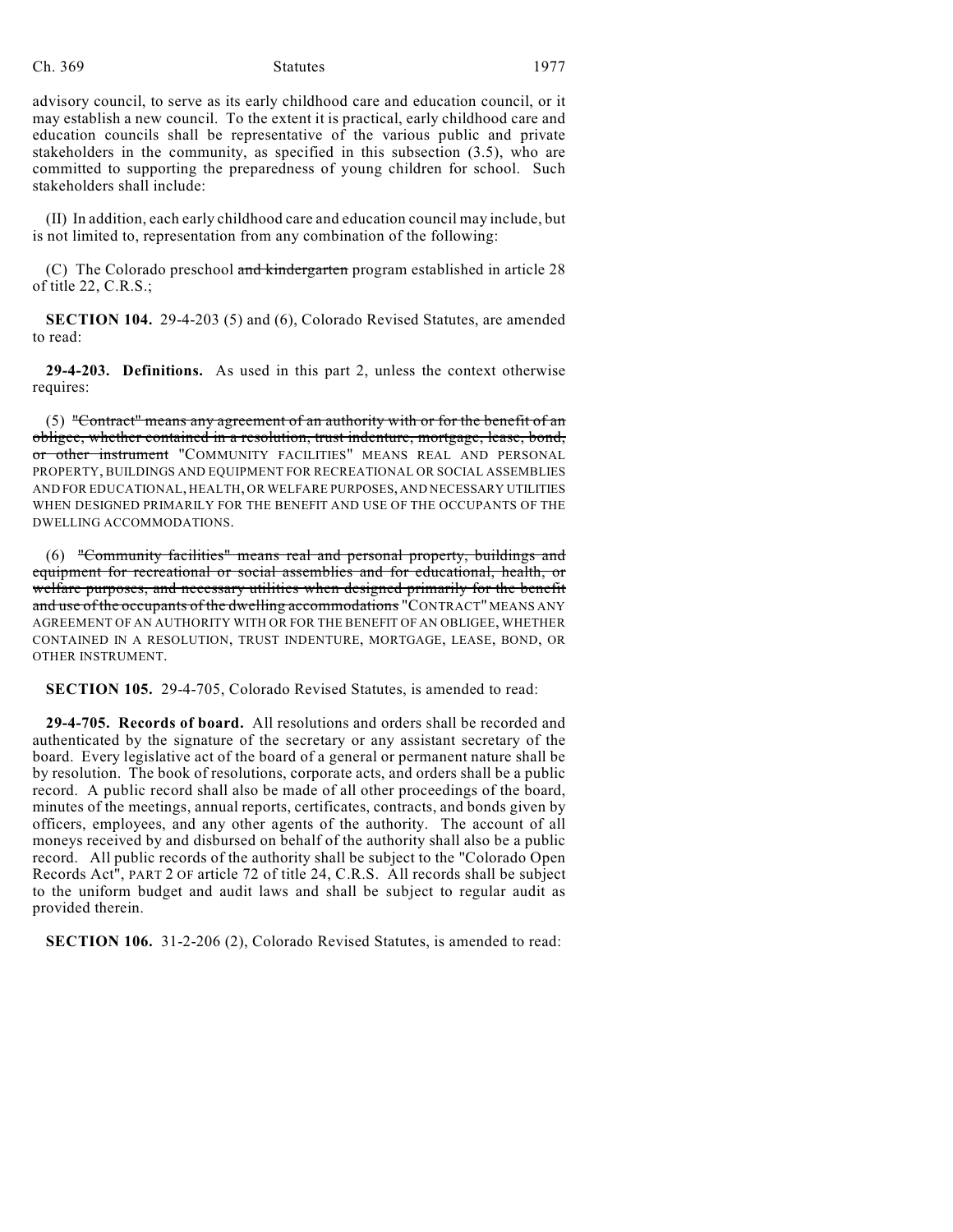**31-2-206. Charter commission.** (2) If the petition or ordinance initiating home rule proceedings pursuant to section 31-2-204 (1) or initiating proceedings for forming a new charter commission pursuant to section 31-2-210 (2) specifies that the members of the charter commission shall be elected by and from single- or multi-member districts or by a combination of such districts and at-large representation, the governing body, prior to publishing the notice provided for in section 31-2-204 (2) or  $31-2-210(3)$  31-2-210 (4), shall divide the municipality into compact districts of approximately equal population. In such event the members of said charter commission shall be elected by and from districts, or partly by and from districts and partly at large, as specified in said petition or ordinance.

**SECTION 107.** 31-10-102 (3), Colorado Revised Statutes, is amended to read:

**31-10-102. Definitions.** As used in this article, unless the context otherwise requires:

(3) "Electronic voting system" means any ballot card electronic voting system meeting the requirements set forth in section  $1-5-608$  1-5-615, C.R.S.

**SECTION 108.** 31-25-802 (6.4), (6.6), (6.8), and (7), Colorado Revised Statutes, are amended to read:

**31-25-802. Definitions.** As used in this part 8, unless the context otherwise requires:

 $(6.4)$  "Plan of development" means a plan, as it exists from time to time, for the development or redevelopment of a downtown development area, including all properly approved amendments thereto "PLANNING BOARD" MEANS THE AGENCY DESIGNATED BY THE GOVERNING BODY OF THE MUNICIPALITY WHICH IS CHIEFLY RESPONSIBLE FOR PLANNING IN THE MUNICIPALITY; AND, IF NO SEPARATE AGENCY EXISTS, "PLANNING BOARD" MEANS THE GOVERNING BODY OF THE MUNICIPALITY.

(6.6) "Plan of development area" means an area in the central business district which the board and the governing body designate as appropriate for a development project "PLAN OF DEVELOPMENT" MEANS A PLAN, AS IT EXISTS FROM TIME TO TIME, FOR THE DEVELOPMENT OR REDEVELOPMENT OF A DOWNTOWN DEVELOPMENT AREA, INCLUDING ALL PROPERLY APPROVED AMENDMENTS THERETO.

(6.8) "Public body" means the state of Colorado or any municipality, quasi-municipal corporation, board, commission, authority, or other political subdivision or public corporate body of the state "PLAN OF DEVELOPMENT AREA" MEANS AN AREA IN THE CENTRAL BUSINESS DISTRICT WHICH THE BOARD AND THE GOVERNING BODY DESIGNATE AS APPROPRIATE FOR A DEVELOPMENT PROJECT.

(7) "Planning board" means the agency designated by the governing body of the municipality which is chiefly responsible for planning in the municipality; and, if no separate agency exists, "planning board" means the governing body of the municipality "PUBLIC BODY" MEANS THE STATE OF COLORADO OR ANY MUNICIPALITY, QUASI-MUNICIPAL CORPORATION, BOARD, COMMISSION, AUTHORITY, OR OTHER POLITICAL SUBDIVISION OR PUBLIC CORPORATE BODY OF THE STATE.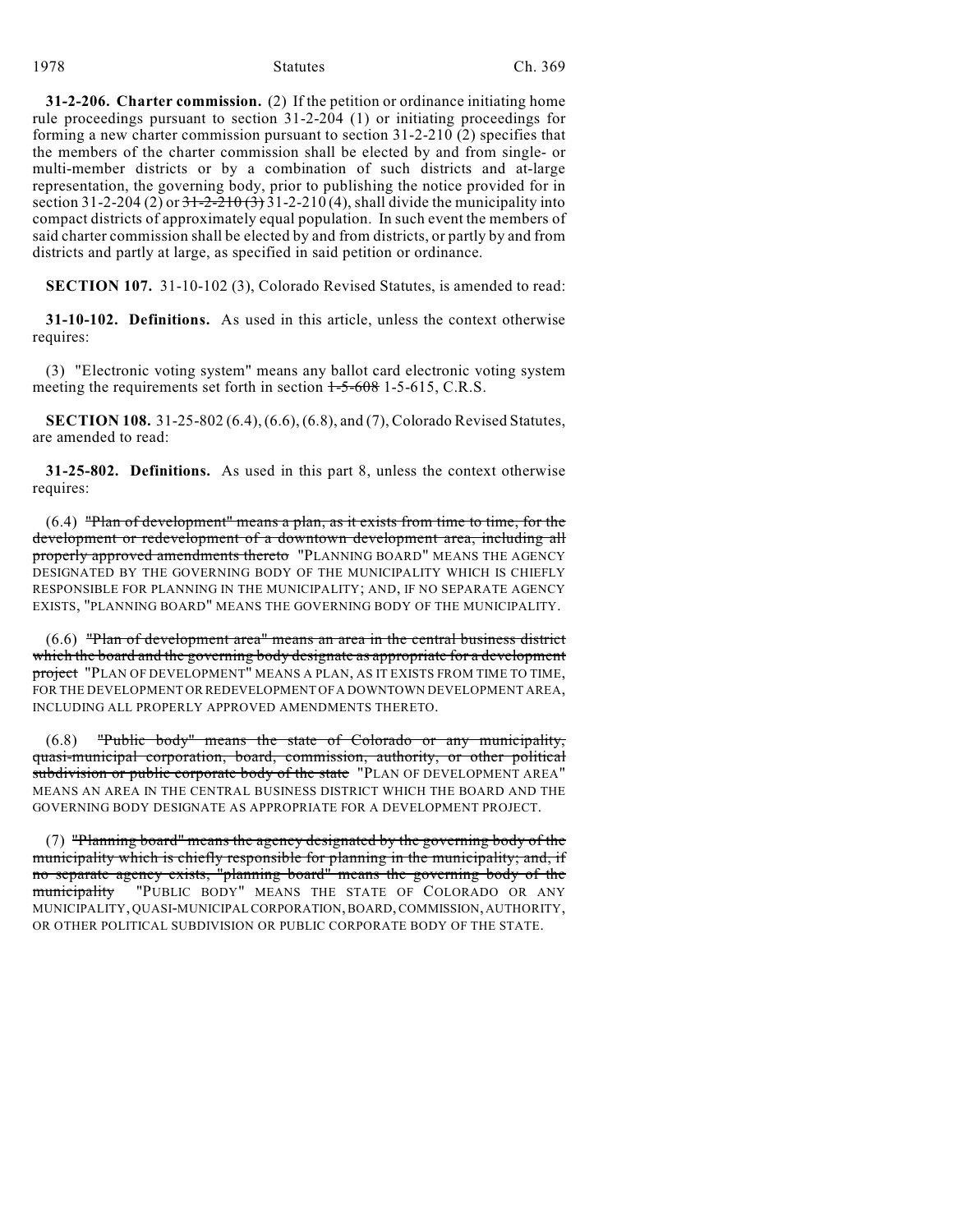**SECTION 109.** 32-1-103 (20), Colorado Revised Statutes, is amended to read:

**32-1-103. Definitions.** As used in this article, unless the context otherwise requires:

(20) "Special district" means any quasi-municipal corporation and political subdivision organized or acting pursuant to the provisions of this article. "Special district" does not include any entity organized or acting pursuant to the provisions of article 8 of title 29, article 20 of title 30, article 25 of title 31, or articles 41 to  $48$ 50 of title 37, C.R.S.

**SECTION 110.** 32-7-103 (6), Colorado Revised Statutes, is amended to read:

**32-7-103. Definitions.** As used in this article, unless the context otherwise requires:

(6) "Local government" means a county, city and county, municipality, or special district organized pursuant to this title (except part 1 of article 5 and article 8) or pursuant to article 8 of title 29 or part 2 of article 20 of title 30, C.R.S.

**SECTION 111.** 34-32-113 (3), Colorado Revised Statutes, is amended to read:

**34-32-113. Prospecting notice - reclamation requirements - rules.** (3) All information provided to the board in a notice of intent to conduct prospecting or a modification of such a notice is a matter of public record subject to the open records act "COLORADO OPEN RECORDS ACT", part 2 of article 72 of title 24, C.R.S., including, in the case of a modification, the original notice of intent; except that information relating to the mineral deposit location, size, or nature and, as determined by the board, other information designated by the operator as proprietary or trade secrets or that would cause substantial harm to the competitive position of the operatorshall be protected as confidential information by the board and shall not be a matter of public record in the absence of a written release from the operator or until a finding by the board that reclamation is satisfactory. Such information designated as exempt shall remain confidential until a final determination by the board. The board shall promulgate rules implementing this subsection (3) and shall consider information including the timing of the disclosure of the operator's identity.

**SECTION 112.** 35-60-110 (3), Colorado Revised Statutes, is amended to read:

**35-60-110. Enforcement - inspection - sampling - analysis.** (3) If the owner, or the owner's agent, of any building, structure, land, vehicle, or other premises or property described in subsection (1) of this section refuses to admit the commissioner to inspect such premises, property, or vehicle, the commissioner is authorized to obtain from the district or county court for the district or county in which such premises, property, or vehicle is located a warrant to enter and inspect such premises, property, or vehicle and to sample such feeds, feed ingredients, or raw agricultural commodities according to this section prior to entry, inspection, and sampling. The district and county courts of this state are empowered to issue such warrants upon a proper showing of the need for such entry, inspection, and sampling. Any information concerning any methods, records, formulations, or processes that are entitled to protection as trade secrets under the public records act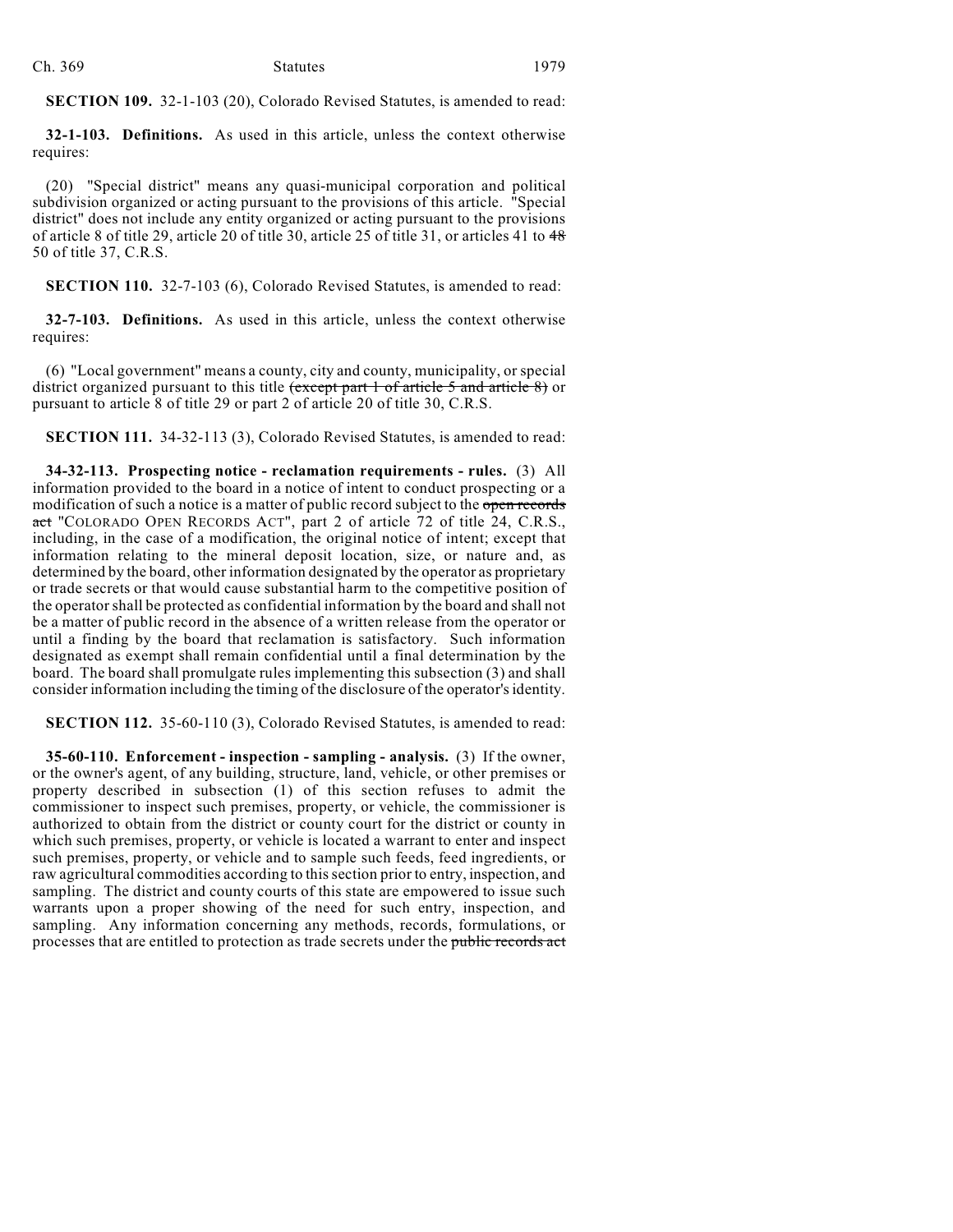"COLORADO OPEN RECORDS ACT", part 2 of article 72 of title 24, C.R.S., and that are obtained in the course of the inspection or sampling shall be kept confidential.

**SECTION 113.** 38-20-116 (2.5) (a) and the introductory portion to 38-20-116 (2.5) (b), Colorado Revised Statutes, are amended to read:

**38-20-116. Abandoned property - notice of sale - definitions.** (2.5) (a) The provisions of this subsection SUBSECTION (2.5) shall apply to abandoned motor vehicles at repair shops.

(b) For purposes of this section SUBSECTION  $(2.5)$ , unless the context otherwise requires:

**SECTION 114.** 39-22-514 (6) (a) (I), Colorado Revised Statutes, is amended to read:

**39-22-514. Tax credit for qualified costs incurred in preservation of historic properties.** (6) (a) (I) Except as otherwise provided in paragraph (b) of this subsection (6), Any taxpayer who was given preliminary approval prior to January 1, 2020, pursuant to the provisions of subparagraph (I) of paragraph (a) of subsection (3) of this section; whose completion deadline as set forth in subparagraph (II) of paragraph (a) of subsection (3) and in subsection (5) of this section is subsequent to December 31, 2019; and who has not completed the qualified rehabilitation prior to January 1, 2020, shall, in order to qualify for the credit provided for in paragraph (a) of subsection (1) of this section, obtain a form from the reviewing entity verifying compliance with the provisions of subparagraph (I) of paragraph (a) of subsection (3) of this section and this subsection (6). If more than one of the taxpayers have complied with said provisions for the same qualified property, the reviewing entity shall issue such verification form to each such taxpayer, and such verification form shall specify the proportion of the amount of the tax credit allowed to such taxpayer as determined pursuant to subsection (4) of this section.

**SECTION 115.** 39-26-725 (1) (d), Colorado Revised Statutes, is amended to read:

**39-26-725. Sales related to a school - definitions.** (1) As used in this section, unless the context otherwise requires:

(d) "Student" means any person enrolled in a school as defined in paragraph  $(b)$ (c) of this subsection (1).

**SECTION 116.** 39-29-110 (1) (d) (II) (C), Colorado Revised Statutes, is amended to read:

**39-29-110. Local government severance tax fund - creation - administration - definitions.** (1) (d) (II) (C) In the case of failure of any party to submit the report required pursuant to sub-subparagraph (B) of subparagraph (I) of this paragraph (d) on or before the required date to the department of local affairs, a written notice shall be sent to the party by the department by first-class mail stating that the party has failed to submit a copy of the report required by this sub-subparagraph  $(C)$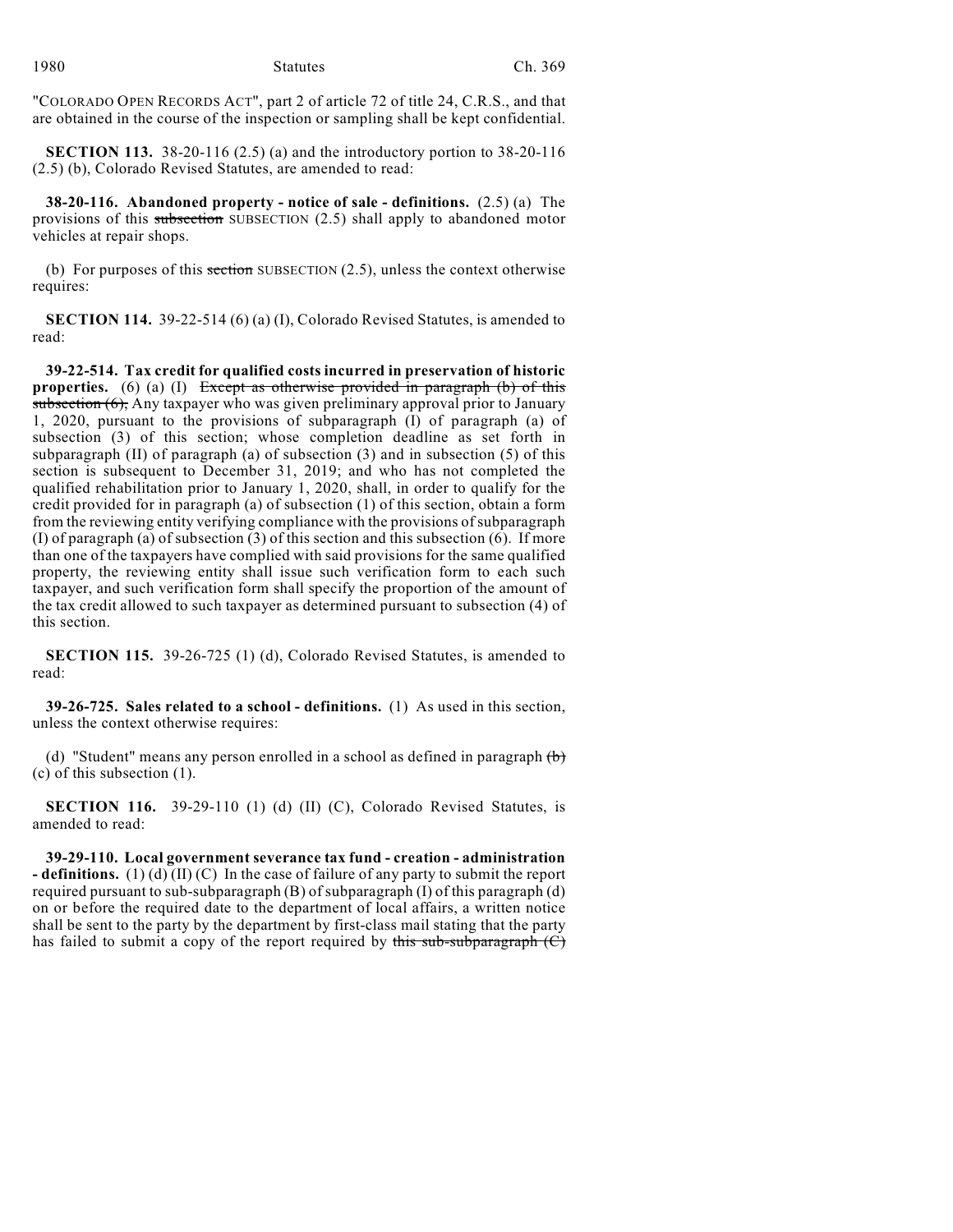| Ch. 369 | <b>Statutes</b> | 1981 |
|---------|-----------------|------|
|         |                 |      |

SUB-SUBPARAGRAPH (B) OF SUBPARAGRAPH (I) OF THIS PARAGRAPH (d) and informing the party of the penalty provision contained in this sub-subparagraph (C). If the party fails within forty-five days after receipt of the written notice to submit the required report, there shall be levied and collected a penalty for the failure in the amount of fifty dollars for each day, or portion thereof, during which the failure continues. Any moneys and interest collected under this sub-subparagraph (C) shall be added to the thirty percent of gross receipts from the local government severance tax fund distributed to counties or municipalities in the manner prescribed by paragraph (c) of this subsection (1). The notice required pursuant to this sub-subparagraph (C) shall be sent in accordance with the provisions of section 39-21-105.5, and the provisions of that section shall otherwise apply to the notice.

**SECTION 117.** 39-30-105 (5) (d) (II), Colorado Revised Statutes, is amended to read:

**39-30-105. Credit for new business facility employees - definitions.** (5) (d) For purposes of this section, a taxpayer may only claim the new business facility employee credit for employees for whom:

(II) The taxpayer is the work-site employer, as defined in section  $\frac{8-70-114(2)}{a}$  $(HH)$  8-70-114 (2) (a) (VII), C.R.S., and an employee leasing company, as defined in section  $8-70-114$  (2) (a) (b)  $8-70-114$  (2) (a) (V), C.R.S., as the employing unit for, or co-employer with, the taxpayer, withholds social security, medicare, and income taxes under the employee leasing company's own federal and state taxpayer identification numbers.

**SECTION 118.** 39-35-104 (6) (b), Colorado Revised Statutes, is amended to read:

**39-35-104. Aircraft manufacturer - credit for new employees.** (6) For purposes of this section, an aircraft manufacturer may only claim the new employee credit for employees for whom:

(b) The aircraft manufacturer is the work-site employer, as defined in section  $8-70-114$  (2) (a) (HH) 8-70-114 (2) (a) (VII), C.R.S., and an employee leasing company, as defined in section  $8-70-114$  (2) (a) (1) 8-70-114 (2) (a) (V), C.R.S., as the employing unit for, or co-employer with, the aircraft manufacturer, withholds social security, medicare, and income taxes under the employee leasing company's own federal and state taxpayer identification numbers.

**SECTION 119.** 40-2-110.5 (1) and (4), Colorado Revised Statutes, are amended to read:

**40-2-110.5. Annual fees - motor carriers - public utilities commission motor carrier fund - created.** (1) Every motor vehicle carrier that has been issued a certificate pursuant to section 40-10-104, every contract carrier by motor vehicle that has been issued a permit pursuant to section 40-11-103, every motor vehicle carrier that has been registered with the commission pursuant to section 40-10-120, every contract carrier by motor vehicle that has been registered with the commission pursuant to section 40-11-115, every towing carrier that has been issued a permit pursuant to section 40-13-103, every mover that has registered pursuant to section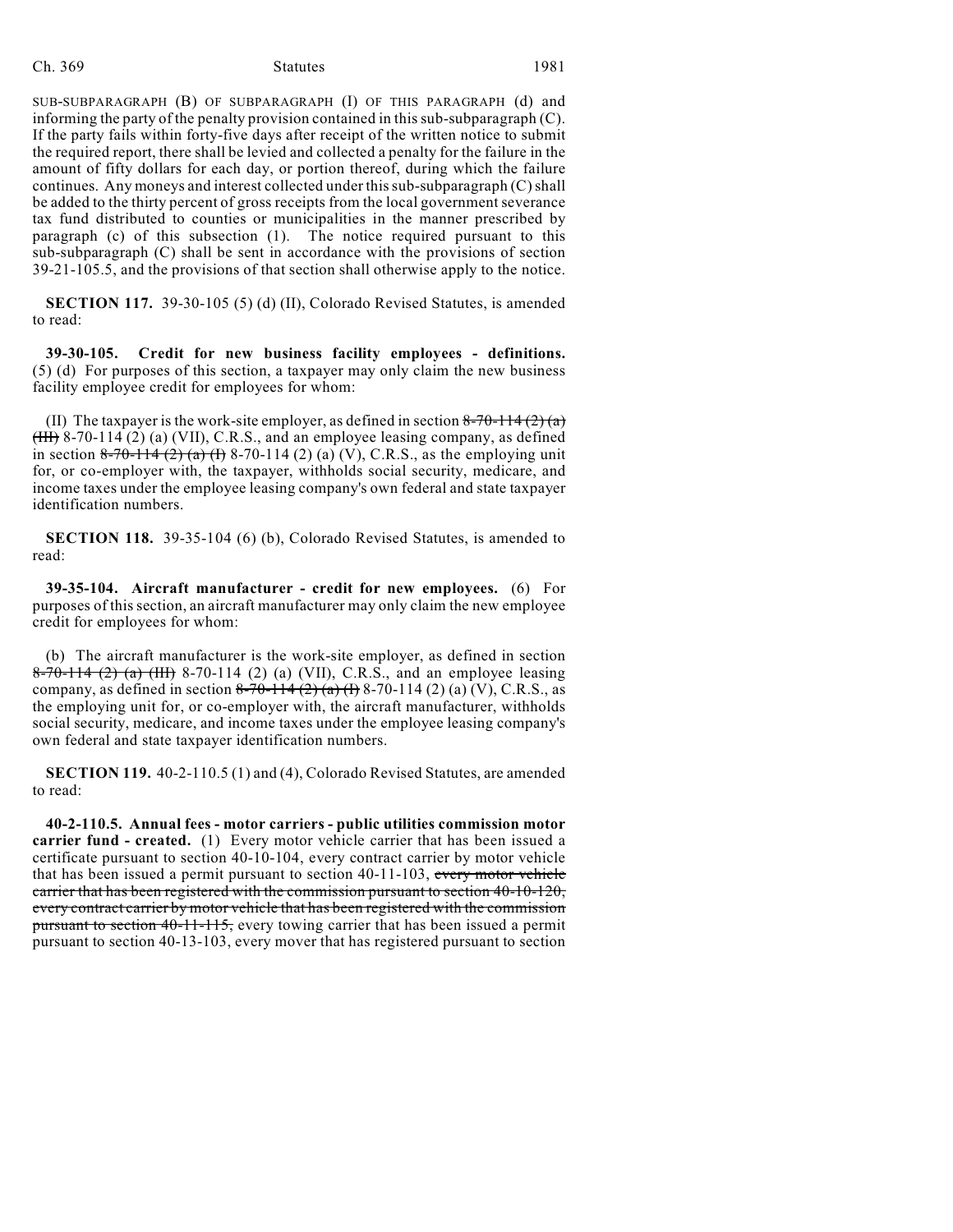### 1982 Statutes Ch. 369

40-14-103, and every motor vehicle carrier exempt from regulation as a public utility shall pay an annual identification fee, set administratively by the commission, for each motor vehicle such carrier owns, controls, operates, or manages. Fees shall be set based upon the appropriation made for the purposes specified in section 40-2-110 (2) (a) (I), subject to the approval of the executive director of the department of regulatory agencies, such that the revenue generated from all motor vehicle carrier fees approximates the direct and indirect costs of the commission in the supervision and regulation of motor carriers. Such fees shall be valid from January 1 to December 31 of each year and shall be valid only for those specific vehicles for which the fee has been paid.

(4) No such carriers shall use any motor vehicle for the transportation of persons or property for compensation on any public highway in this state unless the annual fees required by subsections  $(1)$  and  $(2)$  SUBSECTION  $(1)$  of this section have been paid. In lieu of the penalty provisions specified in section 40-7-105, every motor vehicle carrier who violates the provisions of this section is subject to the penalties set forth in section 40-10-113 and every contract carrier by motor vehicle who violates the provisions of this section is subject to the penalties set forth in section 40-11-111.

**SECTION 120.** 40-7-112 (1), Colorado Revised Statutes, is amended to read:

**40-7-112. Carriers subject to civil penalties.** (1) A person who operates as a motor vehicle carrier as defined in section 40-10-101 (4) (a); a contract carrier by motor vehicle as defined in section 40-11-101 (3); a towing carrier as defined in section 40-13-101 (3); a mover as defined in section 40-14-102 (9); a motor vehicle carrier exempt from regulation as a public utility as defined in section 40-16-101; interstate carriers required to register under section 40-10-120 or 40-11-115; or a motor carrier, motor private carrier, broker, freight forwarder, leasing company, or other person required to register under section 40-10.5-102 shall be subject to civil penalties as provided in this section and sections 40-7-113 to 40-7-116, which shall be paid and credited to the general fund, in addition to any other sanctions that may be imposed pursuant to law.

**SECTION 121.** 40-10-106, Colorado Revised Statutes, is amended to read:

**40-10-106. Transfer of certificate.** Any certificate of public convenience and necessity or registration of interstate operating rights as described in section 40-10-120 or rights obtained under any such certificate or registration held, owned, or obtained by any motor vehicle carrier may be sold, assigned, leased, encumbered, or transferred as other property only upon authorization by the commission. Absent other facts, the fact that a motor vehicle carrier conducts operations with independent contractors shall not in and of itself constitute a lease or transfer of the certificate.

**SECTION 122.** 40-10-112 (1) and (2), Colorado Revised Statutes, are amended to read:

**40-10-112. Commission may revoke certificate or impose civil penalty.** (1) The commission, at any time, by order duly entered, after hearing upon notice to the holder of any certificate of public convenience and necessity or any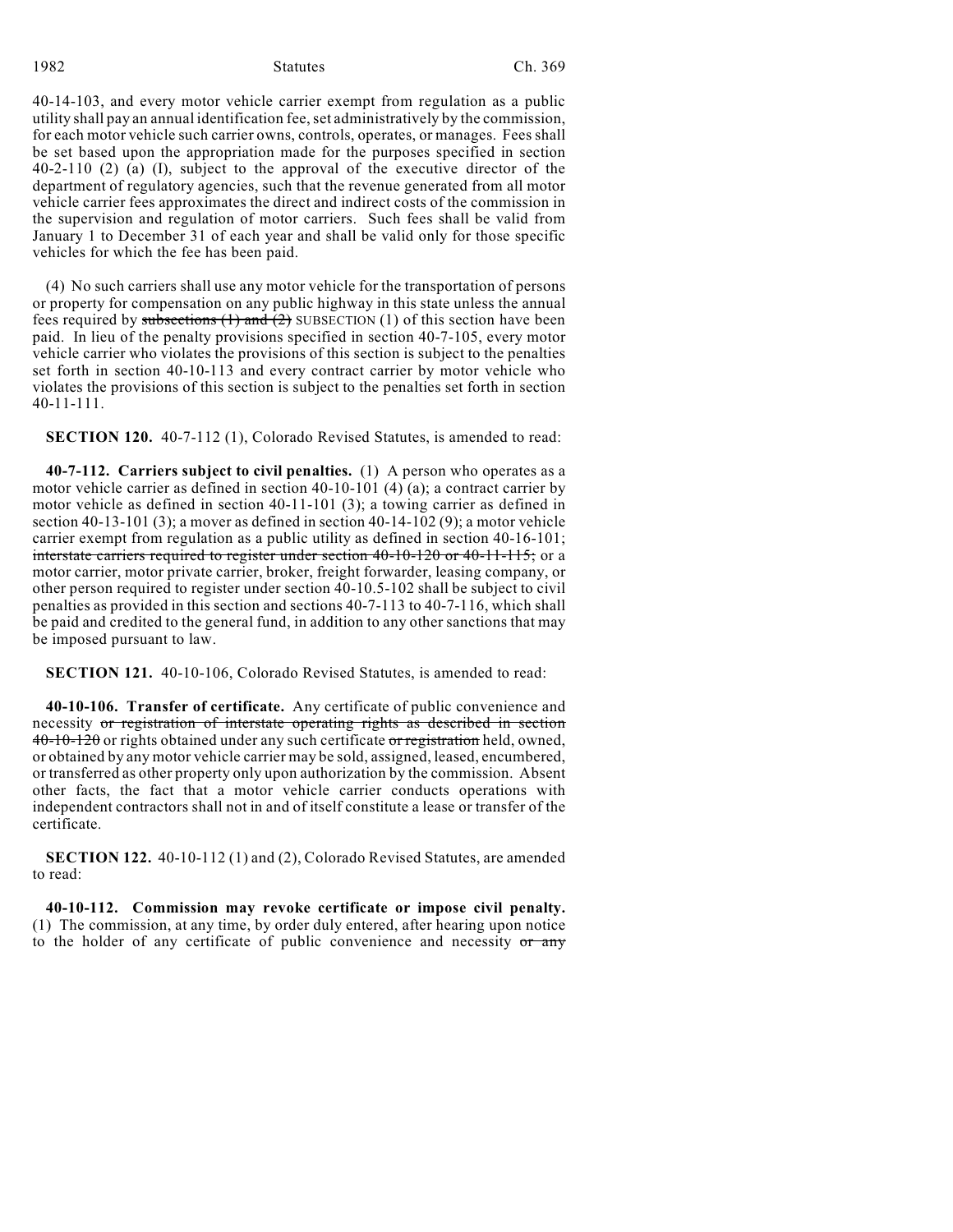registration by a motor vehicle carrier having registered under the provisions of section  $40-10-120$  and when it is established to the satisfaction of the commission that such holder has violated any of the provisions of this article or violated or refused to observe any of the proper orders, rules, or regulations of the commission, may suspend, revoke, alter, or amend any such certificate or registration issued under the provisions of this article or may impose a civil penalty as provided in sections 40-7-112 to 40-7-116, but the holder of such certificate  $\sigma r$  registration shall have all the rights of hearing, review, and appeal as to such order or ruling of the commission as are now provided by articles 1 to 7 of this title. No appeal from or review of any order or ruling of the commission shall be construed to supersede or suspend such order or rulings unless upon order of the proper court.

(2) Notwithstanding the notice and hearing provisions of subsection (1) of this section, the commission may summarily revoke the registration of any carrier registered under section 40-10-120 for failure to maintain effective insurance or bond coverage and file evidence of the same in accordance with section 40-10-110 and rules adopted pursuant thereto.

**SECTION 123.** The introductory portion to 40-10.5-102 (1), Colorado Revised Statutes, is amended to read:

**40-10.5-102. Registration required - rules of commission.** (1) On and after the repeal of sections 40-10-120 and 40-11-115, WHICH OCCURRED ON SEPTEMBER 25, 2007, a motor carrier, motor private carrier, broker, freight forwarder, leasing company, or other person required to register with the United States department of transportation under the unified carrier registration system:

**SECTION 124.** 40-11-104, Colorado Revised Statutes, is amended to read:

**40-11-104. Permit may be sold or transferred.** Any permit or registration of interstate operating rights as described in section 40-11-115 issued by the commission, or any rights obtained under such permit, held, owned, or obtained by any contract carrier by motor vehicle may be sold, assigned, leased, or encumbered only upon authorization by the commission. No existing permit shall be transferred unless the financial standing of the transferee is established to the satisfaction of the commission.

**SECTION 125.** 40-11-108 (1), Colorado Revised Statutes, is amended to read:

**40-11-108. Filing fees and issuance fees for permits.** (1) The commission shall collect from all contract carriers by motor vehicle the following fees: Filing fee for application for a permit in intrastate commerce, thirty-five dollars filing fee for application to register interstate operating rights as set out in section 40-11-115, fifteen dollars; AND filing fee for application to transfer or lease a permit authorizing intrastate commerce, thirty-five dollars. filling fee for application to transfer a registration of interstate operating rights, five dollars. In addition, the commission shall collect a fee of five dollars for issuing a permit. or a registration in interstate commerce, or both. All fees collected under this section shall be transmitted to the state treasurer, who shall credit the same to the public utilities commission motor carrier fund.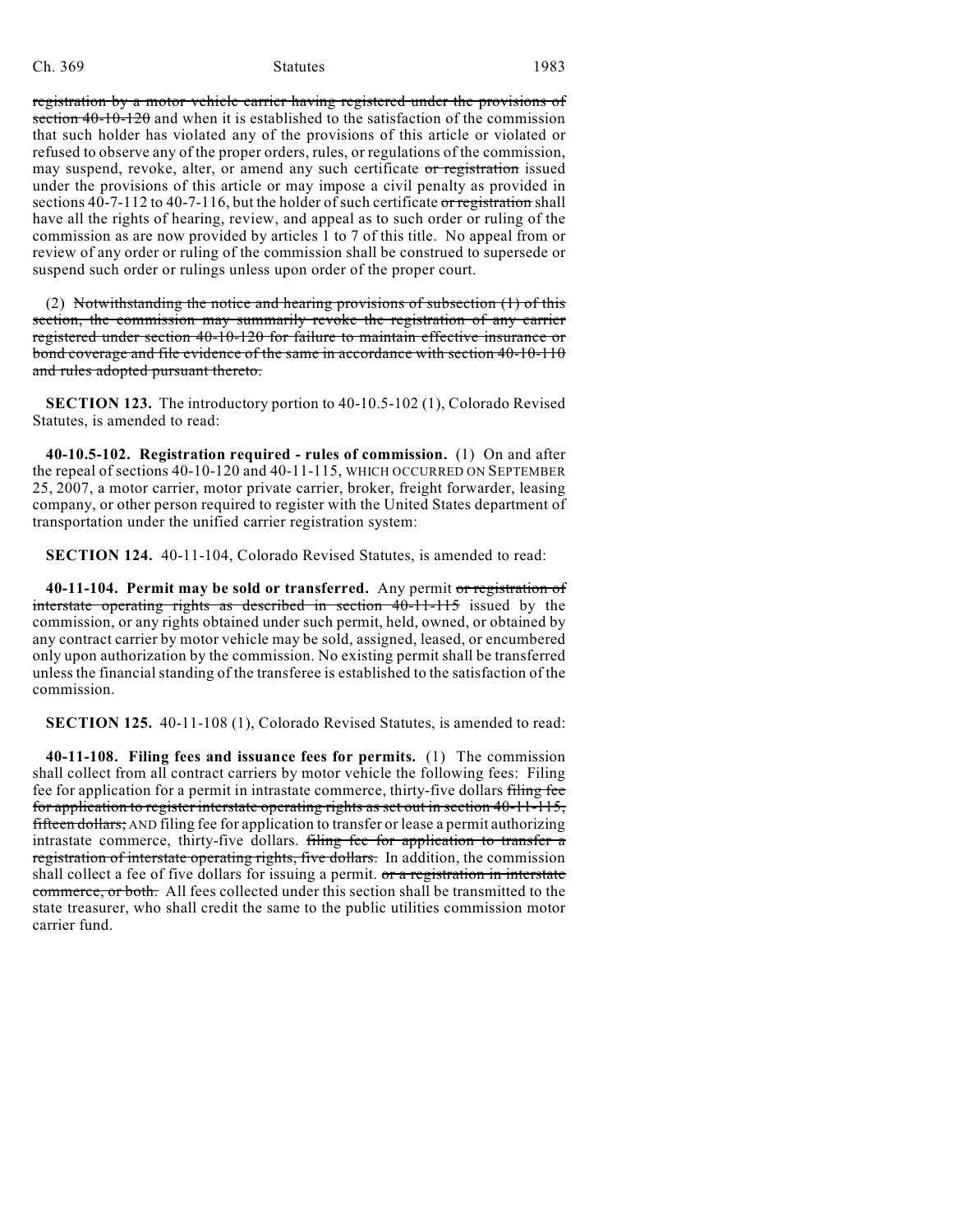**SECTION 126.** 40-11-110 (1) and (2), Colorado Revised Statutes, are amended to read:

**40-11-110. Commission may take action against permit or impose civil penalty.** (1) The commission, at any time, upon complaint by any interested party or upon its own motion, by order duly entered, after hearing upon notice to the holder of any permit or any registration by a contract carrier by motor vehicle having registered under the provisions of section 40-11-115, issued under this article, and when it has been established to the satisfaction of the commission that such holder has violated any of the provisions of this article or any of the terms and conditions of such holder's permit, or registration, or has exceeded the authority granted by such permit, or registration, or has violated or refused to observe any of the proper orders OR rules or regulations of the commission, may revoke, suspend, alter, or amend any permit or registration issued under this article or may impose a civil penalty as provided in sections 40-7-112 to 40-7-116; and the holder of such permit or registration shall have all of the rights of hearing, review, and appeal as to such order or ruling of the commission as are now provided by articles 1 to 7 of this title. No appeal from or review of any order or ruling of the commission shall be construed so as to supersede or suspend such order or ruling except upon order of a proper court obtained for such purpose.

(2) Notwithstanding the notice and hearing provisions of subsection (1) of this section, the commission may summarily revoke the registration of any carrier registered under section 40-11-115 for failure to maintain effective insurance or bond coverage and file evidence of the same in accordance with section 40-11-109 and rules adopted pursuant thereto.

**SECTION 127.** 42-6-121 (1), Colorado Revised Statutes, is amended to read:

**42-6-121. Filing of mortgage.** (1) The holder of a chattel mortgage on a motor vehicle desiring to secure the rights provided for in this part 1 and to have the existence of the mortgage and the fact of the filing of the mortgage for public record noted in the filing of the certificate of title to the encumbered motor vehicle shall present the signed original or signed duplicate of the mortgage or copy thereof certified by the holder of the mortgage or the holder's agent to be a true copy of the signed original mortgage and the certificate of title or application for certificate of title to the motor vehicle encumbered to the authorized agent of the director in the county or city and county in which the mortgagor of such motor vehicle resides or where the property is located. The filings may be MADE either with paper documents or electronically. The mortgage or refinancing of a loan secured by a mortgage shall state the name and address of the debtor; the name and address of the mortgagee or name of the mortgagee's assignee; the make, model, vehicle identification number, and color of the mortgaged vehicle; and the date and amount of the loan secured by the mortgage.

**SECTION 128.** 42-6-206 (6) (b), Colorado Revised Statutes, is amended to read:

**42-6-206. Disclosure requirements upon transfer of ownership of a salvage vehicle.** (6) As used in this section, unless the context otherwise requires:

(b) "Salvage vehicle" shall have the same meaning as set forth in section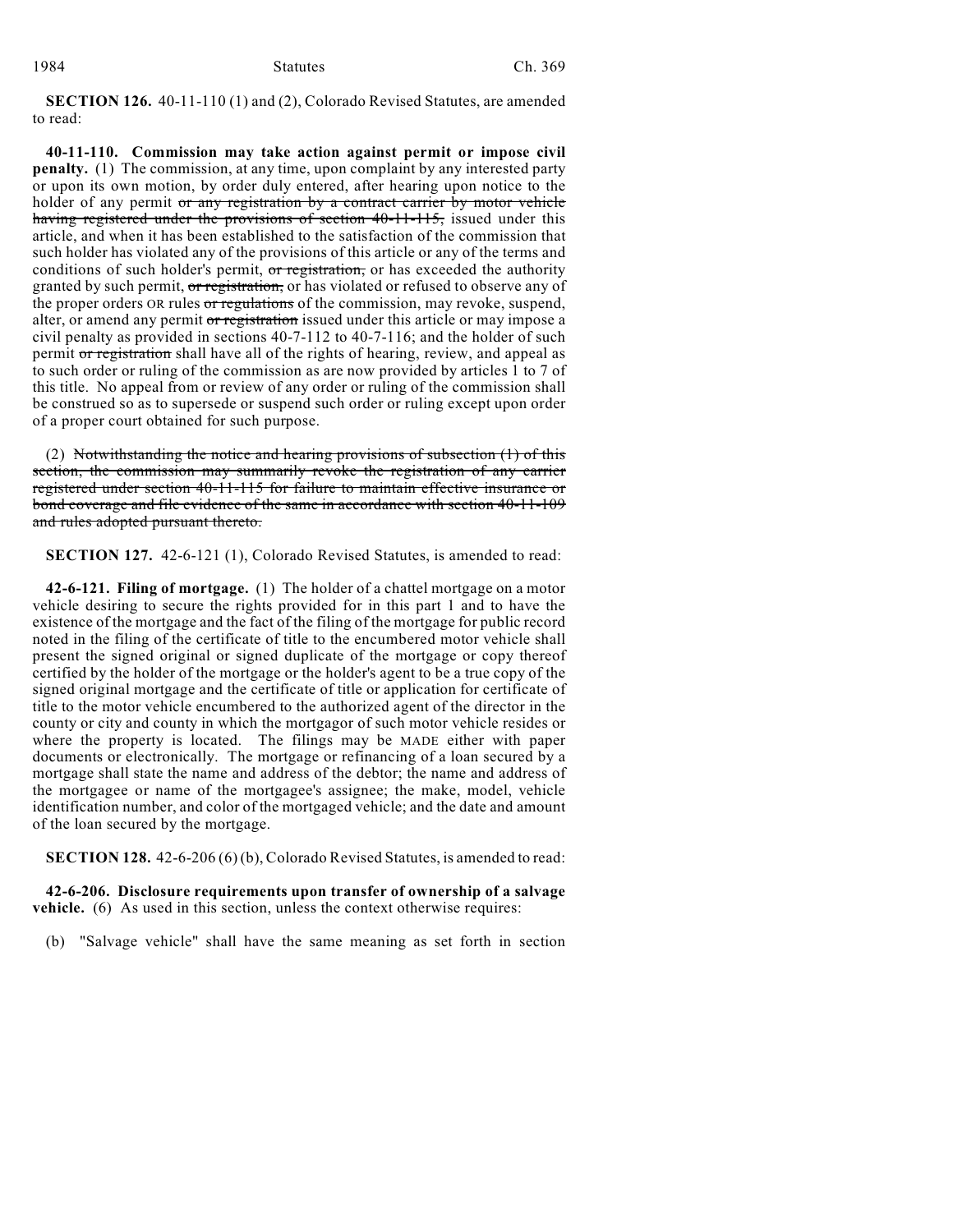$42 - 6 - 102$  (13) 42-6-102 (17).

**SECTION 129.** 43-1-1104 (1), Colorado Revised Statutes, is amended to read:

**43-1-1104. Transportation advisory committee.** (1) A transportation advisory committee is hereby created. The committee is to be composed of one representative from each transportation planning region. If a regional planning commission has been formed in a transportation planning region, the chairman of such commission or the chairman's designee shall be the representative for such region on the commission COMMITTEE. If any transportation planning region has not formed a regional planning commission, then the representative shall be chosen by the boards of county commissioners of the counties contained in such region in consultation with officials of the municipalities contained in such region.

**SECTION 130.** 25.5-8-103 (4) (b), Colorado Revised Statutes, as amended by section 3 of Senate Bill 09-211, as it will become effective October 1, 2009, is amended to read:

**25.5-8-103. Definitions - repeal.** As used in this article, unless the context otherwise requires:

(4) "Eligible person" means:

(b) (I) A pregnant woman whose family income does not exceed two hundred five FIFTY percent of the federal poverty level, adjusted for family size, and who is not eligible for medicaid. except that, subject to available appropriations, the department may increase the percentage of the federal poverty level for purposes of eligibility to up to two hundred fifty percent.

(II) NOTWITHSTANDING THE PROVISIONS OF SUBPARAGRAPH (I) OF THIS PARAGRAPH (b), IF THE MONEYS IN THE HOSPITAL PROVIDER FEE CASH FUND ESTABLISHED PURSUANT TO SECTION 25.5-4-402.3 (4), TOGETHER WITH THE CORRESPONDING FEDERAL MATCHING FUNDS, ARE INSUFFICIENT TO FULLY FUND ALL OF THE PURPOSES DESCRIBED IN SECTION 25.5-4-402.3 (4) (b), AFTER RECEIVING RECOMMENDATIONS FROM THE HOSPITAL PROVIDER FEE OVERSIGHT AND ADVISORY BOARD ESTABLISHED PURSUANT TO SECTION 25.5-4-402.3 (6), FOR PREGNANT WOMEN, THE STATE BOARD BY RULE ADOPTED PURSUANT TO THE PROVISIONS OF SECTION 25.5-4-402.3 (5) (b) (III) MAY REDUCE THE PERCENTAGE OF THE FEDERAL POVERTY LEVEL TO BELOW TWO HUNDRED FIFTY PERCENT, BUT THE PERCENTAGE SHALL NOT BE REDUCED TO BELOW TWO HUNDRED FIVE PERCENT.

(III) (A) NOTWITHSTANDING THE PROVISIONS OF SUBPARAGRAPH (I) OF THIS PARAGRAPH (b), UNTIL THE STATE DEPARTMENT RECEIVES AUTHORIZATION TO INCREASE THE PERCENTAGE OF THE FEDERAL POVERTY RATE FOR A PERSON WHO IS LESS THAN NINETEEN YEARS OF AGE, THE PERCENTAGE OF THE FEDERAL POVERTY LEVEL SHALL NOT EXCEED TWO HUNDRED FIVE PERCENT.

(B) WITHIN SIXTY DAYS AFTER THE STATE DEPARTMENT RECEIVES AUTHORIZATION TO INCREASE THE PERCENTAGE OF FEDERAL POVERTY LEVEL, THE EXECUTIVE DIRECTOR SHALL SEND WRITTEN NOTICE TO THE REVISOR OF STATUTES INFORMING HIM OR HER OF THE AUTHORIZATION.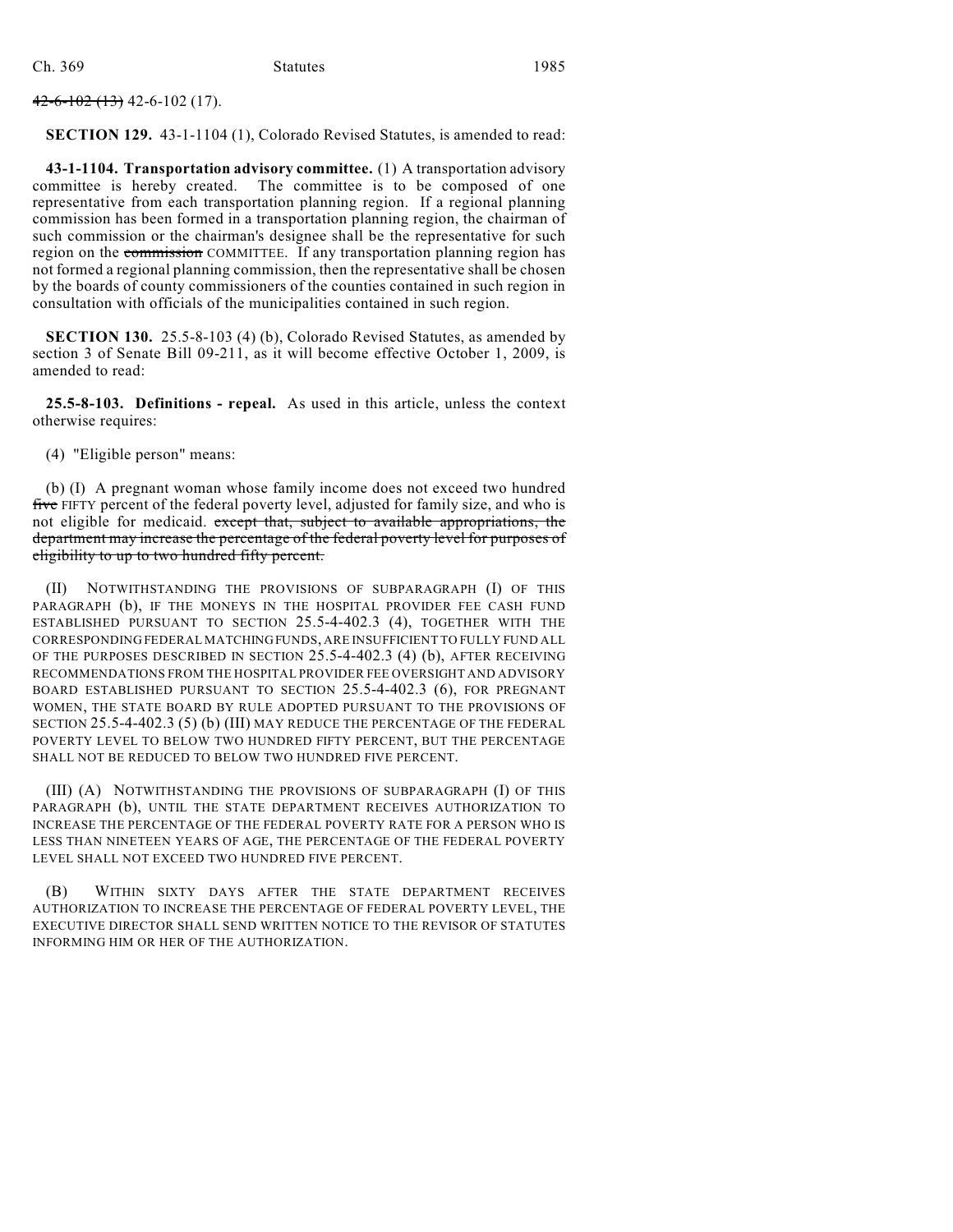(C) THIS SUBPARAGRAPH (III) IS REPEALED, EFFECTIVE THE JULY 1 FOLLOWING THE RECEIPT OF THE NOTICE TO THE REVISOR OF STATUTES.

**SECTION 131.** 26-1-305, Colorado Revised Statutes, as amended by section 4 of Senate Bill 09-005, is amended to read:

**26-1-305. Education about traumatic brain injury.** The board shall determine the percentage of moneys credited to the trust fund to be spent annually on education related to traumatic brain injuries; however, no less than five percent of the moneys ANNUALLY CREDITED TO the trust fund pursuant to sections 30-15-402 (3), 42-4-1301 (7) (d) (III), and 42-4-1701 (4) (e), C.R.S., shall be used to provide education related to increasing the understanding of traumatic brain injury.

**SECTION 132.** 38-38-109 (1) (c) (I) (C), Colorado Revised Statutes, as enacted by section 3 of Senate Bill 09-1276, is amended to read:

**38-38-109. Continuance of sale - effect of bankruptcy - withdrawal of sale.** (1) **Continuance.** (c) (I) (C) During a foreclosure deferment pursuant to part 8 of this article, any continuance required DESCRIBED by sub-subparagraphs SUB-SUBPARAGRAPH (A) and  $(B)$  of this subparagraph (I) shall run concurrently with the foreclosure deferment.

**SECTION 133.** 6-16-104 (6) (a), Colorado Revised Statutes, is amended to read:

**6-16-104. Charitable organizations - initial registration - annual filing - fees.** (6) The following shall not be required to file a registration statement:

(a) Persons that are exempt from filing a federal annual information return pursuant to 26 U.S.C. sec. 6033 (a) (2) (A) (i), (a) (2) (A) (iii), or (a) (2) (C) (i) (a)  $(2)$ , (3) (A) (I), (3) (A) (III), OR (3) (C) (i) or pursuant to 26 CFR 1.6033-2 (g) (1) (i) to (g) (1) (iv) or (g) (1) (vii);

**SECTION 134.** 39-8-104 (1) and (2) (a), Colorado Revised Statutes, are amended to read:

**39-8-104. Notice of meeting.** (1) Except as provided in subsection (2) of this section, prior to July 1 of each year, the county clerk and recorder shall give notice in at least one issue of a newspaper published in his or her county that beginning on July 1, the county board of equalization will sit in the county courthouse COUNTY's REGULAR PUBLIC MEETING LOCATION OR OTHER APPROPRIATE PUBLIC MEETING PLACE to review the assessment roll of all taxable property located in the county, as prepared by the assessor, and to hear appeals from determinations of the assessor.

(2) (a) Prior to a date established by the county board of equalization, but no later than September 1, the county clerk and recorder in a county that has made an election pursuant to section 39-5-122.7 (1) shall give notice in at least one issue of a newspaper published in his or her county that beginning such date the county board of equalization will sit in the county courthouse COUNTY'S REGULAR PUBLIC MEETING LOCATION OR OTHER APPROPRIATE PUBLIC MEETING PLACE to review the assessment roll of all taxable property located in the county, as prepared by the assessor, and to hear appeals from determinations of the assessor.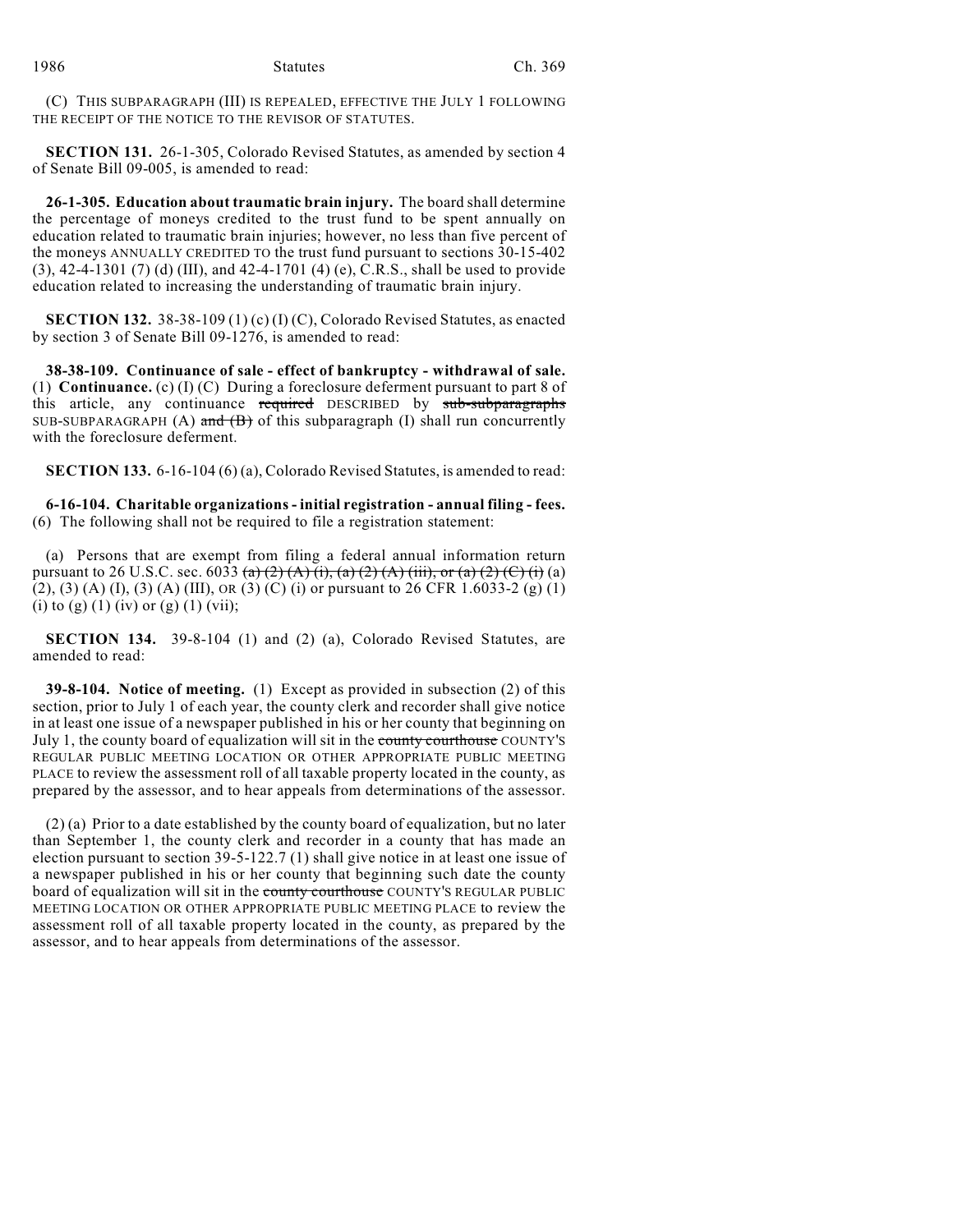**SECTION 135.** 39-8-105 (2), Colorado Revised Statutes, is amended to read:

**39-8-105. Reports of assessor.** (2) At a meeting of the board on OR BEFORE July 15, the assessor shall report the valuation of all taxable personal property in the county and shall note any valuations for assessment of portable or movable equipment which have been apportioned pursuant to the provisions of section 39-5-113. He shall submit a list of all persons in the county who have failed to return any schedules and shall report his action in each case. He shall also submit a list of persons who have appeared before him to present objections or protests and his action in each case.

**SECTION 136.** 24-33.5-223 (2) (b) (II) (B), Colorado Revised Statutes, is amended to read:

**24-33.5-223. State telecommunications network.** (2) (b) The facilities of the network shall be made available for the use of:

(II) Other local, state, and federal governmental entities or public safety related nonprofit organizations that directly support any agency described in subparagraph (I) of this paragraph (b) and that:

(B) Make donations, grants, bequests, and other contributions to the public SAFETY communications trust fund pursuant to section  $24-37.5-508(2)(b)$  SECTION 24-37.5-506 (2) (b).

**SECTION 137.** Section 66 (1) of House Bill 09-1026, is amended to read:

Section 66. Act subject to petition - effective date - applicability. (1) Sections 1, 26, 29, and 53 27, 30, AND 60 of this act shall take effect July 1, 2010, and the remainder of this act shall take effect October 1, 2009.

**SECTION 138.** 1-8-111 (1), Colorado Revised Statutes, as amended by section 3 of the reengrossed version of House Bill 09-1337, is amended to read:

**1-8-111. Delivery of mail-in ballots and replacement mail-in ballots.** (1) The mail-in ballot and other materials shall be delivered or mailed to the elector within seventy-two hours after the receipt of the application, if the official ballots are then printed, or, if not then printed, within seventy-two hours after the printed ballots are delivered to the designated election official, but no sooner than twenty-two days before every odd-year, congressional vacancy, primary, and general election. If the mail-in ballot and other materials are mailed, the envelope shall be marked "DO NOT FORWARD" or by any other similar statement that is in accordance with United States postal service regulations. EXCEPT AS OTHERWISE PROVIDED IN PARAGRAPH (b) OF THIS SUBSECTION (1), nothing in this subsection (1) shall affect any provision of this code governing the delivery of mail or mail-in ballots to an absent uniformed services elector, nonresident overseas elector, or resident overseas elector covered by the federal "Uniformed and Overseas Citizens Absentee Voting Act", 42 U.S.C. sec. 1973ff ET SEQ.

**SECTION 139.** The introductory portions to 42-4-1412 (5) (a) and (5) (c) and 42-4-1412 (6), Colorado Revised Statutes, as amended by Senate Bill 09-148, are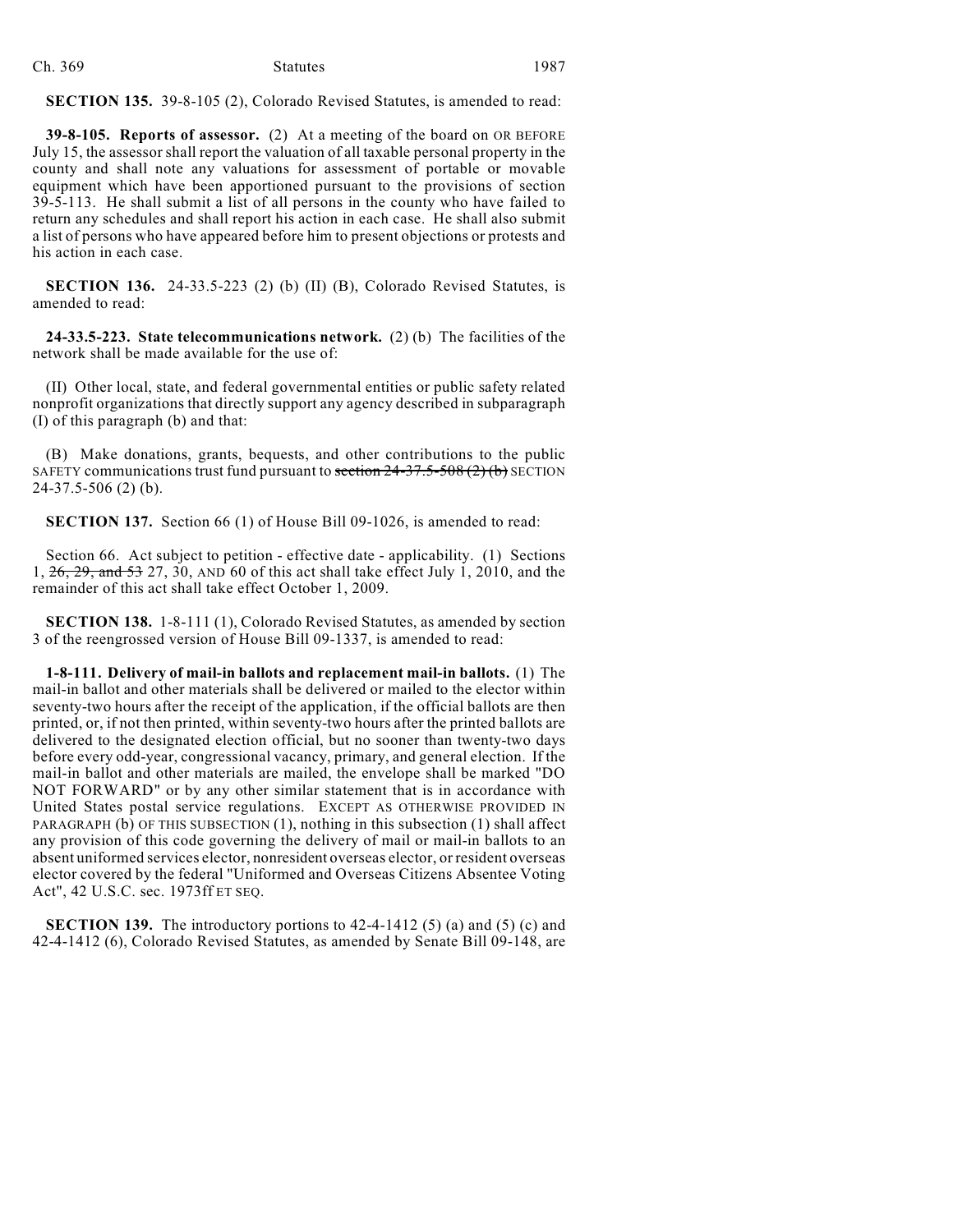amended to read:

**42-4-1412. Operation of bicycles and other human-powered vehicles.** (5) (a) Any person operating a bicycle OR AN ELECTRICAL ASSISTED BICYCLE upon a roadway at less than the normal speed of traffic shall ride in the right-hand lane, subject to the following conditions:

(c) A person operating a bicycle OR AN ELECTRICAL ASSISTED BICYCLE upon a one-way roadway with two or more marked traffic lanes may ride as near to the left-hand curb or edge of such roadway as judged safe by the bicyclist, subject to the following conditions:

(6) (a) Persons riding bicycles OR ELECTRICAL ASSISTED BICYCLES upon a roadway shall not ride more than two abreast except on paths or parts of roadways set aside for the exclusive use of bicycles.

(b) Persons riding bicycles OR ELECTRICAL ASSISTED BICYCLES two abreast shall not impede the normal and reasonable movement of traffic and, on a laned roadway, shall ride within a single lane.

**SECTION 140. Act subject to petition - effective date.** (1) Except as otherwise provided in subsection (2) of this section, this act shall take effect August 5, 2009.

(2) (a) Section 43 of this act shall not take effect if Senate Bill 09-163 is enacted and becomes law.

(b) Section 69 of this act shall not take effect if either Senate Bill 09-290 or Senate Bill 09-295 is enacted and becomes law.

(c) Section 81 of this act shall not take effect if Senate Bill 09-239 is enacted and becomes law.

(d) Section 95 of this act shall not take effect if Senate Bill 09-132 is enacted and becomes law.

(e) Section 130 of this act shall only take effect if House Bill 09-1293 and Senate Bill 09-211 are enacted and become law.

(f) Section 132 of this act shall take effect January 1, 2010.

(g) Section 137 of this act shall take effect October 1, 2009.

(h) Section 138 of this act shall take effect only if both House Bill 09-1205 and House Bill 09-1337 are enacted and become law.

(i) Section 139 of this act shall take effect October 1, 2009, and shall take effect only if both House Bill 09-1026 and Senate Bill 09-148 are enacted and become law.

(3) However, if a referendum petition is filed against this act or an item, section,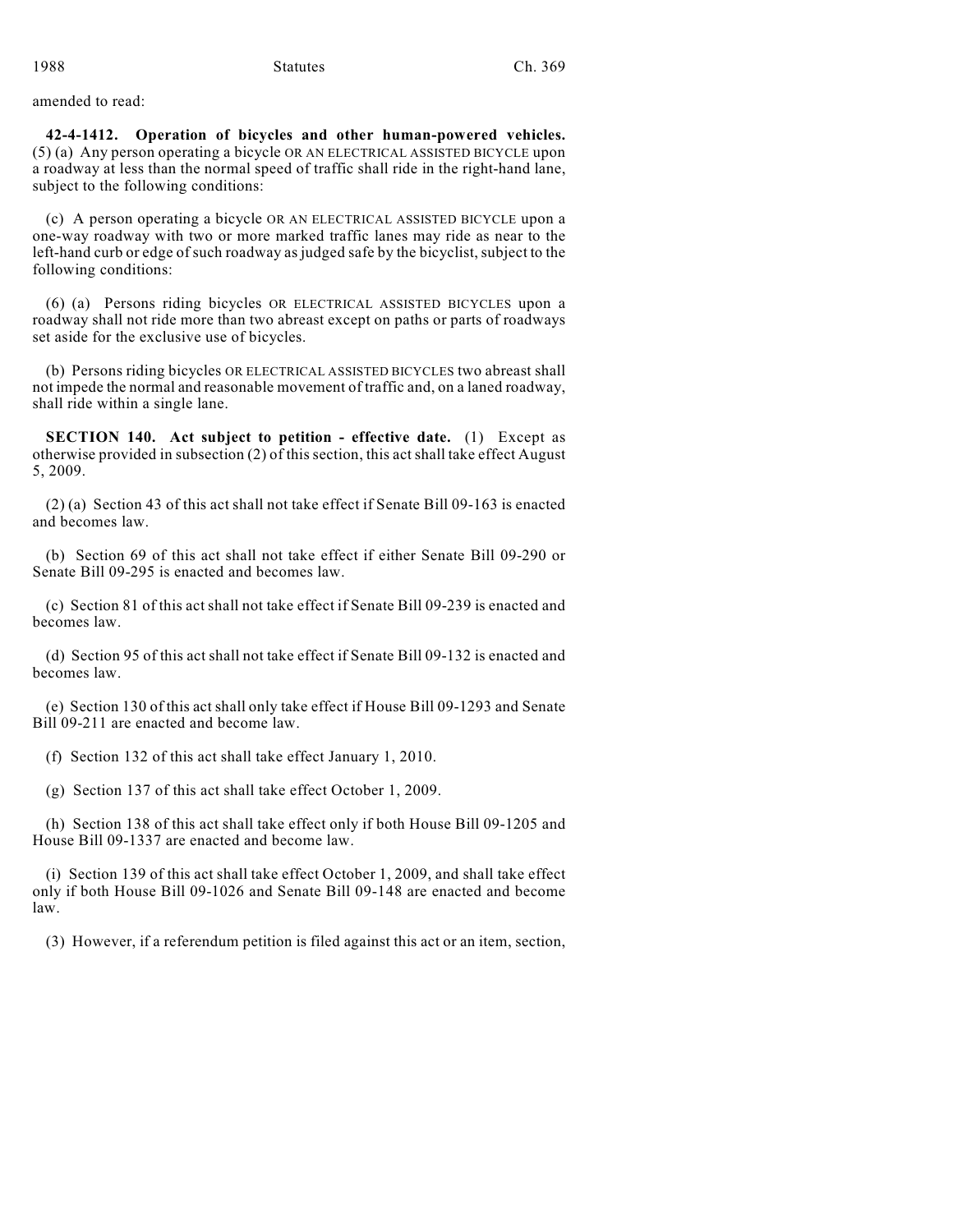or part of this act during the 90-day period after final adjournment of the general assembly that is allowed for submitting a referendum petition pursuant to article V, section 1 (3) of the state constitution, then the act, item, section, or part, shall not take effect unless approved by the people at a biennial regular general election and shall take effect on the date specified in subsection (1) or on the date of the official declaration of the vote thereon by proclamation of the governor, whichever is later.

Approved: June 1, 2009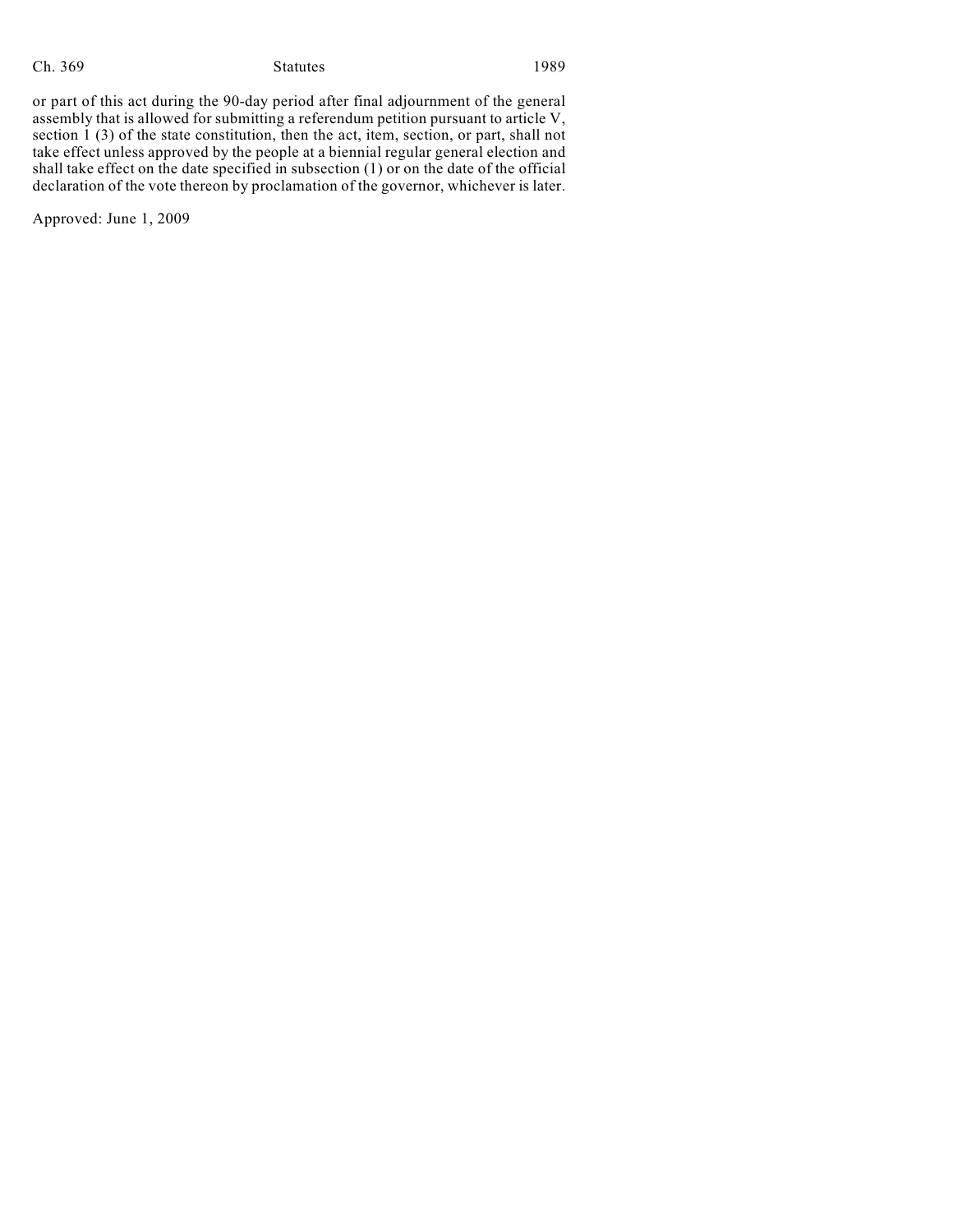# **APPENDIX FOR THE 2009 REVISOR'S BILL**

| C.R.S.<br>Section         | <b>Section</b><br>in bill | Reason                                                                                                                                                                                                                                                                       |
|---------------------------|---------------------------|------------------------------------------------------------------------------------------------------------------------------------------------------------------------------------------------------------------------------------------------------------------------------|
| $1-5-206(1)(a)$           | 1                         | Corrects an error originating in the first report of<br>the first conference committee on HB08-1041.<br>(See the 2008 Senate Journal for May 6, 2008,<br>page 1486, and HB08-1401, chapter 391, page<br>1875.)                                                               |
| $1-7-1003(5)(b)$          | 2                         | Corrects an internal reference to a provision of<br>the federal "Voting Rights Act of 1965" due to<br>an error originating in the introduced version of<br>HB08-1378. (See HB08-1378, chapter 292,<br>page 1250.)                                                            |
| $2-3-1304(1)(f)$          | 3                         | Changes an internal reference to the public<br>safety communications trust fund to correct an<br>error originating in the introduced version of<br>SB08-155. (See SB08-155, chapter 284, page<br>1129.)                                                                      |
| $5 - 3 - 107$             | $\overline{4}$            | Corrects a grammatical error originating in the<br>introduced version of HB00-1185.<br>(See<br>HB00-1185, chapter 265, page 1217.)                                                                                                                                           |
| $8-15.5-105(3)(a)$        | 5                         | federal "Comprehensive Employment<br>The<br>Training Act of 1973" (CETA) was superceded<br>by the federal "Workforce Investment Act of<br>1998" (WFIA) as codified in 29 U.S.C. 2801 et<br>seq. (See Pub.L. 93-203 for the CETA and<br>Pub.L. 105-220 for the WFIA of 1998.) |
| $8-20.5-101(13)(a)$       | 6                         | Inserts "of Title II" after "subtitle C" to<br>accurately reference the hazardous<br>waste<br>provisions located in subtitle C of Title II of the<br>"Resource Conservation and Recovery Act of<br>1976".                                                                    |
| $8-76-103$ (3)(a)(III)(H) | 7                         | Subsection $(3)(a)(III)(H)$ provided for the repeal<br>of subsections $(3)(a)(II)(A)$ to $(3)(a)(II)(D)$ on<br>January 1, 2005. Due to the repeal of these<br>subsections, this provision is no longer necessary<br>and is being repealed.                                   |
| $8-76-104(8)$             | 8                         | Section 8-70-114 was amended in SB08-114<br>resulting in the relocation of defined terms,<br>including "employee leasing company". This                                                                                                                                      |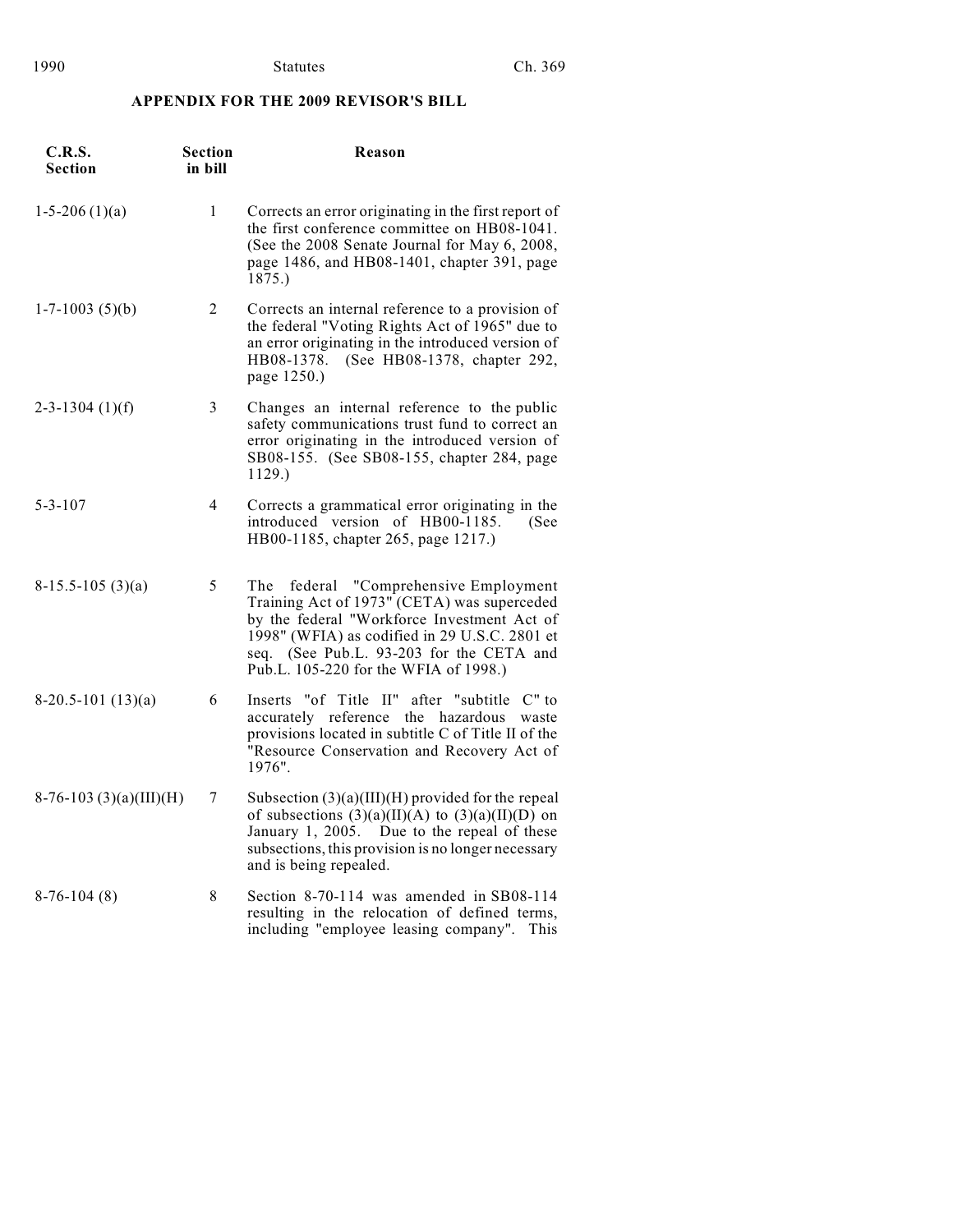| Ch. 369                                                 |    | <b>Statutes</b>                                                                                                                                                                                                                                                                                                                                                                                                                                                                                                                             | 1991                                                 |
|---------------------------------------------------------|----|---------------------------------------------------------------------------------------------------------------------------------------------------------------------------------------------------------------------------------------------------------------------------------------------------------------------------------------------------------------------------------------------------------------------------------------------------------------------------------------------------------------------------------------------|------------------------------------------------------|
|                                                         |    | section<br>was<br>conforming amendment.<br>chapter 247, page 916.)                                                                                                                                                                                                                                                                                                                                                                                                                                                                          | inadvertently missed<br>as<br>a<br>(See<br>SB08-114, |
| 10-1-133 $(5.5)$ and $(6)$                              | 9  | Because the consumer insurance council is<br>defined as council for part 1 of article 1 of title<br>10 in subsection (1) of this section, references<br>following the definition in part 1 to the consumer<br>insurance council are being changed to council.                                                                                                                                                                                                                                                                               |                                                      |
| $10-2-103$ $(7.1)$ , $(7.3)$ ,<br>$(7.5)$ , and $(7.7)$ | 10 | The definitions are being placed in alphabetical<br>order to follow standard drafting practices.                                                                                                                                                                                                                                                                                                                                                                                                                                            |                                                      |
| 10-2-902 (4), (5), and<br>(6)                           | 11 | The definitions are being placed in alphabetical<br>order to follow standard drafting practices.                                                                                                                                                                                                                                                                                                                                                                                                                                            |                                                      |
| 10-3-803 $(4.5)(c)$ and<br>(4.5)(d)                     | 12 | Corrects an error originating in the introduced<br>version of HB08-1412 in which the "Colorado"<br>Open Records Act" was formally created in<br>section 24-72-100.1 for the entire article.<br>Inspecting, copying, or photographing public<br>records is controlled by the provisions located in<br>part 2 of article 72 of title 24; therefore, section<br>24-72-100.1 is being repealed in this bill and<br>relocated to section 24-72-200.1 in this bill.<br>This section is being amended as a conforming<br>amendment.<br>page 1903.) | (See HB08-1412, chapter 392,                         |
| 10-4-617 IP $(1)$ and<br>(2)                            | 13 | • Section 10-4-726 provided for the repeal of<br>part 7 of article 4 of title 10, eliminating<br>no-fault motor vehicle insurance, often<br>referred to as "PIP", effective July 1, 2003. As<br>conforming<br>a<br>reference to part 7 of article 4 of title 10 is<br>being deleted. (See SB02-090, chapter 189,<br>page 649.)                                                                                                                                                                                                              | amendment, the internal                              |
|                                                         |    | • Corrects an error originating in the introduced<br>version of SB08-060 in which the division of<br>insurance was incorrectly referenced as the<br>department of insurance. (See SB08-060,<br>chapter 415, page 2098.)                                                                                                                                                                                                                                                                                                                     |                                                      |
| $10-4-634(1)$                                           | 14 | Fixes an error in the senate business, labor, and<br>technology committee report amending the<br>introduced version of SB08-152 in which the<br>definition of a massage therapist was incorrectly<br>cited as section $12-48.3-103$ (6) rather than<br>section 12-35.5-103 (8). (See the 2008 Senate                                                                                                                                                                                                                                        |                                                      |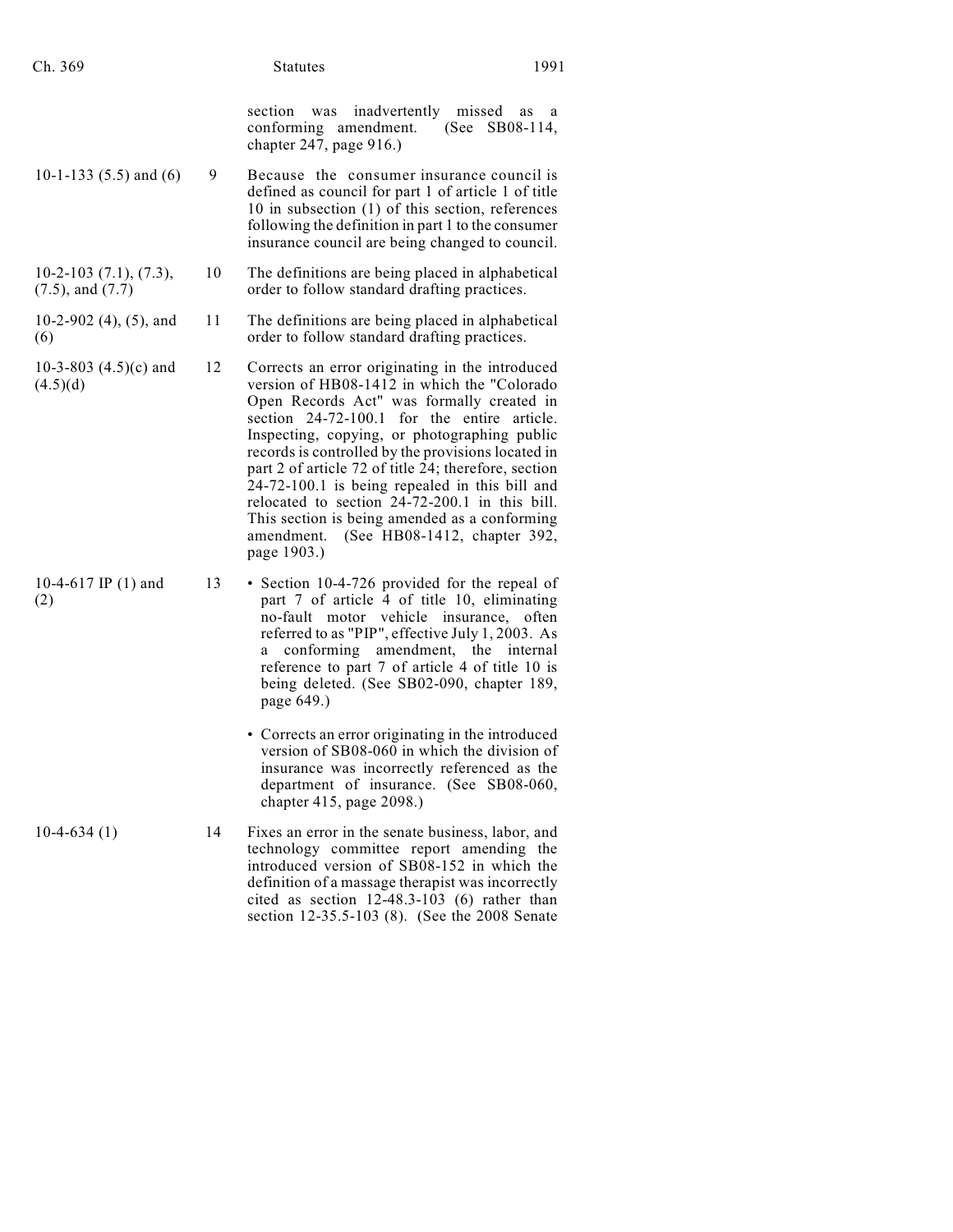| 1992                                                                                      |    | <b>Statutes</b>                                                                                                                                                                                                                                                                                                                                                                                                                                                                                                                                                                        | Ch. 369            |
|-------------------------------------------------------------------------------------------|----|----------------------------------------------------------------------------------------------------------------------------------------------------------------------------------------------------------------------------------------------------------------------------------------------------------------------------------------------------------------------------------------------------------------------------------------------------------------------------------------------------------------------------------------------------------------------------------------|--------------------|
|                                                                                           |    | Journal for March 4, page 454, and SB08-152,<br>chapter 220, page 830.)                                                                                                                                                                                                                                                                                                                                                                                                                                                                                                                |                    |
| $10-4-635(5)(d)$                                                                          | 15 | Senate Bill 08-152 repealed the description of an<br>occupational therapist and created<br>"Occupational Therapy Practice Act" during the<br>same legislative session that this section was<br>amended in SB08-011 resulting in the error.<br>(See SB08-152, chapter 220, pages 816 and 829,<br>and SB08-011, chapter 441, page 2261.)                                                                                                                                                                                                                                                 | the                |
| $10-16-104$ $(1.5)$ ,<br>$(6)(a)$ , and $(6.7)(a)$                                        | 16 | Corrects an error originating in the introduced<br>version of SB94-164 in which the federal<br>"Employee Retirement Income Security Act of<br>1974" was referenced incorrectly. In addition,<br>changes the name of the state department of<br>social services to the state department of human<br>services as a conforming amendment<br>HB93-1317, which restructured the health and<br>human services provisions of the statutes. (See<br>Pub.L. 93-406, 100 Stat. 829; Pub.L. 99-272,<br>100 Stat. 82; SB94-164, chapter 271, page 1591;<br>and HB93-1317, chapter 230, page 1079.) | to                 |
| $10-16-105$ IP<br>(13)(a)(I),<br>(13)(a)(I)(D),<br>$(13)(a)(I)(E)$ , and<br>(13)(a)(I)(F) | 17 | See the explanation for $8-76-104$ (8).                                                                                                                                                                                                                                                                                                                                                                                                                                                                                                                                                |                    |
| 10-16-106.7 $(1)(a)$                                                                      | 18 | See the explanation for $10-4-634$ (1).                                                                                                                                                                                                                                                                                                                                                                                                                                                                                                                                                |                    |
| $12 - 5.5 - 101$ $(3.5)(a)$                                                               | 19 | Corrects an error made in the house health and<br>services committee report to<br>human<br>reengrossed bill resulting in the redundancy of<br>language. (See the 2007 House Journal for April<br>10, page 1157, and SB07-208, chapter 210, page<br>810.)                                                                                                                                                                                                                                                                                                                               | the                |
| 12-6-120.5 $(2)(a)(II)$                                                                   | 20 | Corrects an error made in a senate second<br>reading floor amendment to the senate business,<br>labor, and technology committee report to the<br>introduced version of SB09-091 to parallel<br>language in subsection $(2)(a)(II)$ with subsection<br>$(2)(a)(I)$ . (See the 2009 Senate Journal for<br>February 20, page 429.)                                                                                                                                                                                                                                                        |                    |
| 12-6-511 (1)(b), (1)(c),<br>$(1)(d)$ , and $(2)$                                          | 21 | To correct an error made in the<br>transportation and energy committee report to<br>the introduced version of HB07-1081, amends<br>subsections $(1)(b)$ through $(1)(d)$                                                                                                                                                                                                                                                                                                                                                                                                               | house<br>to<br>add |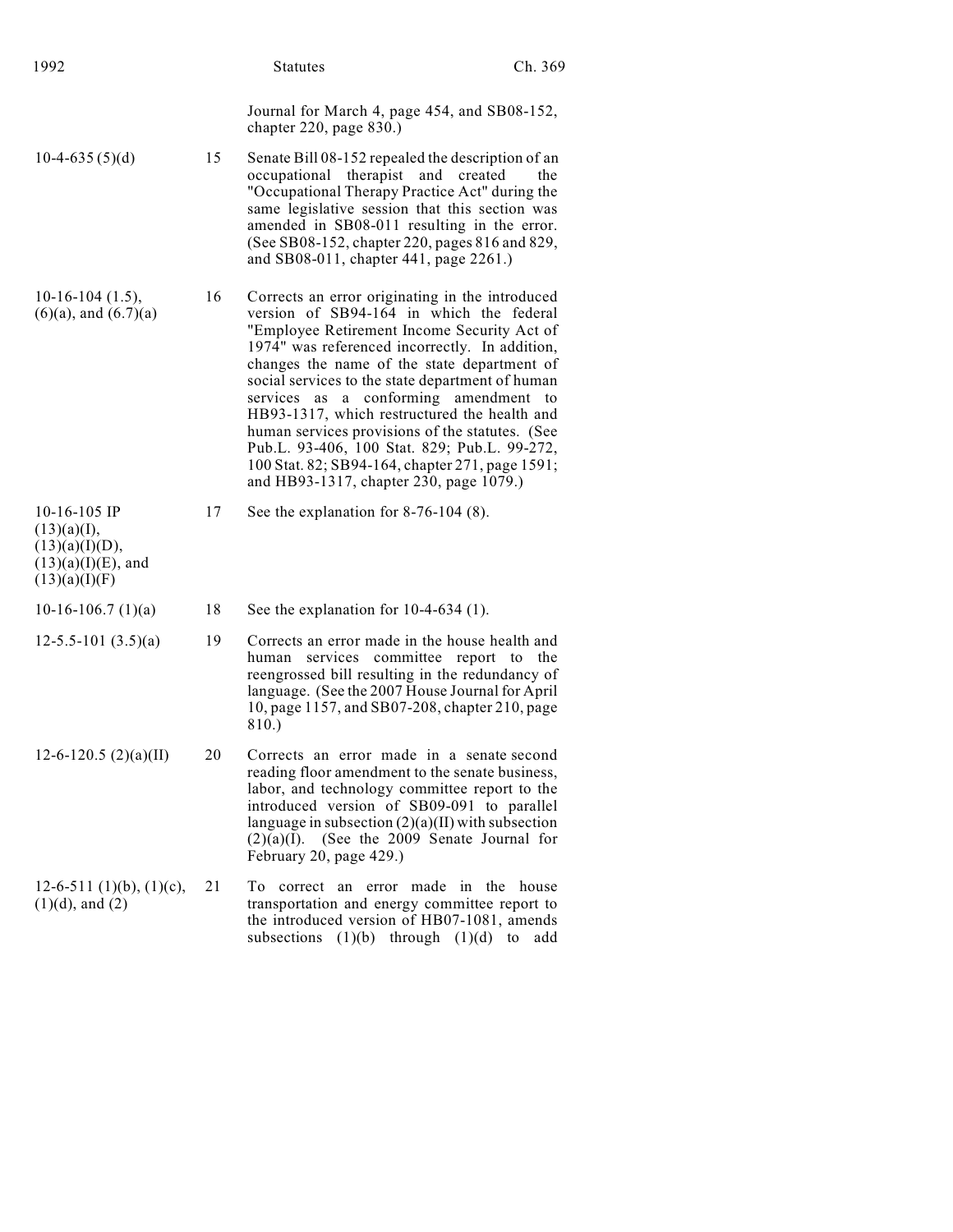"vehicle" to reflect the defined terms set forth in section 12-6-502 (12), (13), and (14) and, in subsection (2), replaces "vehicle" with "dealers" to reflect the correct name of the fund established in section 12-6-123. (See the 2007 House Journal for March 21, page 891, and HB07-1081, chapter 405, page 1864.)

- 12-6-517 (1) 22 To correct an error made in the house transportation and energy committee report to the introduced version of HB07-1081, amends subsection (1) to add "vehicle" to reflect the defined term set forth in section 12-6-502 (15). (See the 2007 House Journal for March 21, page 895, and HB07-1081, chapter 405, page 1868.)
- 12-14-119 (2)(d)(IV) 23 Clarifies language originating in the introduced version of HB08-1240 concerning the information a collection agency is to provide to the administrator of the "Uniform Consumer Credit Code" in an application for a collection agency license. (See HB08-1240, chapter 371, page 1729.)
- $12-47-901$  (1)(h)(IV) 24 Corrects an error in the house business affairs and labor committee report amending the introduced version of HB08-1105. (See the 2008 House Journal for January 25, page 144, and HB08-1105, chapter 336, page 1557.)
- $12-47.1-1602$  (1)(e) 25 Due to the restructuring of the Emergency Medical Services and Prevention Division (EMSPD) in the Department of Public Health and Environment in 2000, references to the EMSPD are being removed and are being replaced with a description of the division that assumed the function addressed in the statutory section.
- 15-14-421 IP(6) and  $(6)(a)(I)$ 26 Corrects a grammatical error originating in the introduced version of HB00-1375. (See HB00-1375, chapter 368, page 1821.)
- 16-11.5-102 (9) 27 Senate Bill 07-114 repealed the revisor notifications in sections 18-1.3-201, 18-18-404, and 18-18-405 that required the joint budget committee director to notify the revisor of statutes if certain programs did not receive specified amounts of money out of the estimated savings generated by SB03-318. A similar notification in subsection (9) is being repealed.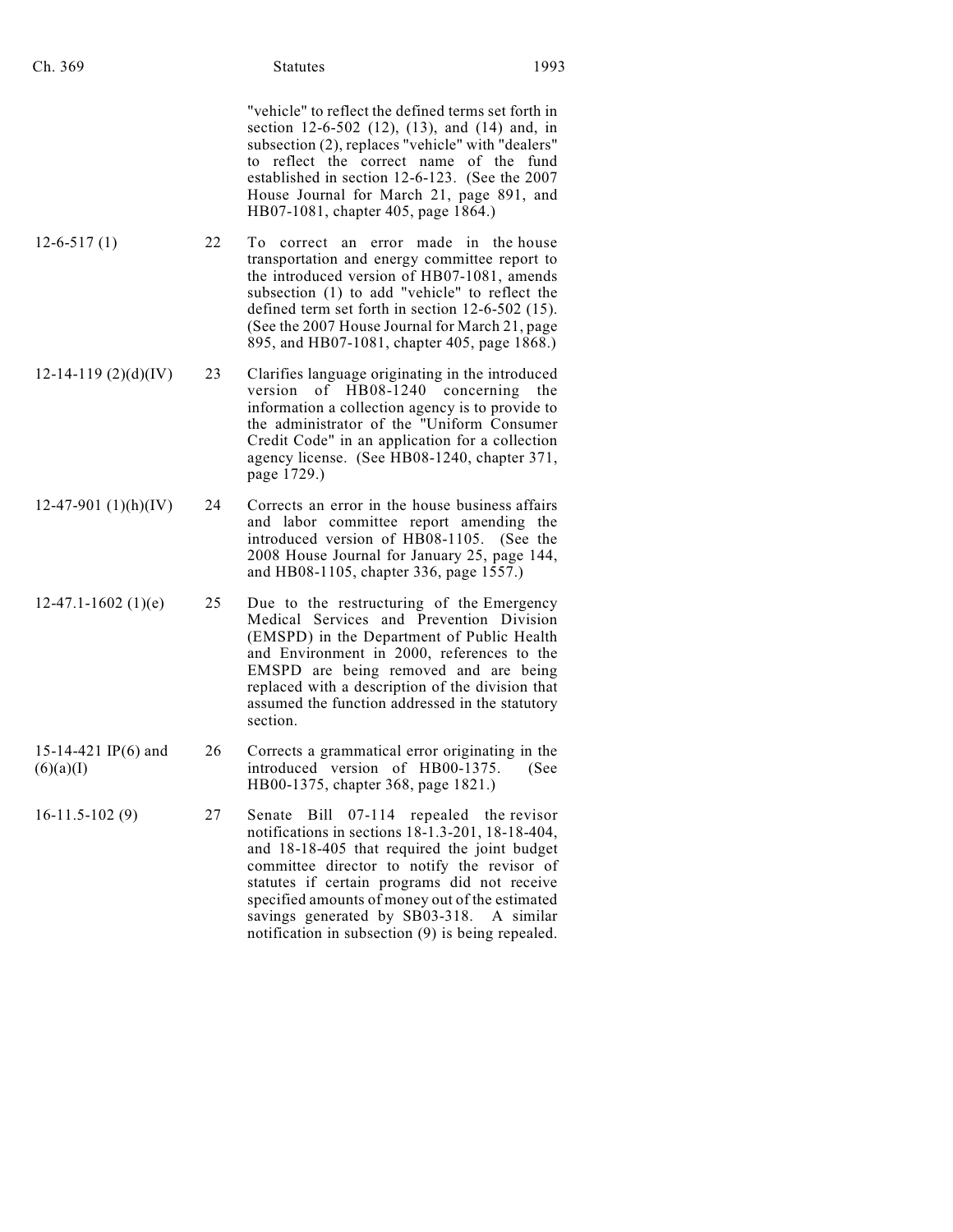| 1994                            |    | <b>Statutes</b>                                                                                                                                                                                                                                                                                                                                                                                                                                                                                                                                    | Ch. 369   |
|---------------------------------|----|----------------------------------------------------------------------------------------------------------------------------------------------------------------------------------------------------------------------------------------------------------------------------------------------------------------------------------------------------------------------------------------------------------------------------------------------------------------------------------------------------------------------------------------------------|-----------|
|                                 |    | (See SB07-114, chapter 383, page 1689, and<br>SB03-318, chapter 424, page 2688.)                                                                                                                                                                                                                                                                                                                                                                                                                                                                   |           |
| $16-11.8-103(7)(a)$             | 28 | A house second reading floor amendment to<br>HB08-1232 changed the termination date in<br>section $24-34-104$ $(48.5)$ for the domestic<br>violence offender management board from July<br>1, 2017, to September 1, 2017. Since section<br>16-11.3-103 $(7)(b)$ provides that this section<br>shall be reviewed as provided in section<br>24-34-104, this conforming amendment in the<br>introduced version of the bill should have been<br>made. (See the 2008 House Journal for April 4,<br>page 1127, and HB08-1232, chapter 370, page<br>1723. |           |
| $16-12-205(6)$                  | 29 | Due to an error originating in the senate<br>judiciary committee report amending<br>reengrossed version of HB97-1225, the name of<br>the alternate defense counsel was incorrectly<br>referenced. (See the 1997 Senate Journal for<br>April 29, page 1065, and HB97-1225, chapter<br>268, page 1576.)                                                                                                                                                                                                                                              | the       |
| 16-13-701 $(2)$ and $(3)$       | 30 | See the explanation for 10-3-803 $(4.5)(c)$ and<br>$(4.5)(d)$ .                                                                                                                                                                                                                                                                                                                                                                                                                                                                                    |           |
| $17-1-103$ (1)(p)               | 31 | See the explanation for 10-3-803 $(4.5)(c)$ and<br>$(4.5)(d)$ .                                                                                                                                                                                                                                                                                                                                                                                                                                                                                    |           |
| 18-6-801 $(1)(a)$ and<br>(1)(b) | 32 | Rectifies errors originating in the introduced<br>version of HB00-1263 by correcting the name of<br>the domestic violence offender management<br>fixing<br>an<br>internal<br>board<br>and<br>authorizing evaluations and programs for<br>domestic violence offenders. (See HB00-1263,<br>chapter 215, page 913.)                                                                                                                                                                                                                                   | reference |
| $18-19-104(5)$                  | 33 | See the explanation for $16-11.5-102$ (9).                                                                                                                                                                                                                                                                                                                                                                                                                                                                                                         |           |
| 19-1-115 $(4)(a)$               | 34 | Changes the internal reference because the<br>section was relocated in HB96-1005.<br>HB96-1005, chapter 283, page 1659.)                                                                                                                                                                                                                                                                                                                                                                                                                           | (See      |
| 19-1-302 $(1)(a)$               | 35 | See the explanation for 10-3-803 $(4.5)(c)$ and<br>$(4.5)(d)$ .                                                                                                                                                                                                                                                                                                                                                                                                                                                                                    |           |
| 19-2-402 (3)(c)(II)             | 36 | Changes references to the "Colorado preschool<br>and kindergarten program" and "state preschool<br>and kindergarten program" to the "Colorado<br>preschool program" and "district or district's                                                                                                                                                                                                                                                                                                                                                    |           |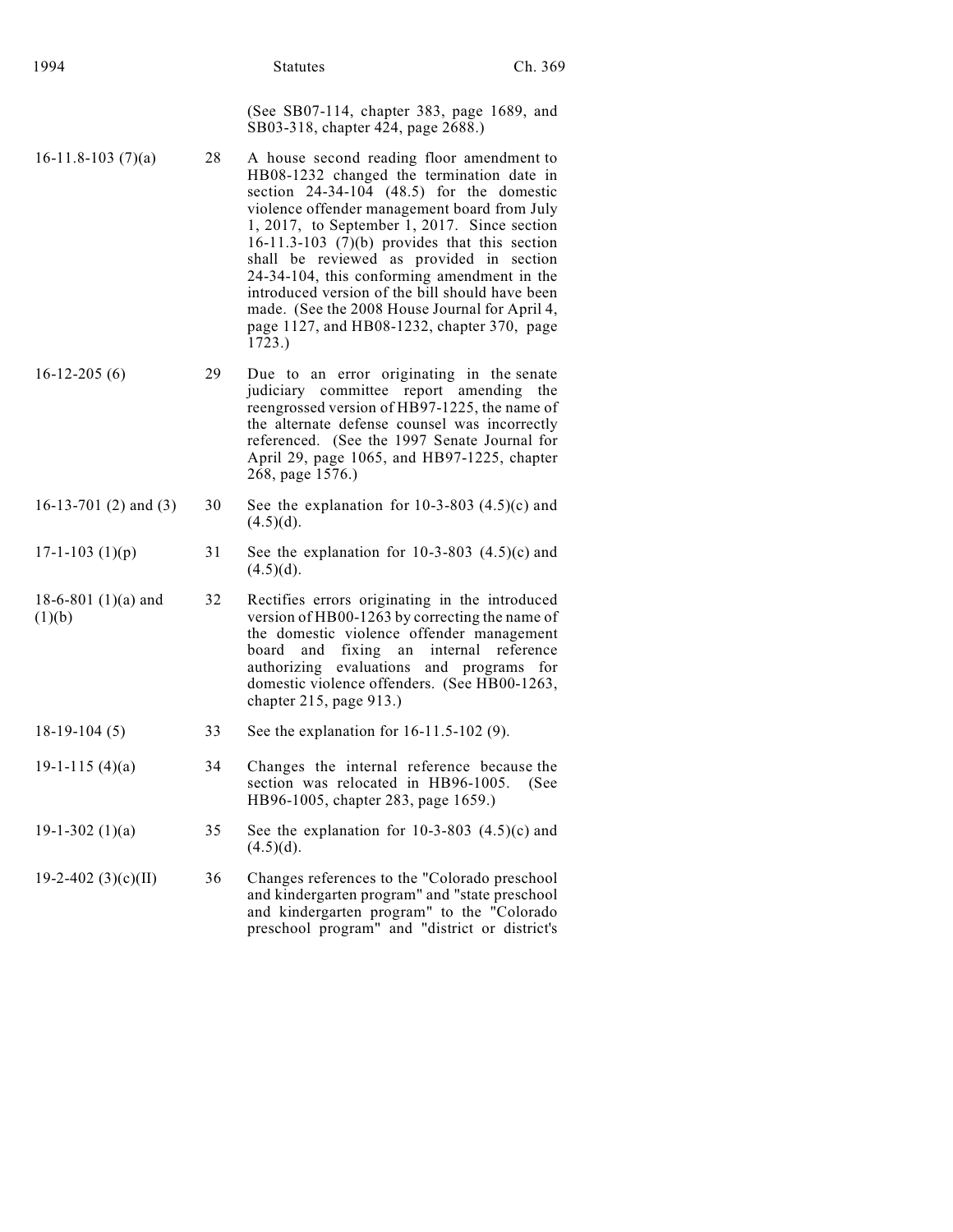| Ch. 369                                      |    | <b>Statutes</b>                                                                                                                                                                                                                                                                                                                                                                                                            | 1995                |
|----------------------------------------------|----|----------------------------------------------------------------------------------------------------------------------------------------------------------------------------------------------------------------------------------------------------------------------------------------------------------------------------------------------------------------------------------------------------------------------------|---------------------|
|                                              |    | preschool and kindergarten program" to "district<br>or district's preschool program" pursuant to the<br>authorization provided in section<br>(See HB08-1388, chapter 286,<br>HB08-1388.<br>pages 1224 and 1227.)                                                                                                                                                                                                           | $42$ of             |
| $19-2-1301(2)$                               | 37 | Although this section was included in the<br>introduced version of HB08-1392, the house<br>judiciary committee report added additional<br>definitions in section $16-\overline{8}$ .5-101, resulting in the<br>renumbering of subsections, but neglected to<br>make this conforming amendment. (See the<br>2008 House Journal for April 16, page 1394, and<br>HB08-1392, chapter 389, page 1859.)                          |                     |
| 19-2-1302 $(4)(c)$                           | 38 | See the explanation for $19-2-1301$ (2).                                                                                                                                                                                                                                                                                                                                                                                   |                     |
| $19-2-1304(1)$                               | 39 | See the explanation for $19-2-1301$ (2).                                                                                                                                                                                                                                                                                                                                                                                   |                     |
| 22-2-106 IP(1)(a.5)                          | 40 | This section is amended to reflect the repeal of<br>the state graduation guidelines development<br>council established in section 22-7-414. (See<br>HB07-1118, chapter 182, page 676.)                                                                                                                                                                                                                                     |                     |
| 22-2-107 $(1)(q)$                            | 41 | House Bill 08-1204 directs the facilities school<br>unit to develop and maintain a list of facility<br>schools<br>that<br>are<br>reimbursement for education services provided<br>to students who are placed in the facility. The<br>bill repealed, as a conforming amendment,<br>section $22-2-107$ (1)(p), but overlooked the<br>conforming amendment in this section. (See<br>HB08-1204, chapter 311, pages 1380-1382.) | approved to receive |
| $22 - 7 - 414$                               | 42 | Repeals section 22-7-414, concerning the state<br>graduation guidelines development council, due<br>to the repeal of the council on July 1, 2008, by<br>HB07-1118. (See HB07-1118, chapter 182,<br>page 676.)                                                                                                                                                                                                              |                     |
| $22 - 7 - 603.5(4)$                          | 43 | See the explanation for 19-2-402 $(3)(c)(II)$ .                                                                                                                                                                                                                                                                                                                                                                            |                     |
| 22-28-101                                    | 44 | See the explanation for $19-2-402$ (3)(c)(II).                                                                                                                                                                                                                                                                                                                                                                             |                     |
| $22 - 28 - 102(2)$                           | 45 | See the explanation for $19-2-402$ (3)(c)(II).                                                                                                                                                                                                                                                                                                                                                                             |                     |
| $22 - 28 - 103(4)$                           | 46 | See the explanation for $19-2-402$ (3)(c)(II).                                                                                                                                                                                                                                                                                                                                                                             |                     |
| $22 - 28 - 104$ (1),<br>(2)(a)(III), (2)(b), | 47 | See the explanation for $19-2-402$ (3)(c)(II).                                                                                                                                                                                                                                                                                                                                                                             |                     |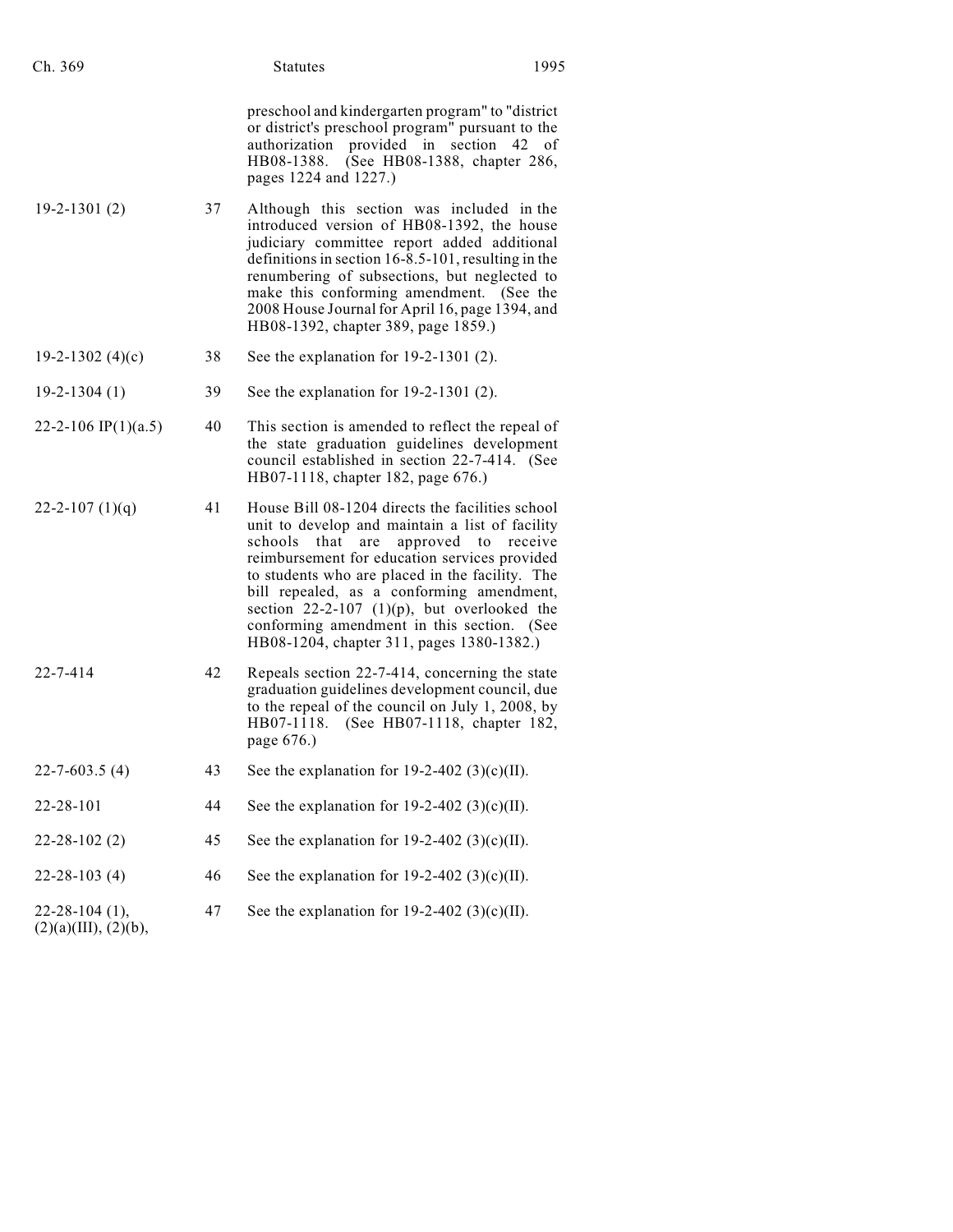| $(2)(c)$ , $(3)$ , $(4)$ , and<br>(5)(a)                                                                                                                                                                                                              |    |                                                                                                                                                                                                                                                                                                                                                               |
|-------------------------------------------------------------------------------------------------------------------------------------------------------------------------------------------------------------------------------------------------------|----|---------------------------------------------------------------------------------------------------------------------------------------------------------------------------------------------------------------------------------------------------------------------------------------------------------------------------------------------------------------|
| 22-28-105 $(1)(a)$ ,<br>(1)(b)(I), (1)(d), (2)(a),<br>(2)(a.3), (2)(a.5),<br>$(2)(b)$ , $(2)(c)$ , $(2)(d)$ ,<br>$(2)(e)$ , IP $(2)(f)$ , $(2)(g)$ ,<br>(2)(j), (2)(k), (2)(l),<br>and $(2)(m)$                                                       | 48 | See the explanation for 19-2-402 (3)(c)(II).                                                                                                                                                                                                                                                                                                                  |
| 22-28-106 IP(1)(a),<br>$(1)(a)(I), (1)(a)(II),$ and<br>(1)(a)(III)                                                                                                                                                                                    | 49 | See the explanation for 19-2-402 (3)(c)(II).                                                                                                                                                                                                                                                                                                                  |
| 22-28-107 (1)(a),<br>(1)(c), (1)(d)(I),<br>(1)(d)(II), IP(1)(e),<br>(1)(e)(III), (1)(f),<br>(1)(f.3), (1)(f.4),<br>(1)(f.7), (1)(g), (1)(h),<br>(1.4), IP(2), (2)(a),<br>$(2)(b)$ , $(2)(f)$ , $(3)$ ,<br>$(4)(a)$ , $(4)(b)(I)$ , and<br>(4)(b)(III) | 50 | See the explanation for 19-2-402 (3)(c)(II).                                                                                                                                                                                                                                                                                                                  |
| $22 - 28 - 108$ (1)(b)(I),<br>(1.6), (2), (3), (4), (5),<br>and $(6)$                                                                                                                                                                                 | 51 | See the explanation for 19-2-402 (3)(c)(II).                                                                                                                                                                                                                                                                                                                  |
| $22 - 28 - 109$ (1)(b),<br>$(1)(c)$ , $(1)(d)$ , and $(2)$                                                                                                                                                                                            | 52 | See the explanation for 19-2-402 (3)(c)(II).                                                                                                                                                                                                                                                                                                                  |
| 22-28-110                                                                                                                                                                                                                                             | 53 | See the explanation for 19-2-402 $(3)(c)(II)$ .                                                                                                                                                                                                                                                                                                               |
| $22 - 28 - 111(1)(a)$                                                                                                                                                                                                                                 | 54 | See the explanation for 19-2-402 $(3)(c)(II)$ .                                                                                                                                                                                                                                                                                                               |
| 22-28-111.5                                                                                                                                                                                                                                           | 55 | See the explanation for 19-2-402 $(3)(c)(II)$ .                                                                                                                                                                                                                                                                                                               |
| 22-28-112                                                                                                                                                                                                                                             | 56 | See the explanation for $19-2-402$ (3)(c)(II).                                                                                                                                                                                                                                                                                                                |
| $22-30.5-112(1)(a)$                                                                                                                                                                                                                                   | 57 | See the explanation for 19-2-402 $(3)(c)(II)$ .                                                                                                                                                                                                                                                                                                               |
| $22-30.5-112.1(1)(k)(I)$                                                                                                                                                                                                                              | 58 | Section 22-30.7-107 (1) included funding<br>limitations in the school district's on-line pupil<br>enrollment for the budget year 2007-08. Section<br>$22-30.7-107$ (1)(c) provided for the repeal of<br>subsection (1), effective July 1, 2008.<br>The<br>language in section 22-30.5-112.1 $(1)(k)(I)$ was<br>dependent on the language set forth in section |

22-30.7-101 (1) and is being repealed as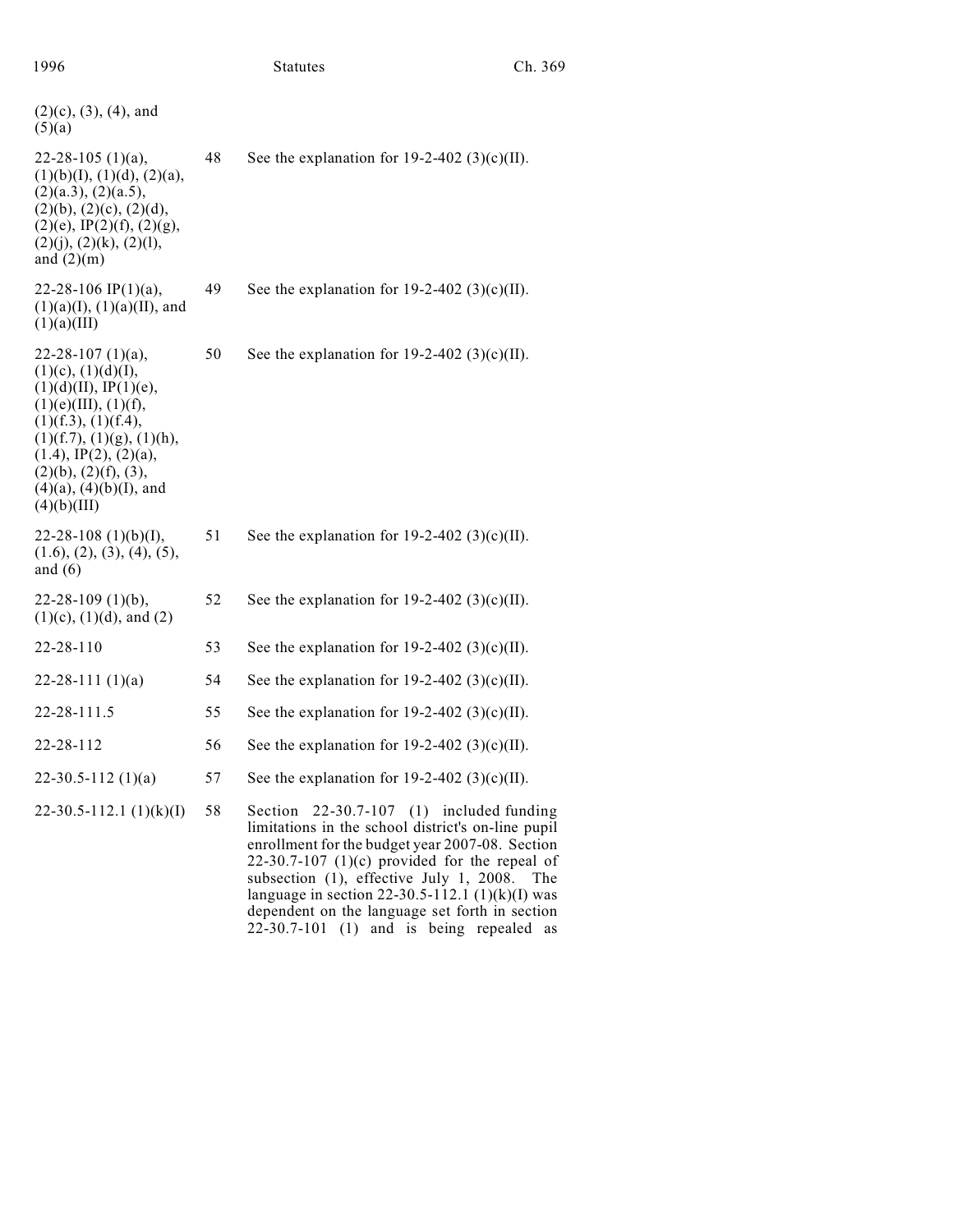| Ch. 369                                                             |    | <b>Statutes</b>                                                                                                                                                                                                                                                                                                                                                                                                                                                                                                                                                                                                                                                     | 1997            |
|---------------------------------------------------------------------|----|---------------------------------------------------------------------------------------------------------------------------------------------------------------------------------------------------------------------------------------------------------------------------------------------------------------------------------------------------------------------------------------------------------------------------------------------------------------------------------------------------------------------------------------------------------------------------------------------------------------------------------------------------------------------|-----------------|
|                                                                     |    | (See SB07-215, chapter 270, page<br>obsolete.<br>1076.)                                                                                                                                                                                                                                                                                                                                                                                                                                                                                                                                                                                                             |                 |
| $22-30.5-513(1)(j)(I)$                                              | 59 | See the explanation for 22-30.5-112.1 (1)(k)(I).                                                                                                                                                                                                                                                                                                                                                                                                                                                                                                                                                                                                                    |                 |
| $22 - 32 - 115$ (2)(a)                                              | 60 | The language providing for the allocation of<br>revenues for pupils attending schools in districts<br>other than in districts of residence in section<br>22-54-109 (3) was repealed in HB08-1388, and<br>this conforming amendment was overlooked.<br>(See HB08-1388, chapter 286, page 1197.)                                                                                                                                                                                                                                                                                                                                                                      |                 |
| 22-32-119.5 $(2)(c)(II)$                                            | 61 | See the explanation for 19-2-402 (3)(c)(II).                                                                                                                                                                                                                                                                                                                                                                                                                                                                                                                                                                                                                        |                 |
| $22 - 32 - 138(1)(c)$                                               | 62 | House Bill 08-1019 enacted section 22-32-138<br>during the same legislative session as the repeal<br>of article 86 of title 22 in HB08-1388 and the<br>creation of part 4 of article 2 of title 22 in<br>House Bill 08-1204 in effect<br>HB08-1204.<br>replaces facility schools, previously in article 86<br>of title 22 and repealed in HB08-1388, with<br>approved facility schools. Amends "a facility<br>school as defined in section $22-86-102$ (3)" to<br>read "an approved facility school as defined in<br>section 22-2-402 (1)". (See HB08-1019, chapter<br>147, page 468; HB08-1388, chapter 286, page<br>1228; and HB08-1204, chapter 311, page 1376.) |                 |
| 22-43.7-109 (9)(c)(IV)                                              | 63 | Corrects the name of the program incorrectly<br>referenced in the introduced and subsequent<br>versions of HB08-1335.<br>chapter 276, page 1051.)                                                                                                                                                                                                                                                                                                                                                                                                                                                                                                                   | (See HB08-1335, |
| 22-54-103 $(1.5)(b)(II)$ ,<br>$(5.5)$ , $(8.5)(a)(I)$ , and<br>(14) | 64 | See the explanation for 19-2-402 $(3)(c)(II)$ and<br>$22-30.5-112.1(1)(k)(I).$                                                                                                                                                                                                                                                                                                                                                                                                                                                                                                                                                                                      |                 |
| $22 - 54 - 112(2)(a)$                                               | 65 | See the explanation for 19-2-402 (3)(c)(II).                                                                                                                                                                                                                                                                                                                                                                                                                                                                                                                                                                                                                        |                 |
| 22-54-126 $(1)(a)$                                                  | 66 | See the explanation for 19-2-402 (3)(c)(II).                                                                                                                                                                                                                                                                                                                                                                                                                                                                                                                                                                                                                        |                 |
| 22-55-102 (8) and $(10)$                                            | 67 | See the explanation for 19-2-402 $(3)(c)(II)$ .                                                                                                                                                                                                                                                                                                                                                                                                                                                                                                                                                                                                                     |                 |
| $22 - 60.5 - 108(4)$                                                | 68 | Corrects an oversight in a house second reading<br>floor amendment to the introduced version of the<br>bill to conform the language in subsection (4)<br>with similar provisions throughout the section.<br>(See the 2008 House Journal for April 18, 2008,<br>page 1446, and HB08-1344, chapter 434, page<br>2227.)                                                                                                                                                                                                                                                                                                                                                |                 |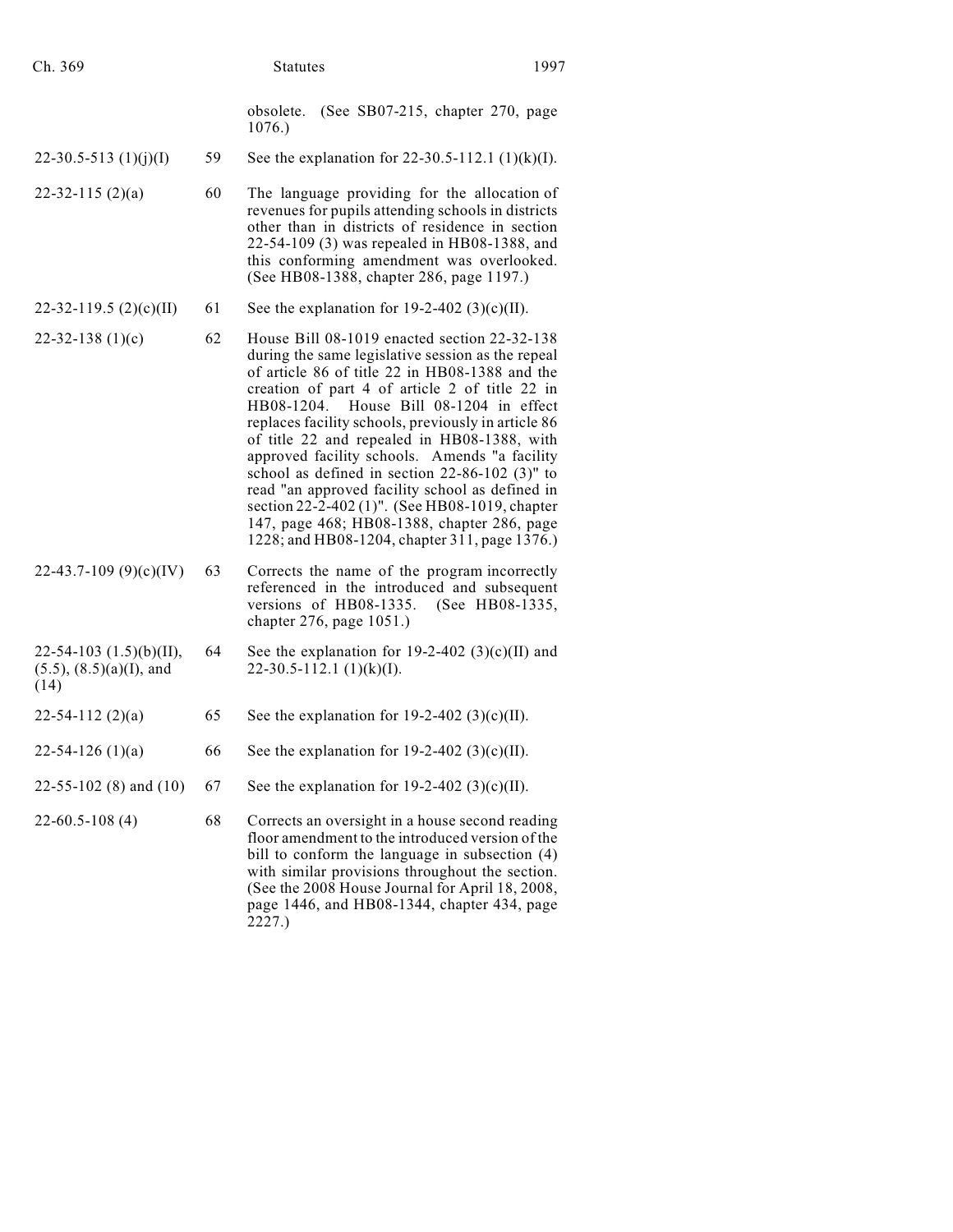| 1998                      |    | <b>Statutes</b>                                                                                                                                                                                                                                                                                                                                                                                                                                                                                                                             | Ch. 369         |
|---------------------------|----|---------------------------------------------------------------------------------------------------------------------------------------------------------------------------------------------------------------------------------------------------------------------------------------------------------------------------------------------------------------------------------------------------------------------------------------------------------------------------------------------------------------------------------------------|-----------------|
| 23-1-106 (8) and $(9)(a)$ | 69 | • Clarifies that the general assembly's intent<br>when passing SB08-018 was to remove the<br>requirement that the Colorado commission on<br>higher education review the lease prior to<br>acquiring the property. (See SB08-018,<br>chapter 316, page 1471.)                                                                                                                                                                                                                                                                                |                 |
|                           |    | • House Bill 07-1254 reorganized article 31 of<br>title 23, moving section 23-31-129 to section<br>23-31-112. (See HB07-1254, chapter 141,<br>page 527.)                                                                                                                                                                                                                                                                                                                                                                                    |                 |
| $23 - 2 - 103.3(5)(b)$    | 70 | A senate second reading floor amendment to the<br>introduced bill moved the authorization for bible<br>colleges and seminaries to do business in<br>Colorado from subsection $(4)(b)$ to $(4)(c)$ but<br>inadvertently failed to strike this language. A<br>later senate floor amendment inserted a new<br>subsection (4) resulting in the renumbering of<br>the former subsection $(4)$ to subsection $(5)$ . (See<br>the 2008 Senate Journal for March 26, page 686,<br>and March 28, page 718, and SB08-187, chapter<br>352, page 1647.) |                 |
| 23-19.7-104               | 71 | Corrects an error originating in the house<br>education committee report amending the<br>reengrossed bill. (See the 2007 House Journal<br>for April 30, page 1586, and SB08-182, chapter<br>370, page 1602.)                                                                                                                                                                                                                                                                                                                                |                 |
| $23 - 31 - 311(3)(c)$     | 72 | Although this section was included in the senate<br>agriculture, natural resources, and energy<br>committee report to the introduced version of<br>SB08-221, this conforming amendment was<br>inadvertently missed when new subsections (2)<br>and $(3)$ were inserted into section 37-95-112.5<br>resulting in the renumbering of the former<br>subsection $(2)$ to subsection $(4)$ . (See the 2008)<br>Senate Journal for April 18, page 1040, and<br>SB08-221, chapter 331, page 1538.)                                                 |                 |
| $23 - 31 - 803(1)$        | 73 | Article 35 of title 23 was relocated to part 8 of<br>article 31 of title 23 in HB07-1254. Due to the<br>relocation, conforming amendments were made<br>in the bill to change, "article" to "part 8" where<br>appropriate; however,<br>this conforming<br>amendment was missed.<br>chapter 141, page 547.)                                                                                                                                                                                                                                   | (See HB07-1254, |
| 24-6-402 $(4)(g)$         | 74 | See the explanation for 10-3-803 $(4.5)(c)$ and<br>$(4.5)(d)$ .                                                                                                                                                                                                                                                                                                                                                                                                                                                                             |                 |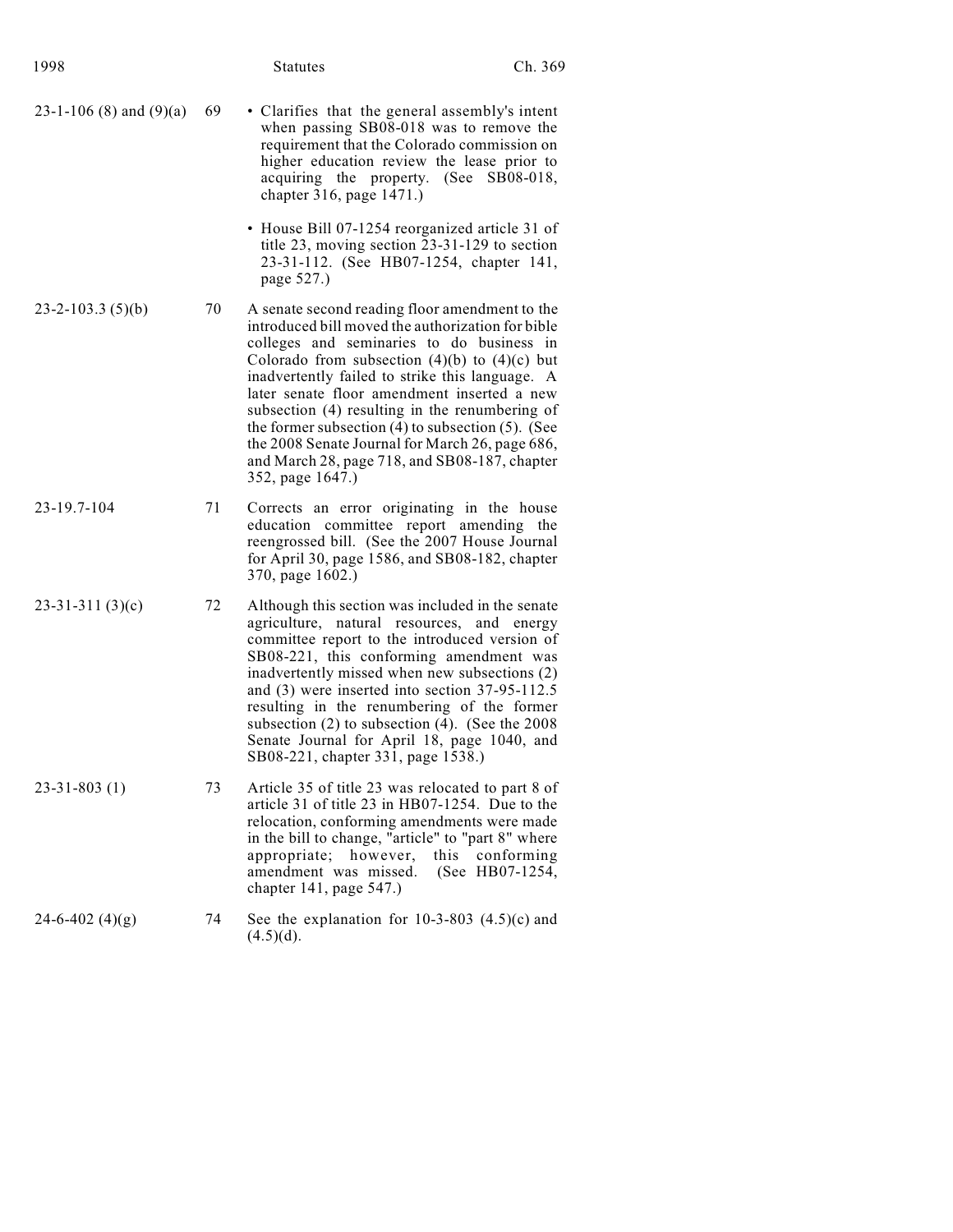| Ch. 369                                            |    | Statutes                                                                                                                                                                                                                                                                                                                                                                                                                                                                                                                                                                                                                                                                                                                            | 1999 |
|----------------------------------------------------|----|-------------------------------------------------------------------------------------------------------------------------------------------------------------------------------------------------------------------------------------------------------------------------------------------------------------------------------------------------------------------------------------------------------------------------------------------------------------------------------------------------------------------------------------------------------------------------------------------------------------------------------------------------------------------------------------------------------------------------------------|------|
| $24-30-1303$ (1)(cc),<br>$(1)(dd)$ , and $(1)(ee)$ | 75 | Section 24-82-1103 provided for the repeal of<br>part 11 of article 82 of title 24 unless the<br>executive director of the department of personnel<br>entered into at least one property sale agreement<br>and notified the revisor of statutes that a property<br>sale agreement had been executed. No such<br>contract had been entered into as of July 1, 2006;<br>therefore this provision is being repealed as<br>obsolete. (See SB03-342, chapter 381, page<br>2501.)                                                                                                                                                                                                                                                         |      |
| 24-32-2226 (1)                                     | 76 | Strikes language inadvertently included in the<br>state, veterans, and military affairs committee<br>report to the introduced version of HB08-1097<br>referencing state or local government employees<br>who are qualified volunteers entitled to a leave<br>of absence pursuant to section 24-32-2225 not<br>this section. (See the 2008 House Journal for<br>February 11, page 359, and HB08-1097, chapter<br>174, page 614.)                                                                                                                                                                                                                                                                                                     |      |
| $24-38.7-104(3)(a)$                                | 77 | Corrects an internal reference to the clean<br>energy fund created in section 24-75-1201<br>$(1)$ to remedy an error in the senate<br>appropriations committee report amending<br>SB08-184. (See the 2008 Senate Journal for<br>April 14, page 924, and SB08-184, chapter<br>301, page 1311.)                                                                                                                                                                                                                                                                                                                                                                                                                                       |      |
|                                                    |    | The senate agriculture, natural resources, $\&$<br>energy committee report and the senate<br>appropriations committee report amending<br>introduced version<br>of<br>SB08-184<br>the<br>removed the paragraph and subparagraph<br>designations from $24-38.5-104$ (2), which<br>was later renumbered to section 24-38.7-104<br>(2) by revision, but did not make the<br>conforming amendment in the introductory<br>portion to subsection $(3)(a)$ . An additional<br>amendment to subsection $(3)(a)$ clarifies that<br>clean<br>energy loan interest<br>rates<br>determined by section 24-38.7-104 (2). (See<br>the 2008 Senate Journal for March 7 and<br>April 14, pages 495 and 924, and SB08-184,<br>chapter 301, page 1311.) | are  |
| 24-72-100.1                                        | 78 | See the explanation for 10-3-803 $(4.5)(c)$ and<br>$(4.5)(d)$ .                                                                                                                                                                                                                                                                                                                                                                                                                                                                                                                                                                                                                                                                     |      |
| 24-72-200.1                                        | 79 | See the explanation for 10-3-803 $(4.5)(c)$ and<br>$(4.5)(d)$ .                                                                                                                                                                                                                                                                                                                                                                                                                                                                                                                                                                                                                                                                     |      |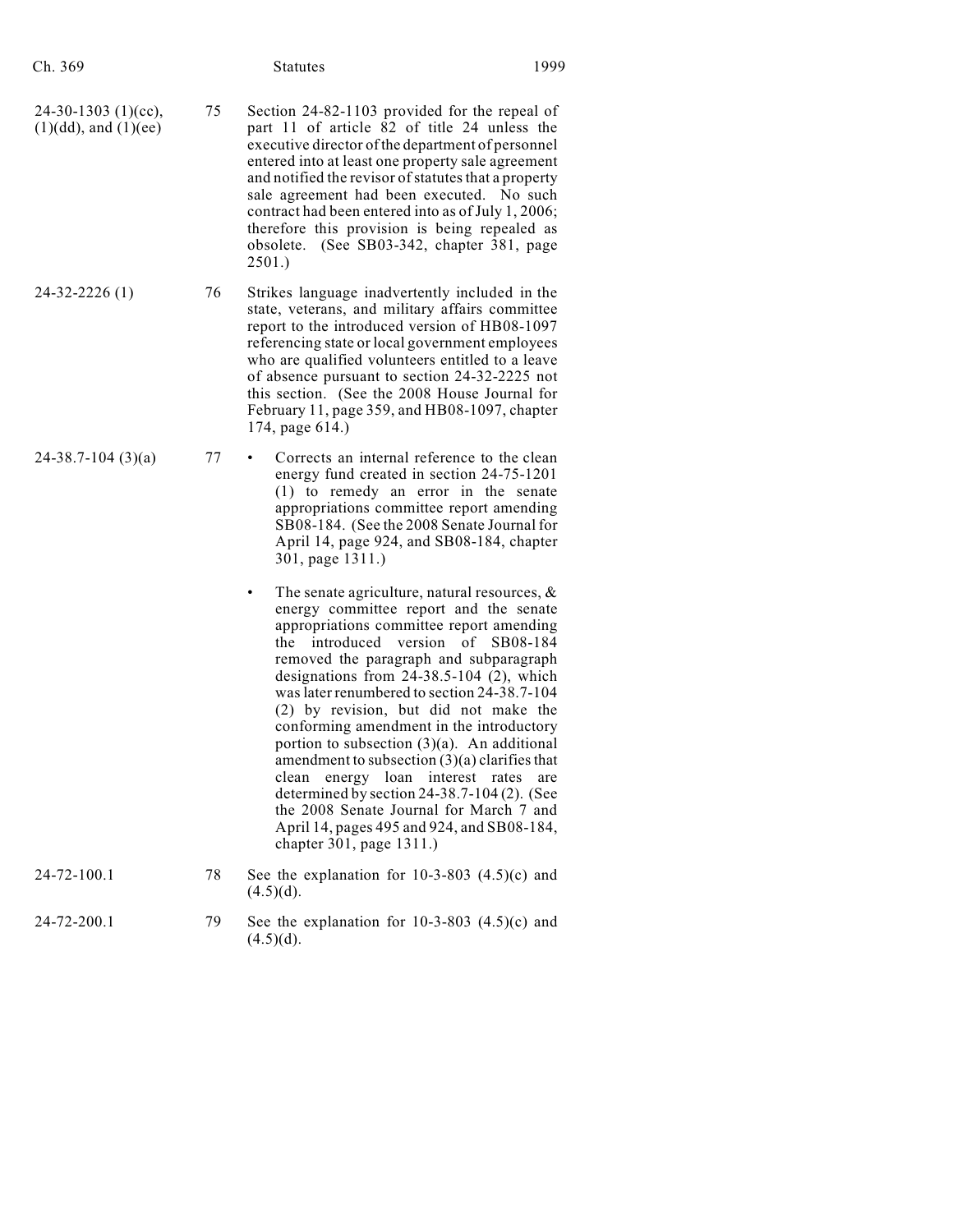| 2000                   |    | <b>Statutes</b>                                                                                                                                                                                                                                                                                                                                                                                                                                                                                                                                                                                                                                                                                                                                                                                                                                                                                                                                                                       | Ch. 369                  |
|------------------------|----|---------------------------------------------------------------------------------------------------------------------------------------------------------------------------------------------------------------------------------------------------------------------------------------------------------------------------------------------------------------------------------------------------------------------------------------------------------------------------------------------------------------------------------------------------------------------------------------------------------------------------------------------------------------------------------------------------------------------------------------------------------------------------------------------------------------------------------------------------------------------------------------------------------------------------------------------------------------------------------------|--------------------------|
| $24 - 72 - 502$ (1)(c) | 80 | See the explanation for 10-3-803 $(4.5)(c)$ and<br>$(4.5)(d)$ .                                                                                                                                                                                                                                                                                                                                                                                                                                                                                                                                                                                                                                                                                                                                                                                                                                                                                                                       |                          |
| $25 - 1 - 311(3)$      | 81 | In a senate second reading amendment amending<br>the senate health and human services committee<br>report amending HB08-1061, advanced practice<br>nurses were given authority to petition and<br>provide to the court a certificate of reasons why<br>alleged alcohol and drug abusers that they have<br>examined should be committed to the custody of<br>the division of alcohol and drug abuse.<br>amendment further directs that the examining<br>nurse testify, if possible, at the court hearing of<br>the person whose commitment is sought, but<br>only if commitment is a result of drug abuse. To<br>follow through with the intent of HB08-1061,<br>this provision is being amended to allow an<br>advanced practice nurse to testify at the hearing<br>of the person whose commitment is sought based<br>on alcohol abuse if the advanced practice nurse<br>performed the examination.<br>Senate Journal for March 3, page 428, and<br>HB08-1061, chapter 51, page 129.) | The<br>(See the $2008$ ) |
| $25 - 1 - 512(2)$      | 82 | The senate health and human services committee<br>report amending the introduced version of<br>SB08-194 renamed the per capita support fund<br>created in this section to the public health<br>services support fund; however, this conforming<br>amendment in the section was missed. (See the<br>2008 Senate Journal for April 17, page 654, and<br>SB08-194, chapter 406, page 2045.)                                                                                                                                                                                                                                                                                                                                                                                                                                                                                                                                                                                              |                          |
| $25 - 1 - 518(1)$      | 83 | Corrects an error in a senate second reading<br>floor amendment amending the senate health and<br>human services committee report amending<br>SB08-194 in which the term county should have<br>been city and county. (See the 2008 Senate<br>Journal for April 17, page 1006, and SB08-194,<br>chapter 406, page 2049.)                                                                                                                                                                                                                                                                                                                                                                                                                                                                                                                                                                                                                                                               |                          |
| $25 - 3 - 102.1(1)$    | 84 | Corrects the name of the American association<br>for accreditation of ambulatory surgery facilities,<br>inc., incorrectly stated in the introduced version<br>of the bill. (See HB08-1234, chapter 288, page<br>1236.)                                                                                                                                                                                                                                                                                                                                                                                                                                                                                                                                                                                                                                                                                                                                                                |                          |
| $25 - 3.5 - 803(1)$    | 85 | See the explanation for $12-47.1-1602$ (1)(e).                                                                                                                                                                                                                                                                                                                                                                                                                                                                                                                                                                                                                                                                                                                                                                                                                                                                                                                                        |                          |
| $25 - 3.5 - 804(1)$    | 86 | See the explanation for $12-47.1-1602$ (1)(e).                                                                                                                                                                                                                                                                                                                                                                                                                                                                                                                                                                                                                                                                                                                                                                                                                                                                                                                                        |                          |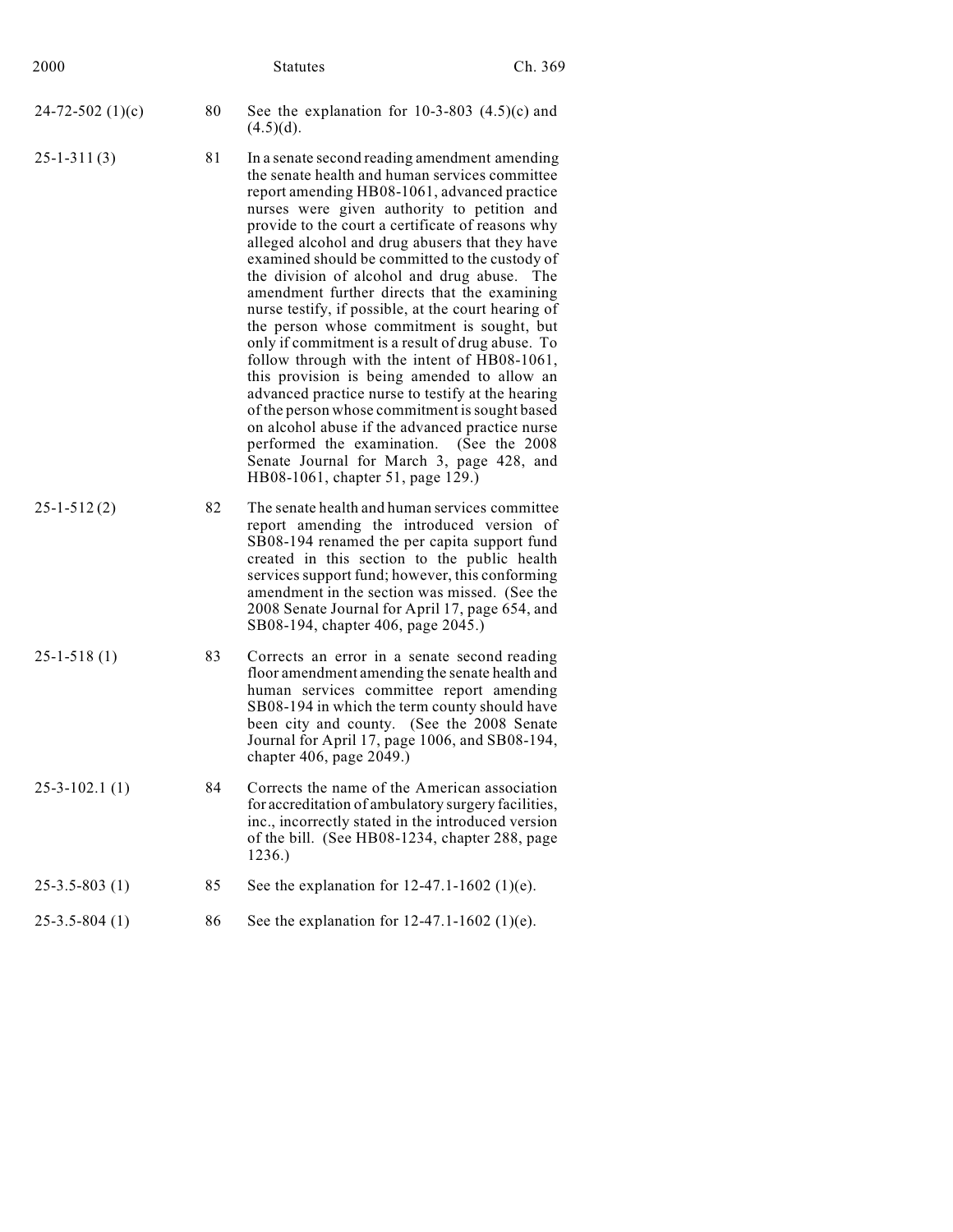| Ch. 369                                           |    | <b>Statutes</b>                                                                                                                                                                                                                                                                                                                                                                                                                                                                                                                                                                                                                                                                                             | 2001        |
|---------------------------------------------------|----|-------------------------------------------------------------------------------------------------------------------------------------------------------------------------------------------------------------------------------------------------------------------------------------------------------------------------------------------------------------------------------------------------------------------------------------------------------------------------------------------------------------------------------------------------------------------------------------------------------------------------------------------------------------------------------------------------------------|-------------|
| 25-7-209 $(1)(a)$ and<br>(1)(b)                   | 87 | Removes the Great Sand Dunes and the Black<br>Canyon of the Gunnison from the list of national<br>monuments and places them on the list of<br>national parks. Federal laws adopted at the<br>106th congress abolished the Great Sand Dunes<br>National Monument and the Black Canyon of<br>the Gunnison National Monument<br>designated both as national parks.<br>Pub.L.106-530 and Pub.L.106-76.)                                                                                                                                                                                                                                                                                                         | and<br>(See |
| $25 - 8 - 609(2)$                                 | 88 | Subsection $(1)(d)$ was repealed by SB85-083;<br>however, the conforming amendment in this<br>subsection (2) was not made. (SB85-083,<br>chapter 218, page 911.)                                                                                                                                                                                                                                                                                                                                                                                                                                                                                                                                            |             |
| 25-16-104.5<br>$(3.7)(a)(II)$ and<br>(3.9)(a)(II) | 89 | internal<br>Amends<br>incorrect<br>an<br>appearing in the house health and human<br>services committee report to the introduced<br>version of the bill. (See the 2007 House Journal<br>for March 7, page 645, and HB07-1288, chapter<br>278, page 1133.)                                                                                                                                                                                                                                                                                                                                                                                                                                                    | reference   |
| $25-17-202$ IP(3)(b)<br>and $(3)(b)(I)$           | 90 | Clarifies that the fund referred to in subsection<br>$(3)(b)$ is the waste tire recycling development<br>cash fund.                                                                                                                                                                                                                                                                                                                                                                                                                                                                                                                                                                                         |             |
| $25 - 21.5 - 104(3)$                              | 91 | Section 26-17-115 provided for the repeal of the<br>"Children's Health Plan Act", article 17 of title<br>26, effective July 1, 1999.<br>HB98-1325, chapter 155, page 458.)                                                                                                                                                                                                                                                                                                                                                                                                                                                                                                                                  | (See        |
| 25-27-107 $(1.5)(b)$ and<br>(4)                   | 92 | Corrects errors in the senate state veterans and<br>military affairs committee report amending the<br>reengrossed version of HB08-1038 in which the<br>department of public health and environment<br>was incorrectly referred to as the division.<br>Because the fees assessed on assisted living<br>residences in subsection (1) were replaced with<br>a schedule of fees set by the state board of health<br>to cover the direct and indirect costs of<br>regulating assisted living residences<br>subsection $(1.5)$ , amends $(4)$ to conform with the<br>legislative intent of the general assembly. (See<br>the 2008 Senate Journal for March 6, page 480,<br>and HB08-1038, chapter 188, page 662.) | 1n          |
| $25-38-106$ (2)(a)(IV)                            | 93 | Corrects an error in the house health and human<br>services committee report to the reengrossed<br>version of the bill. This change reflects the<br>standard format used<br>in<br>drafting<br>referencing language within a subparagraph                                                                                                                                                                                                                                                                                                                                                                                                                                                                    | when        |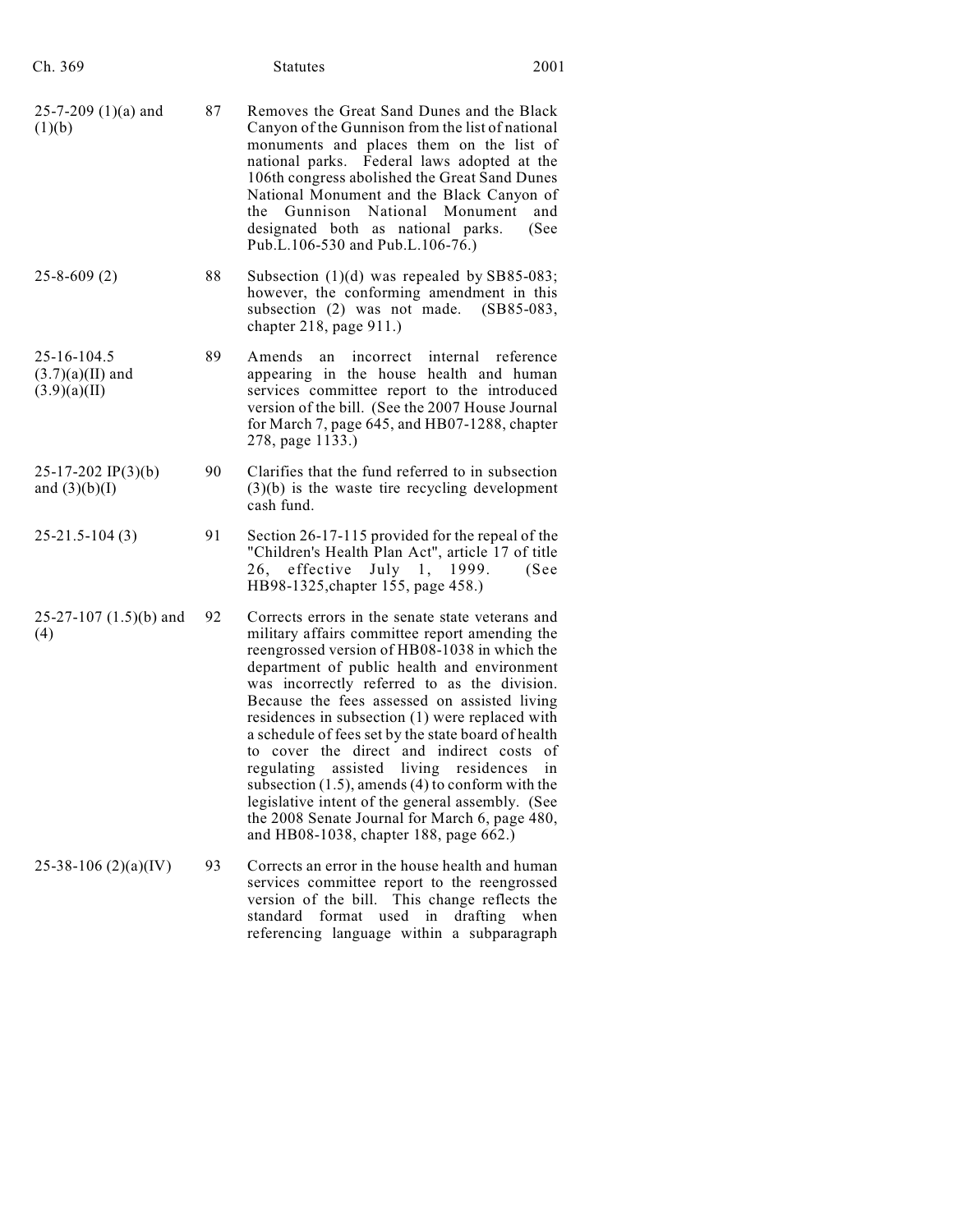| 2002                                                               |    | <b>Statutes</b>                                                                                                                                                                                                                                                                                                                                                                                                                                                                                                                                                                          | Ch. 369               |
|--------------------------------------------------------------------|----|------------------------------------------------------------------------------------------------------------------------------------------------------------------------------------------------------------------------------------------------------------------------------------------------------------------------------------------------------------------------------------------------------------------------------------------------------------------------------------------------------------------------------------------------------------------------------------------|-----------------------|
|                                                                    |    | itself. (See the 2008 House Journal for March 7,<br>page 790, and HB08-138, chapter 403, page<br>2016.)                                                                                                                                                                                                                                                                                                                                                                                                                                                                                  |                       |
| $25-42-103$ (1)(c)                                                 | 94 | Senate Bill 08-230 added this section during the<br>same legislative session that SB08-128 repealed<br>section<br>$29 - 2 - 108$<br>resulting in<br>a<br>conforming amendment in this section.<br>SB08-230, chapter 285, page 1142,<br>SB08-128, chapter 264, page 988.)                                                                                                                                                                                                                                                                                                                 | missed<br>(See<br>and |
| $25.5 - 2.5 - 104(4)$                                              | 95 | The senate health and human services committee<br>report added the Colorado cares Rx program<br>fund language but inadvertently omitted "cash"<br>from the name of the fund created in section<br>$25.5 - 2.5 - 105$ in this same amendment. (See the<br>Senate Journal for January 17, page 58, and<br>January 25, page 96, and SB07-001, chapter 1,<br>page 2.)                                                                                                                                                                                                                        |                       |
| 25.5-4-205<br>(3)(b)(I)(C),<br>$(3)(b)(I)(D)$ , and<br>(3)(b)(I.5) | 96 | Corrects an error in the senate second reading<br>floor amendment to the printed bill that added a<br>sub-subparagraph $(C)$ to subsection $(3)(b)(I)$ that<br>did not follow the introductory portion to<br>conform to standard C.R.S. numbering and<br>lettering format. The same error was repeated in<br>a house floor amendment to the reengrossed bill<br>when it added a sub-subparagraph (D) to<br>subsection $(3)(b)(I)$ . (See the 2008 Senate<br>Journal for April 15, page 950, the 2008 House<br>Journal for April 24, page 1564, and SB08-161,<br>chapter 405, page 2024.) |                       |
| $25.5 - 4 - 306$ IP(1)(b),<br>$IP(1)(c)$ , and (4)                 | 97 | The administrative reorganization of programs<br>administered by the department of health care<br>policy and financing and the relocation of<br>subject matter contained in title 25.5 resulted in<br>these errors appearing in the introduced version<br>of SB06-219. (See SB06-219, chapter 355,<br>pages 1838, 1839, and 1840.)                                                                                                                                                                                                                                                       |                       |
| $25.5 - 6 - 203$ (1)(c)(I)                                         | 98 | The house appropriations committee report<br>incorrectly referenced assisted living residence<br>defined in section $25-27-102(1.3)$ and contained<br>a grammatical error. (See the 2008 House<br>Journal for April 7, page 1159, and HB08-1114,<br>chapter 383, page 1781.)                                                                                                                                                                                                                                                                                                             |                       |
| $25.5 - 6 - 1002(4)$                                               | 99 | Corrects an error originating in the introduced<br>version of SB96-178 and perpetuated in the<br>introduced version of SB06-219 in which some                                                                                                                                                                                                                                                                                                                                                                                                                                            |                       |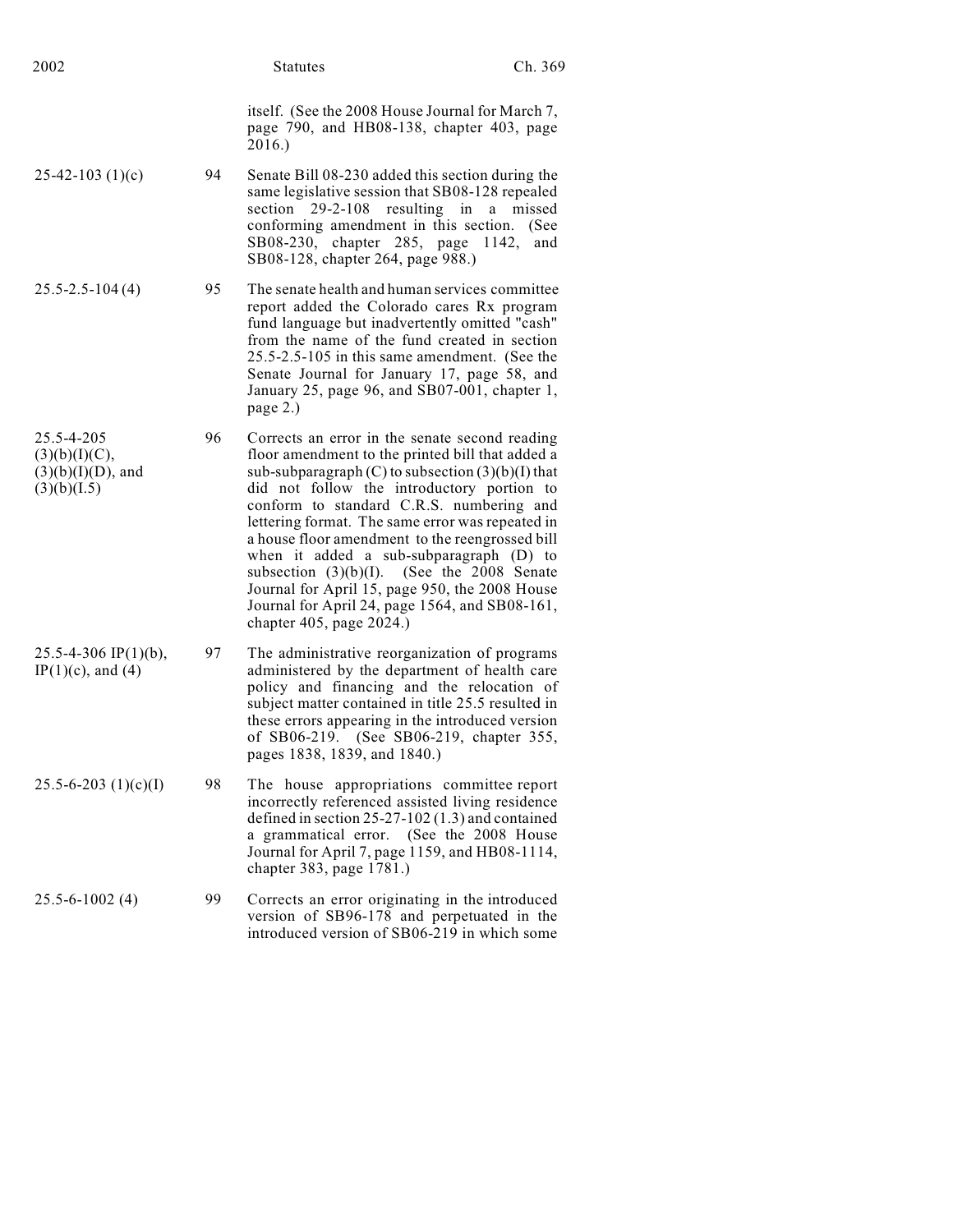|                                                        |     | of the citation to the code of federal regulations<br>(CFR) was omitted. SB06-219 concerned the<br>administrative reorganization of programs<br>administered by the department of health care<br>policy and financing and the relocation of<br>subject matter contained in title 25.5.<br>(See<br>SB96-178, chapter 265, page 1433,<br>and<br>SB06-219, chapter 355, 1964.)                                            |
|--------------------------------------------------------|-----|------------------------------------------------------------------------------------------------------------------------------------------------------------------------------------------------------------------------------------------------------------------------------------------------------------------------------------------------------------------------------------------------------------------------|
| $26 - 6 - 102(1.5)$                                    | 100 | See the explanation for 19-2-402 $(3)(c)(II)$ .                                                                                                                                                                                                                                                                                                                                                                        |
| $26 - 6.5 - 103(3)$                                    | 101 | See the explanation for 19-2-402 $(3)(c)(II)$ .                                                                                                                                                                                                                                                                                                                                                                        |
| $26-6.5-103.5(3)(b)(II)$                               | 102 | See the explanation for 19-2-402 $(3)(c)(II)$ .                                                                                                                                                                                                                                                                                                                                                                        |
| 26-6.5-106<br>IP $(3.5)(a)$ (I) and<br>(3.5)(a)(II)(C) | 103 | See the explanation for 19-2-402 (3)(c)(II).                                                                                                                                                                                                                                                                                                                                                                           |
| $29-4-203(5)$ and $(6)$                                | 104 | definitions are being placed in<br>These<br>alphabetical order to follow standard drafting<br>practices.                                                                                                                                                                                                                                                                                                               |
| 29-4-705                                               | 105 | See the explanation for 10-3-803 $(4.5)(c)$ and<br>$(4.5)(d)$ .                                                                                                                                                                                                                                                                                                                                                        |
| $31 - 2 - 206(2)$                                      | 106 | Section 31-2-210 was repealed and reenacted in<br>HB79-1219 resulting in the reorganization of the<br>This conforming amendment was<br>section.<br>overlooked. (See HB79-1219, chapter 310, page<br>1170.)                                                                                                                                                                                                             |
| $31-10-102(3)$                                         | 107 | House Bill 04-1227 provided for the repeal of<br>section 1-5-608 and essentially added section<br>1-5-615 to replace the provisions of section<br>1-5-608 authorizing the use of electronic and<br>electromechanical voting<br>systems<br>and<br>establishing requirements for electronic and<br>electromechanical voting systems, effective<br>January 1, 2006. (See HB04-1227, chapter 334,<br>pages 1347 and 1361.) |
| $31-25-802(6.4), (6.6),$<br>$(6.8)$ and $(7)$          | 108 | The senate local government committee added<br>these subsections out of alphabetical order in the<br>introduced version of SB77-569.<br>(See the<br>Senate Journal for March 31, page 814, and<br>SB77-569, chapter 422, page 1472.)                                                                                                                                                                                   |
| $32 - 1 - 103(20)$                                     | 109 | Since the Republican River Water Conservation<br>District was created in article 50 of title 37 for<br>the purpose of cooperating with and assisting the                                                                                                                                                                                                                                                               |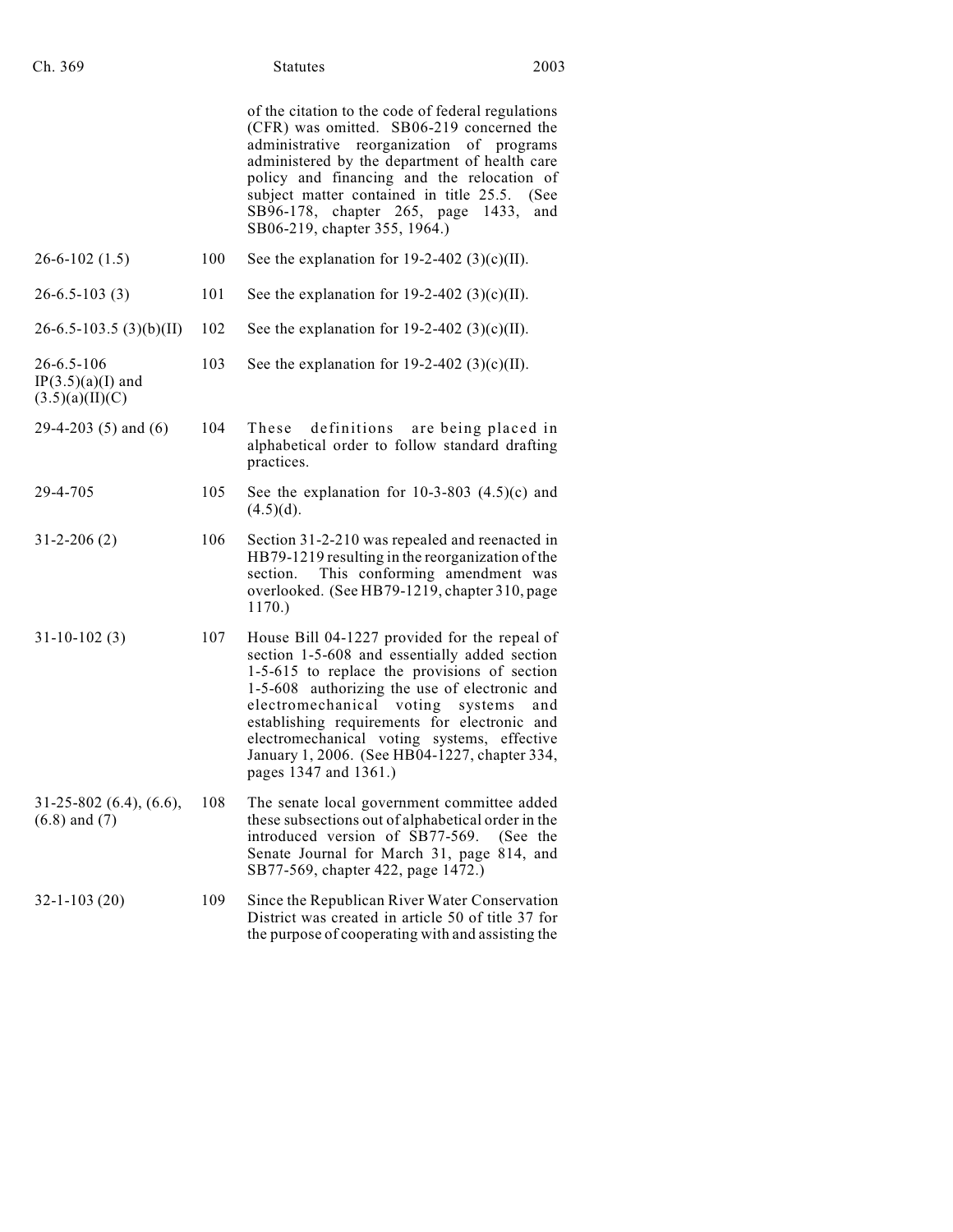state of Colorado in carrying out the state's duty to comply with the limitations and duties imposed upon the state by the Republican river compact pursuant to the provisions of the existing water conservation district law, excludes article 50 of title 37 from the definition of special district in conformity with the other conservation districts excluded in title 37. (See SB04-235, chapter 390, page 1905.)

- 32-7-103 (6) 110 With the recodification of statutory provisions relating to the organization and powers of special districts and the various conforming amendments and repeals made, this provision was inadvertently overlooked. (See HB81-1320, chapter 382, page 1628.)
- 34-32-113 (3) 111 See the explanation for 10-3-803 (4.5)(c) and  $(4.5)(d)$ .
- 35-60-110 (3) 112 See the explanation for 10-3-803 (4.5)(c) and  $(4.5)(d)$ .
- 38-20-116 (2.5)(a) and  $IP(2.5)(b)$ 113 An error originating in the introduced version of SB08-144 in subsection (2.5)(a) was only partially corrected in the publication cycle of the 2008 statutes. See the revisor's changes accompanying the  $2009$  publications bill<br>(SB09-059). Subsection  $(2.5)(b)$  was Subsection  $(2.5)(b)$  was unintentionally overlooked. To correct the errors in their entirety, both provisions are being amended to conform to standard C.R.S. format. (See SB08-144, chapter 160, page 539.)
- $39-22-514(6)(a)(I)$  114 The house finance committee report to the introduced version of HB99-1345 amended subsection  $(6)(a)(I)$ , which included the reference to subsection  $(6)(b)$ , even though subsection (6)(b), as it appeared in the introduced version of the bill, was amended out. This error was perpetuated in HB08-1033 and not corrected. (See the 1999 House Journal for April 9, page 1113, and HB99-1345, chapter 308, page 1278, and HB08-1033, chapter 442, page 2266.)
- 39-26-725 (1)(d) 115 The house finance committee report amended the introduced version of HB08-1013 to change the definition of "school" in subsection (1)(b). The appropriations committee report amended the house finance committee report and inserted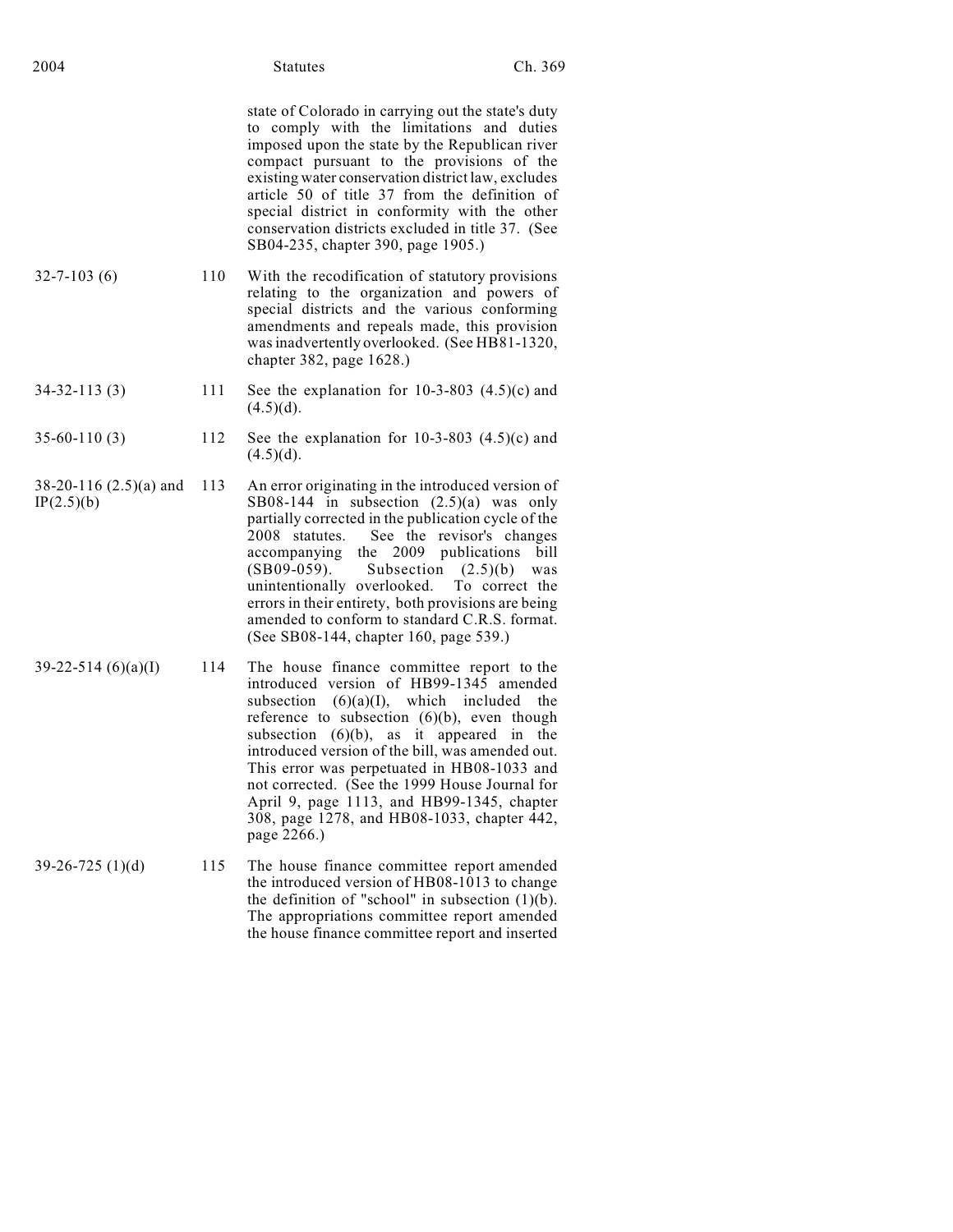| Ch. 369                    |     | <b>Statutes</b>                                                                                                                                                                                                                                                                                                                                                                                                                                                                                                                                                                                                                                                                                                                                                                     | 2005                  |
|----------------------------|-----|-------------------------------------------------------------------------------------------------------------------------------------------------------------------------------------------------------------------------------------------------------------------------------------------------------------------------------------------------------------------------------------------------------------------------------------------------------------------------------------------------------------------------------------------------------------------------------------------------------------------------------------------------------------------------------------------------------------------------------------------------------------------------------------|-----------------------|
|                            |     | a new definition in subsection $(1)(b)$ resulting in<br>the renumbering of subsection $(1)(b)$ to $(1)(c)$ .<br>(See the 2008 House Journal for March 20, page<br>944, and April 11, page 1258, and HB08-1013,<br>chapter 257, page 969.)                                                                                                                                                                                                                                                                                                                                                                                                                                                                                                                                           |                       |
| 39-29-110<br>(1)(d)(II)(C) | 116 | The<br>introduced version<br>of HB08-1083<br>incorrectly cited the location of the requirement<br>to submit the report to the department of local<br>affairs. (See HB08-1083, chapter 358, page<br>1680.                                                                                                                                                                                                                                                                                                                                                                                                                                                                                                                                                                            |                       |
| $39-30-105(5)(d)(II)$      | 117 | Bill<br>08-114<br>amended<br>Senate<br>provisions to section 8-70-114 (2) during the<br>same legislative session as HB08-1034 added<br>$39-30-105$ (5)(d) resulting in this incorrect<br>reference. (See SB08-114, chapter 247, page<br>916, and HB08-1034, chapter 8, page 16.)                                                                                                                                                                                                                                                                                                                                                                                                                                                                                                    | and added             |
| $39-35-104(6)(b)$          | 118 | See the explanation for section 39-30-105<br>(5)(d)(II).                                                                                                                                                                                                                                                                                                                                                                                                                                                                                                                                                                                                                                                                                                                            |                       |
| $40 - 2 - 110.5(1)$        | 119 | Senate Bill 06-094 provided for the repeal of<br>sections $40-10-115$ and $40-10-120$ upon receipt<br>by the revisor of statutes of notification from the<br>public utilities commission regarding the repeal<br>of the federal "Unified Carrier Registration Act<br>of 2005", 49 U.S.C. sec. 14504. The revisor of<br>statutes was notified September 24, 2007, and<br>$40 - 10 - 115$<br>sections<br>and<br>$40-10-120$<br>September 25,<br>repealed, effective<br>References to 40-10-115 and 40-10-120 are<br>being repealed accordingly. Also, deletes a<br>reference to subsection $(2)$ of this section due to<br>the repeal of the subsection in 2003.<br>SB06-094, chapter 239, page 1094, SB93-018,<br>chapter 335, page 2059, and HB03-1289,<br>chapter 358, page 2380.) | were<br>2007.<br>(See |
| $40 - 7 - 112(1)$          | 120 | See the explanation for section 40-2-110.5 (1).                                                                                                                                                                                                                                                                                                                                                                                                                                                                                                                                                                                                                                                                                                                                     |                       |
| 40-10-106                  | 121 | See the explanation for section 40-2-110.5 (1).                                                                                                                                                                                                                                                                                                                                                                                                                                                                                                                                                                                                                                                                                                                                     |                       |
| 40-10-112 $(1)$ and $(2)$  | 122 | See the explanation for section $40-2-110.5$ (1).                                                                                                                                                                                                                                                                                                                                                                                                                                                                                                                                                                                                                                                                                                                                   |                       |
| 40-10.5-102 IP(1)          | 123 | See the explanation for section $40-2-110.5$ (1).                                                                                                                                                                                                                                                                                                                                                                                                                                                                                                                                                                                                                                                                                                                                   |                       |
| $40 - 11 - 104$            | 124 | See the explanation for section $40-2-110.5$ (1).                                                                                                                                                                                                                                                                                                                                                                                                                                                                                                                                                                                                                                                                                                                                   |                       |
| $40-11-108(1)$             | 125 | See the explanation for section $40-2-110.5$ (1).                                                                                                                                                                                                                                                                                                                                                                                                                                                                                                                                                                                                                                                                                                                                   |                       |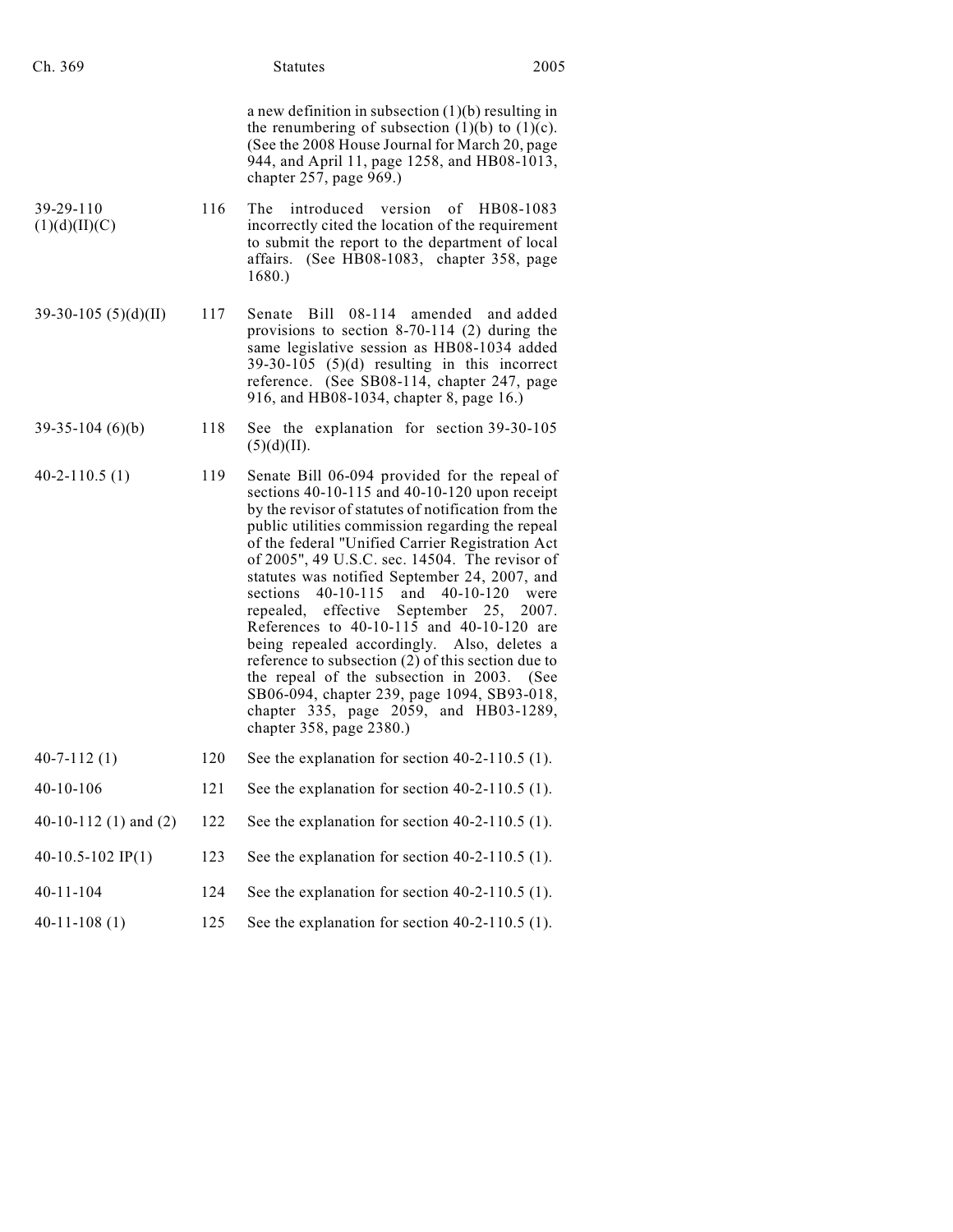| 2006                   |     | <b>Statutes</b>                                                                                                                                                                                                                                                                                                                                                                                                          | Ch. 369 |
|------------------------|-----|--------------------------------------------------------------------------------------------------------------------------------------------------------------------------------------------------------------------------------------------------------------------------------------------------------------------------------------------------------------------------------------------------------------------------|---------|
| 40-11-110 (1) and (2)  | 126 | See the explanation for section $40-2-110.5$ (1).                                                                                                                                                                                                                                                                                                                                                                        |         |
| $42 - 6 - 121(1)$      | 127 | Corrects a grammatical error in the senate<br>transportation committee report to the introduced<br>version of SB00-015 in which the verb phrase<br>was incomplete. (See the 2000 Senate Journal<br>for February 11, page 279, and SB00-15, chapter<br>343, page 1663.)                                                                                                                                                   |         |
| $42 - 6 - 206(6)(b)$   | 128 | Section 42-6-102 was amended in the introduced<br>version of SB05-038 resulting in the relocation<br>of defined terms, including "salvage vehicle".<br>This section was inadvertently missed as a<br>conforming amendment.<br>(See SB05-038,<br>chapter 223, page 806.)                                                                                                                                                  |         |
| $43 - 1 - 1104(1)$     | 129 | Corrects an error originating in the introduced<br>version of HB91-1198 in which the commission<br>was inadvertently referred to as the committee.<br>(See HB91-1198, chapter 188, page 1044.)                                                                                                                                                                                                                           |         |
| $25.5 - 8 - 103(4)(b)$ | 130 | Clarifies that amendments to section 25.5-8-103<br>$(4)(b)$ made by HB09-1293 will remain in effect<br>after October 1, 2009. (See HB09-1293 and<br>SB09-211.)                                                                                                                                                                                                                                                           |         |
| $26 - 1 - 305$         | 131 | Corrects a grammatical error originating in the<br>introduced version of SB09-005.                                                                                                                                                                                                                                                                                                                                       |         |
| 38-38-109 (1)(c)(I)(C) | 132 | Harmonizes language between HB09-1276 and<br>HB09-1207 by deleting the reference to<br>sub-subparagraph (B). House Bill 09-1276<br>added language referencing sub-subparagraph<br>(B) and HB09-1207 deleted sub-subparagraph<br>This provision will become effective<br>(B).<br>January 1, 2010, to parallel the effective date of<br>HB09-1207.                                                                         |         |
| $6-16-104(6)(a)$       | 133 | Provisions of the U.S. Code that the Colorado<br>Charitable Solicitations Act references were<br>amended to implement section 516 of the Tax<br>Increase Prevention and Reconciliation Act of<br>2005, Public Law 109-222 (TIPRA), enacted on<br>May 17, 2006. This resulted in the re-numbering<br>of the referenced section, but no changes in the<br>referenced language. (See Public Law 109-222,<br>120 Stat. 345.) |         |